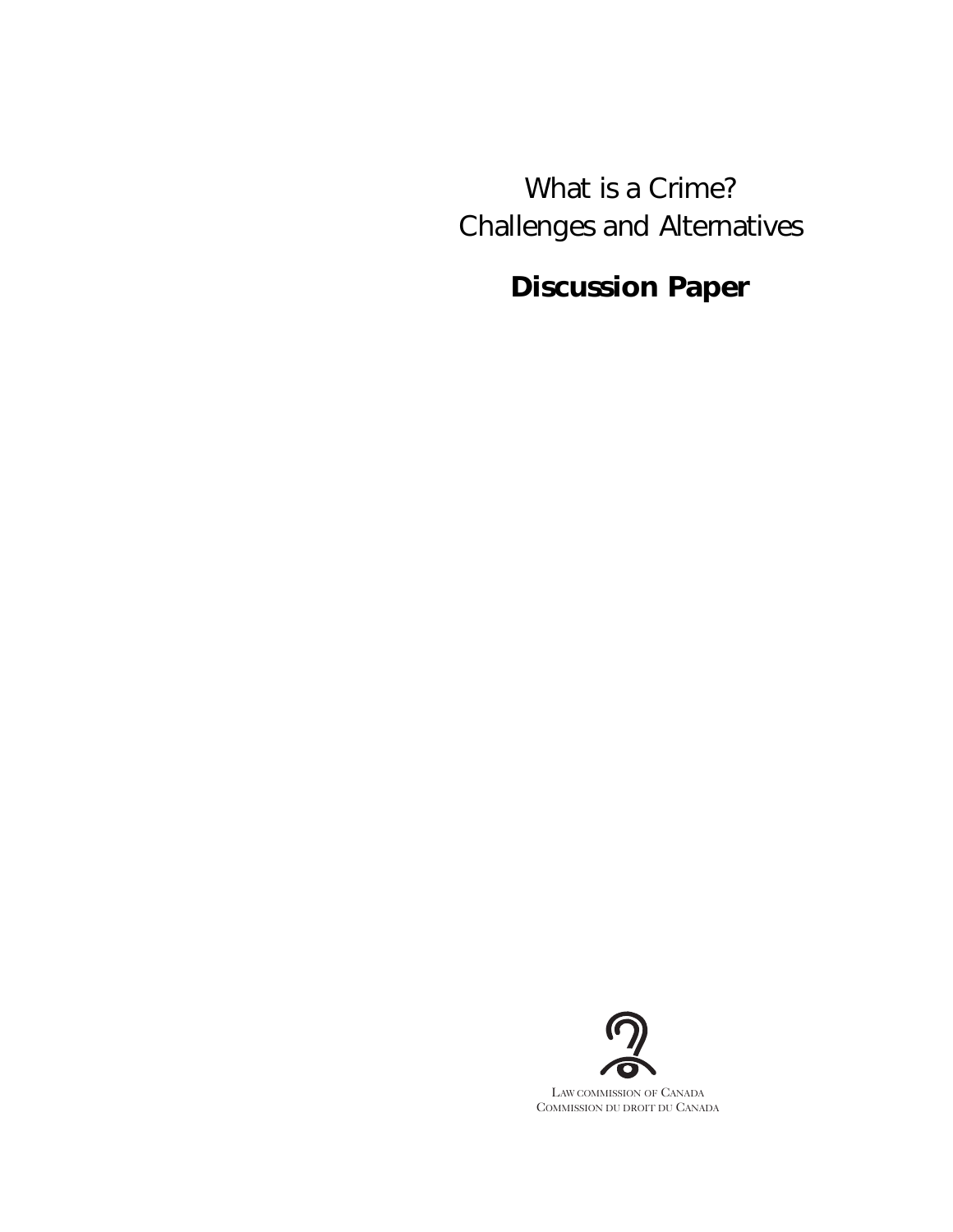Law Commission of Canada **www.lcc.gc.ca**

Catalogue Number: JL2-21\2003 ISBN: 0-662-67282-8

© Her Majesty the Queen in Right of Canada, 2003

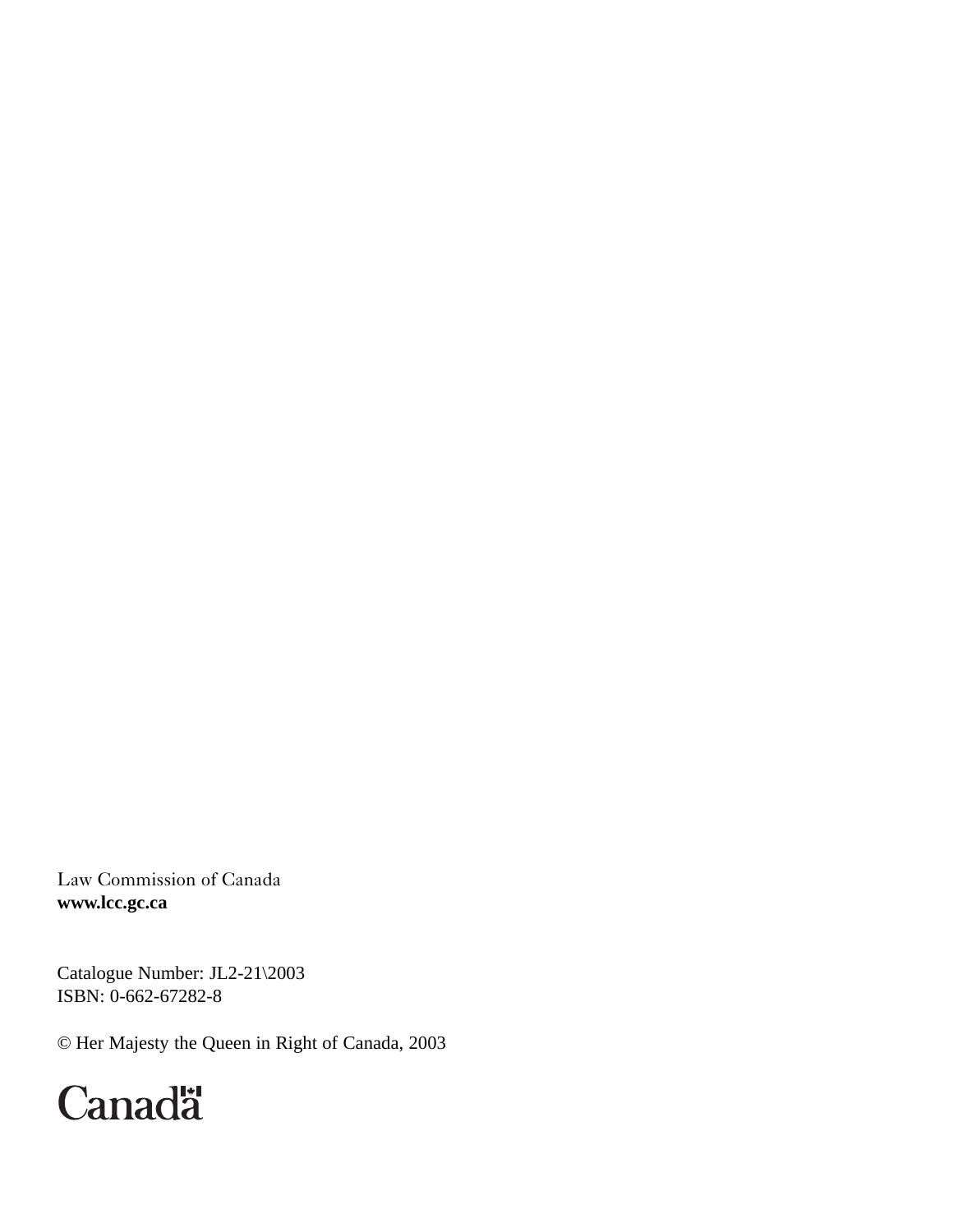# **Preface**

In modern society there are a variety of mechanisms and techniques to suggest, invite or compel appropriate behaviour and, conversely, to discourage, deter and punish behaviour considered detrimental to its interests. How do we decide which behaviours warrant intervention so that they can be deterred? What is the most appropriate way to act when we want to encourage or discourage specific behaviours? Have we come to rely too heavily on law to deal with unwanted behaviours? Why do we use criminal law as opposed to other strategies to respond to some behaviours? What does criminal law provide that is not available through other means or alternatives?

The Law Commission of Canada is mandated to systematically review the laws of Canada to determine whether they continue to meet the needs of society. Within this context, the Commission has undertaken to examine a range of strategies that society has developed in attempting to reduce and prevent unwanted and harmful conduct. This Discussion Paper on "What is a Crime?" asks questions about the context in which different prevention and deterrence strategies are used in contemporary Canadian society. It deals with some of the contradictions and ambiguities that currently exist in Canadian law regarding crime and punishment, and examines the different institutions in our society that help draw boundaries between acceptable and unwanted behaviour.

This Discussion Paper also explores some of the values that we should foster in the process of determining what constitutes unwanted conduct and our search for strategies to deal with such behaviour. Whether it is through criminal law, healthcare, public education or various forms of regulation, as a society we struggle to reduce and prevent unwanted behaviour. Have we selected the right approaches and strategies? Is criminal law always necessary? If not, can other public and private forms of intervention satisfy us? What are the dangers of using one or another mode of intervention? What values support the design and implementation of our intervention strategies? This Discussion Paper aims to engage Canadians on these questions.

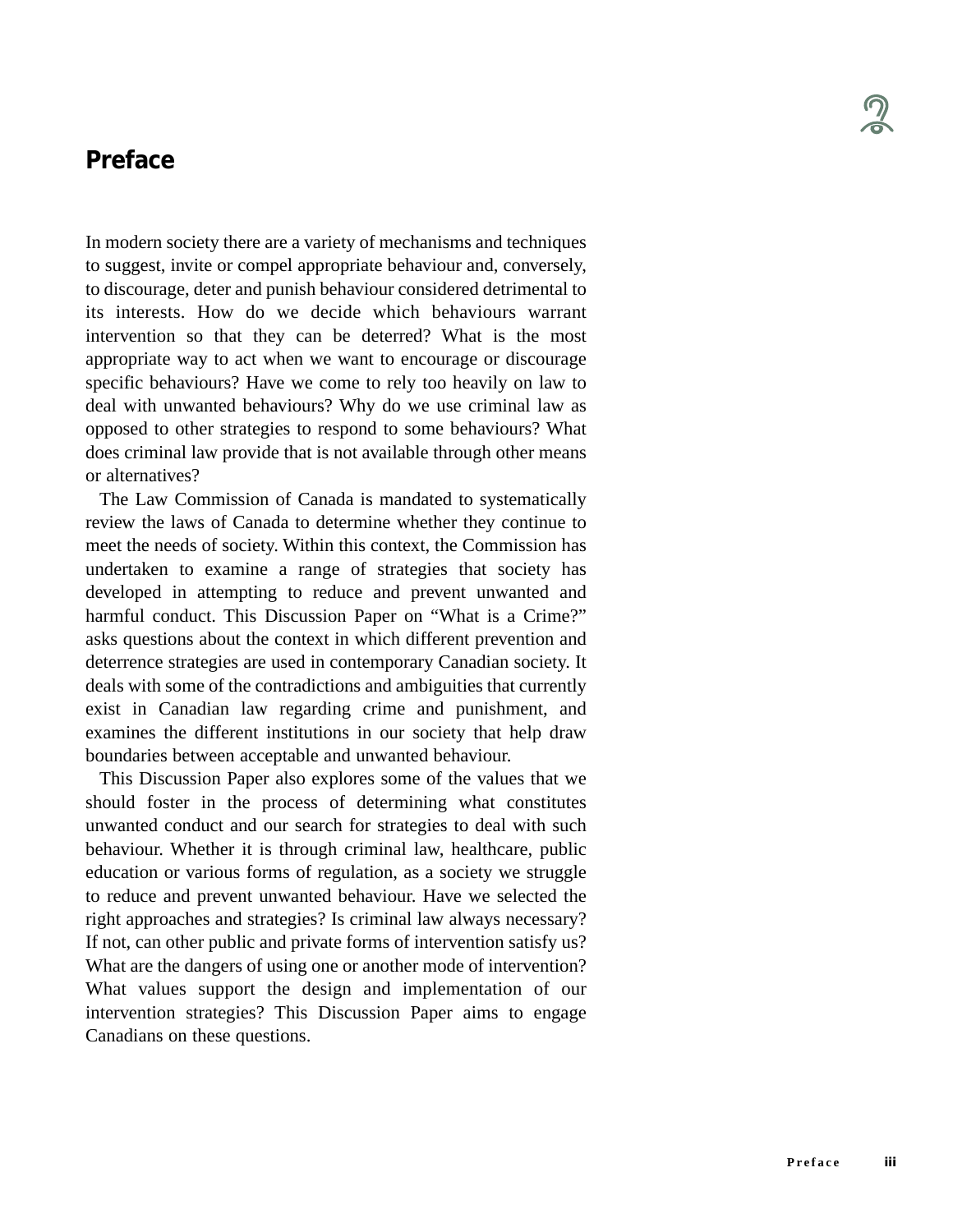The Commission is grateful for the help of the many contributors to this paper. First and foremost to Professor Wendy Chan from Simon Fraser University, who completed the first draft of this paper. However, despite Professor Chan's valuable contributions, responsibility for this paper rests with the Commission. Our thanks also go to Dennis Cooley and Steven Bittle from the Law Commission. Further thanks go to Sam Banks for completing background research for this project. The contributions of the 2002 Legal Dimensions Competition winners, Professors Brodeur, Chan, Ericson and Doyle, Penny, Rainville and Snider, were also very helpful. The Commission's thinking on this subject was helped a great deal by the members of the "What is a Crime?" study panel and on-line discussion group. Finally, the Commission is grateful for the contributions of high school students from across Canada who took part in the 2001 Roderick A. Macdonald essay contest.

The Commission encourages all Canadians to write, phone or e-mail to share their experiences and thoughts on this important subject:

| By mail:      | Law Commission of Canada<br>1100-473 Albert Street<br>Ottawa, Ontario<br>Canada K1A 0H8 |
|---------------|-----------------------------------------------------------------------------------------|
| By telephone: | $(613)$ 946-8980                                                                        |
| By fax:       | $(613)$ 946-8988                                                                        |
| $E$ -mail:    | info@lcc.gc.ca                                                                          |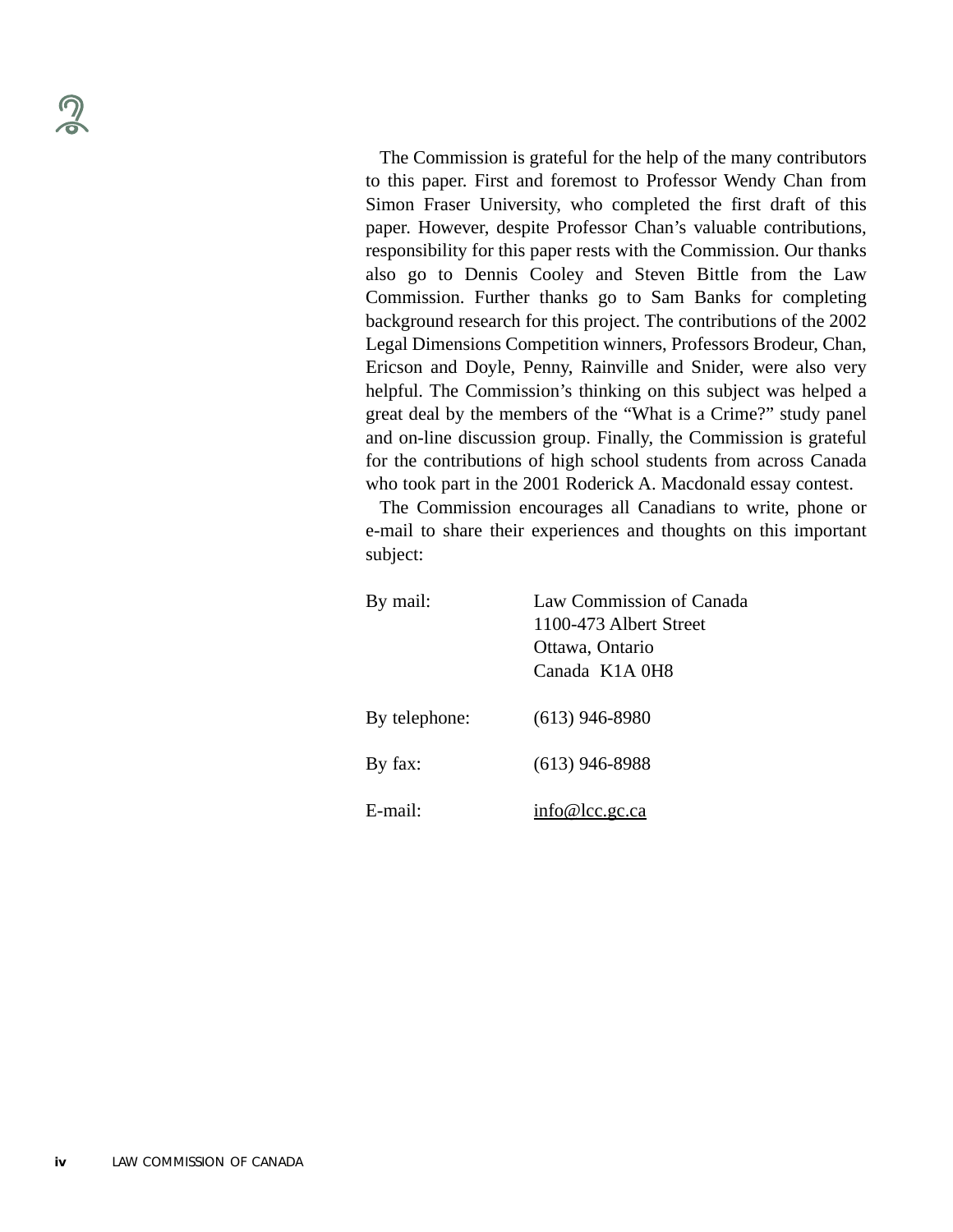# **Table of Contents**

| L            |                                                                                                              |  |
|--------------|--------------------------------------------------------------------------------------------------------------|--|
| $\mathbf{I}$ |                                                                                                              |  |
|              | Criminal Law and Harm  14                                                                                    |  |
| III          | Other Intervention Strategies in Society  23                                                                 |  |
|              |                                                                                                              |  |
|              |                                                                                                              |  |
|              |                                                                                                              |  |
| IV           | <b>Democratic Values and Intervention Strategies 35</b>                                                      |  |
|              |                                                                                                              |  |
| $\mathbf{V}$ | Challenges For Our Society  43<br>Promoting Coherence and Coordination 43<br>Promoting Democratic Values  46 |  |
| VI           |                                                                                                              |  |
|              |                                                                                                              |  |

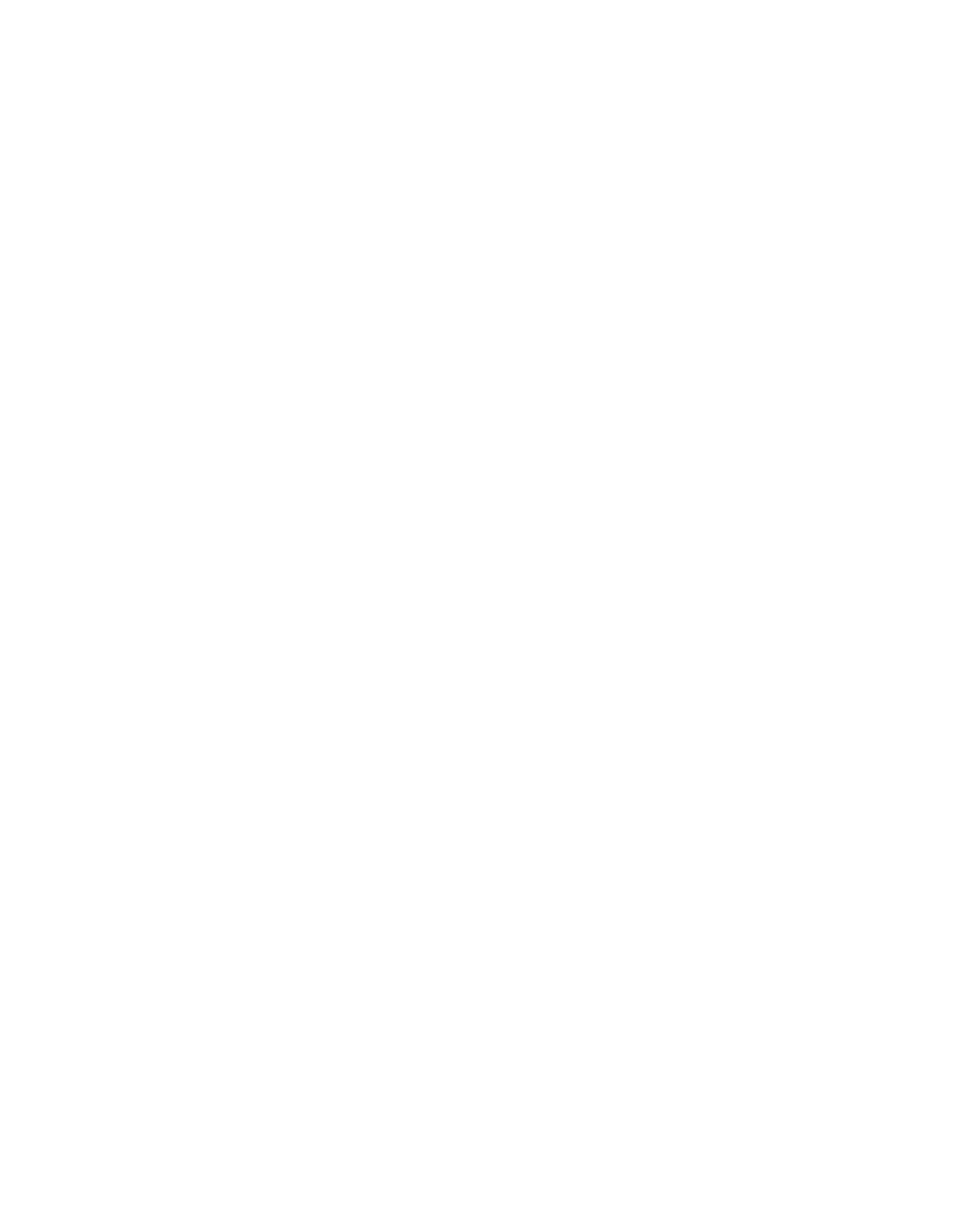# **Executive Summary**

There are countless examples within our society of how certain types of behaviour are encouraged and rewarded, while others are frowned upon and even criminalized and punished. In our day-today lives we are reminded that certain conduct is wrong and should therefore be avoided. At times we are rewarded for our positive social behaviour. At other times, however, our behaviour is considered inappropriate or deemed to be a minor inconvenience. In yet other instances, our behaviour might be considered sufficiently harmful to warrant some type of formal response, such as the use of penalties.

The ways in which various behaviours are understood and defined will affect whether or not they are deemed to be unwanted and whether one or more intervention strategies will be used to deal with them. For example, if behaviour is deemed to be an illness, then a healthcare or therapeutic model is likely to be used. Similarly, if something is defined as a crime, then a criminal law approach will probably dominate. In our attempts to grapple with unwanted conduct and seek appropriate avenues of redress, we are faced with a diversity of opinions as to what constitutes unwanted conduct and what is the most appropriate response strategy. Why is some behaviour considered unwanted? Why do we consider that some behaviour warrants the label of "crime"? Why do we use the criminal law to respond to some types of behaviour and not others? Is criminal law always necessary?

This Discussion Paper questions why we choose to define some behaviour as criminal and considers a range of strategies for dealing with unwanted conduct. Section II of the paper examines "What is a crime?". Why do we define certain behaviour as criminal? How do we decide whether it is appropriate to use the criminal law for responding to certain behaviour? What are the implications of relying too heavily on the criminal law to deal with complex social issues? Have we developed an unhealthy reflex to criminal law? Section III looks at a range of other strategies that we use when responding to unwanted conduct. It examines the different ways in which we attempt to encourage certain behaviour and reduce and prevent undesirable conduct. Section IV examines some of the democratic values that should be considered when deciding what constitutes unwanted conduct, and when developing

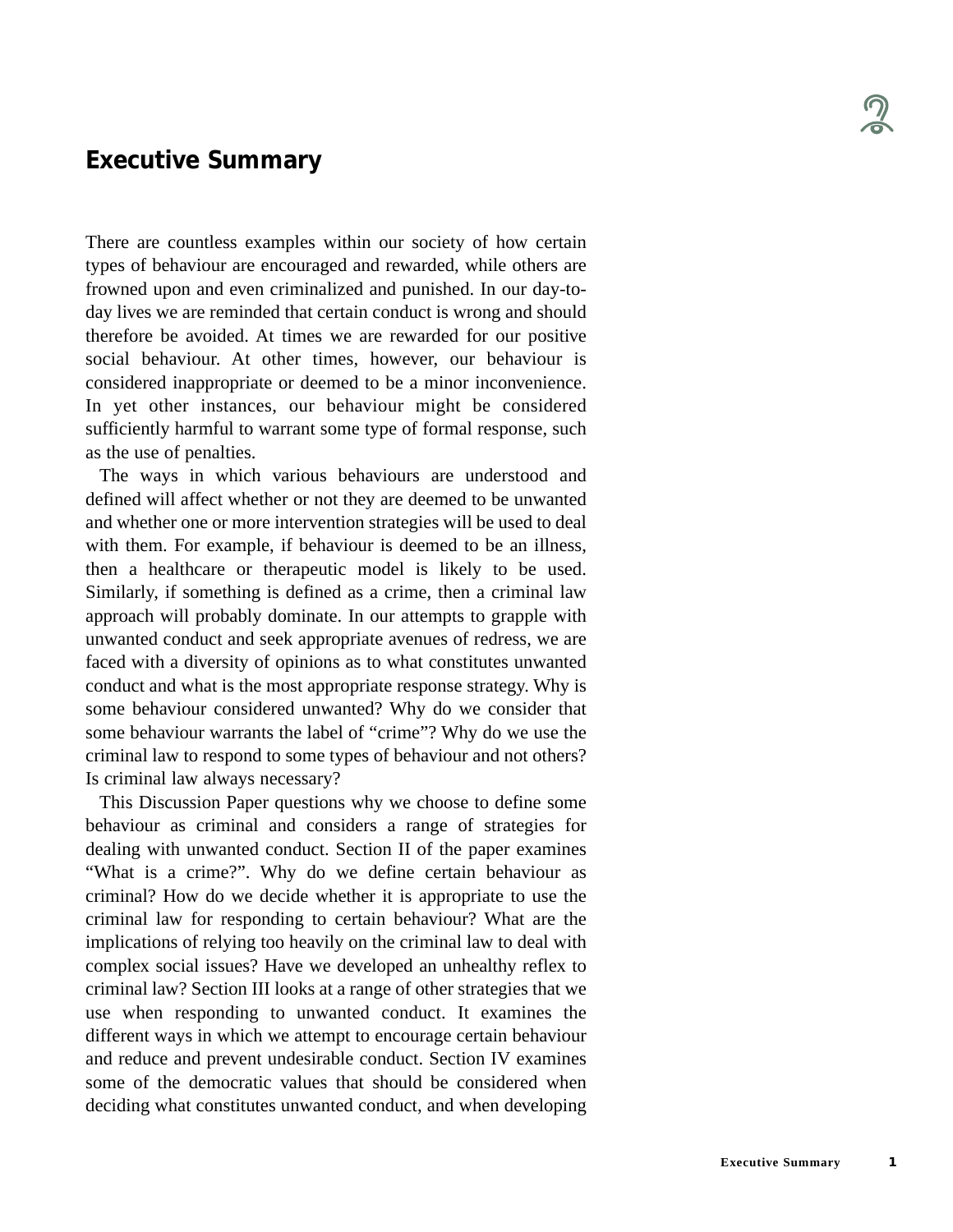and implementing intervention strategies. Section V considers some of the challenges that modern society faces when attempting to understand and respond to a range of behaviours. The strategies we develop in deciding which behaviour is unwanted, and how to intervene, raise important questions about how society should be governed.

## **The Reflex to Criminal Law**

The criminal law is often used to deal with behaviour that has been deemed to be harmful or unwanted. In recent years there have been increased demands for more laws to deal with certain behaviour, as well as increased punishments for offenders. Many critics suggest that a "law and order" agenda has come to dominate discussion and debate around what has been perceived to be a "growing crime problem."

Over the years, both academics and government have warned against the pitfalls of relying too heavily on the criminal law to deal with complex social issues. In many instances, we expect criminal law responses will keep us safe and secure. Quite often, however, there is a gap between what is expected of criminal law, and what defining and responding to behaviour as crime can achieve. For example, critics of drug enforcement laws argue years of criminalizing marijuana use have done little to reduce the production and consumption of this substance. Further, the range of relationships we have with each other — the type of society we want to live in — can be profoundly affected through our use of criminal law. Personal and social relationships are fundamentally changed when we decide that something is a crime and that some form of punishment is necessary. What do we expect from criminal law? Are these expectations realistic?

Examining some of the realities of criminal law reveals that our perceptions of what constitutes a crime arrive from several influences. Our notions of crime are generated through our experiences, our interactions with family, friends and other people we encounter in our lives, as well as through the media (for example, newspapers, television and movies). These influences all play a role in shaping our sense of what is a crime and how we should respond, including representations of "criminals" and "victims." For example, the image of the typical criminal is an individual who is caught committing a "street crime," such as theft, shoplifting and robbery. In terms of "victims," in recent years there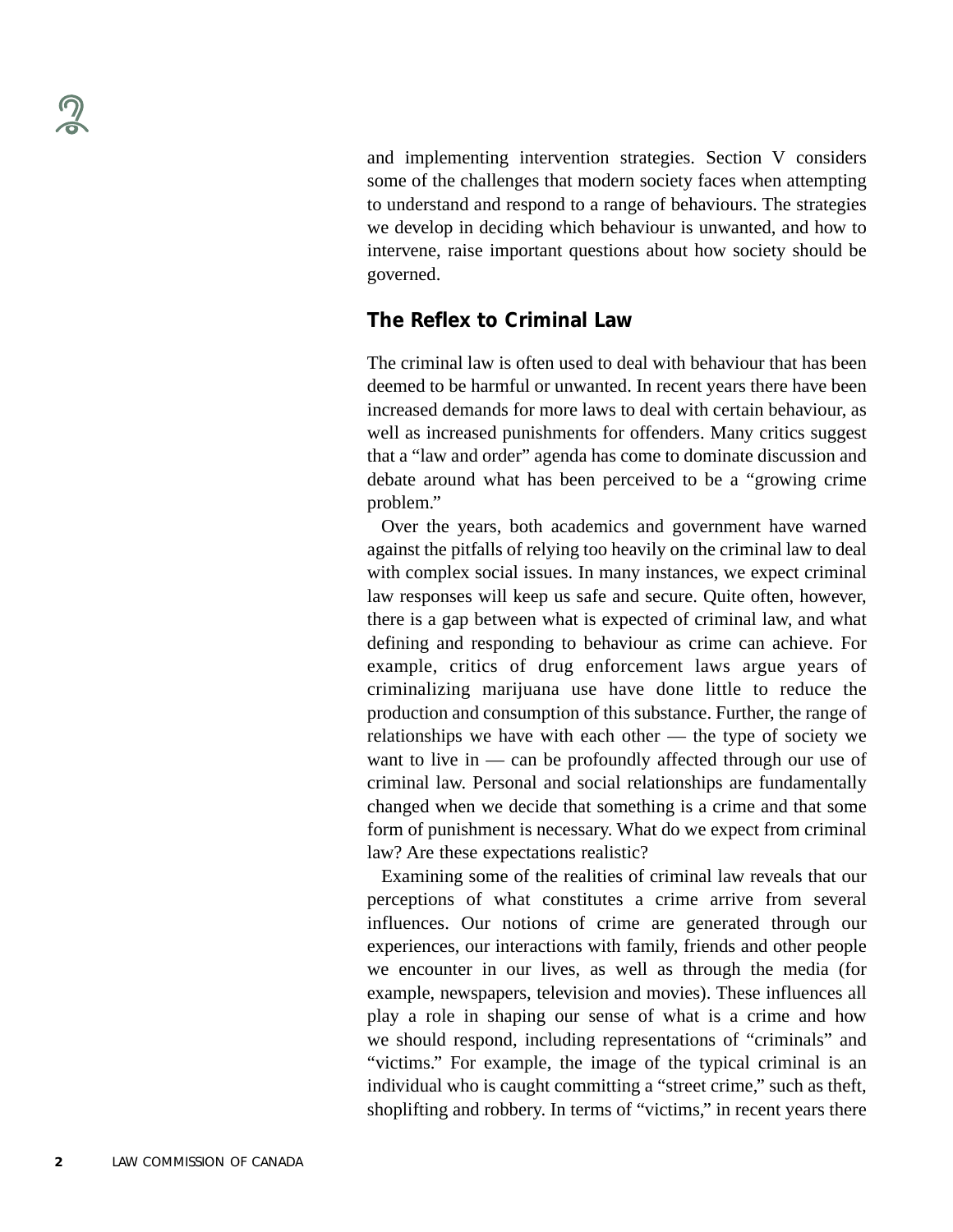has been a growing perception that we are all equally likely to be victimized by a street crime. On the contrary, however, if we are victimized by a crime, it is most often at the hands of someone we know, and it is often the most marginalized people in society who are victims of crime.

The notion of "harm" is often used as a basis for defining what constitutes a crime. On the surface, it seems straightforward to suggest that sufficiently "harmful" behaviour should be defined as criminal. However, there are several examples that suggest this is not an easily defined concept. For example, most people agree that causing death is a serious harm. In fact murder carries the harshest penalties in criminal law. Consider, however, that every year the number of deaths in the workplace far outnumber homicides in Canada. Even in cases where negligence is present, we rarely treat deaths in the workplace as a crime. In this respect, the concept of harm might tell us that behaviour is serious, but it tells us little in terms of how we should respond.

## **Intervention Strategies are Interrelated**

This Discussion Paper recognizes that the ways in which we respond to certain behaviour are rarely defined and implemented in isolation from each other. It is not uncommon for behaviour to be simultaneously defined as a criminal, regulatory, health and educational issue. Smoking is one example where we criminalize the sale of cigarettes to young people, while attempting to discourage the consumption of tobacco through taxation. Healthcare professionals also work to help people quit smoking, and education campaigns are used to steer people away from starting or continuing to smoke. In this respect, although criminal law plays a significant role in society, it is only one of a range of strategies that we can and do employ to deal with behaviours that are deemed to be unwanted.

In Section III we examine a range of intervention strategies that exist in contemporary society: regulation, surveillance, therapeutic approaches, public education, community supports and reward programs. In addition to examining the reasons why we choose one or more intervention strategies, we consider some of the impacts of these choices. Although there are several consequences to using criminal law as a response to unwanted behaviour, other intervention strategies have just as poor results in that they can also be overly individualistic in nature or place unfair burdens on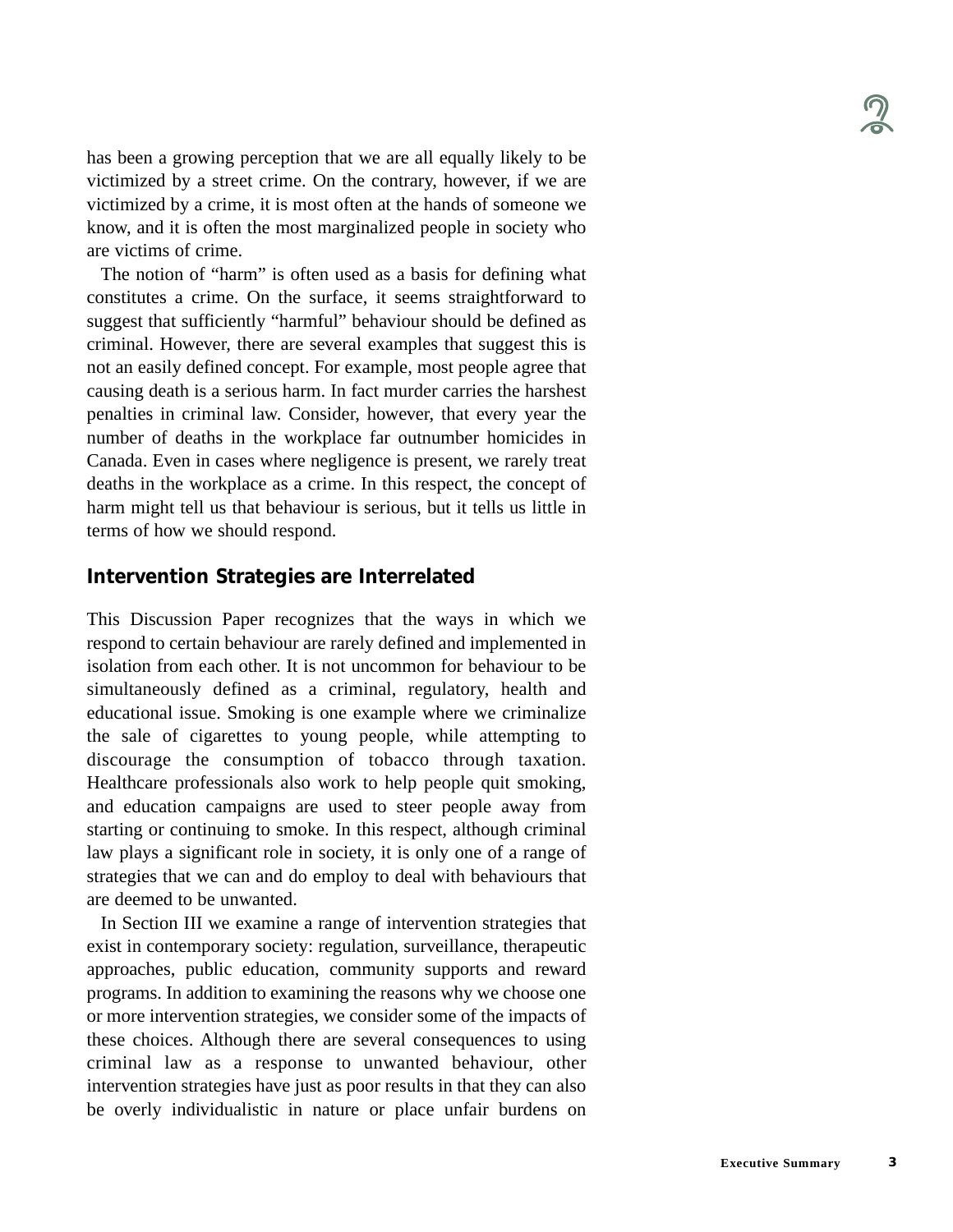certain segments of the population. In this respect, alternatives to criminal law do not automatically equate to "better" or more "effective" response strategies.

Using more than one type of response mechanism certainly provides possibilities for creative interventions. This section of the paper also challenges us to consider whether different intervention strategies might provide alternatives to a criminal law approach. In addition, it invites us to question how we might avoid the unintended and sometimes negative consequences of our decision to intervene.

## **Interventions in a Democratic Society**

In contemporary society we are continuously faced with decisions regarding what constitutes unwanted behaviour and how we should respond. In the process of defining unwanted behaviour, we are faced with questions about the nature of the activity (for example, why should the behaviour be considered unwanted?) and whether some form of response is warranted. In this respect, asking "What is a crime?" not only raises fundamental questions about the nature of crime and its control, but forces us to think about — and perhaps rethink — the way in which unwanted behaviour is defined and responded to.

The way in which we respond to various types of conduct is a reflection of the type of society that we want to live in. If we are to use one or many intervention strategies, then we ought to consider how they measure up against some of our key democratic values. There are at least four democratic principles that should guide our discussions of whether to define behaviour as unwanted, as well as our interventions that follow. The principles that are outlined in this Discussion Paper are justice, equality, accountability and efficiency. Justice means that individuals in our society should be treated fairly, that there should be some proportionality between the punishment and the behaviour, and that their freedom of action should not be unduly limited. Justice also means that citizens should enjoy equal access to its associated mechanisms (for example, people who experience conflict with the law must have access to adequate legal services) and that we must consider issues of social justice. Equality reflects a commitment to ensuring equality in society and addressing inequities. Accountability means that people who exercise authority in our society must be held responsible for the power they exercise in both the public and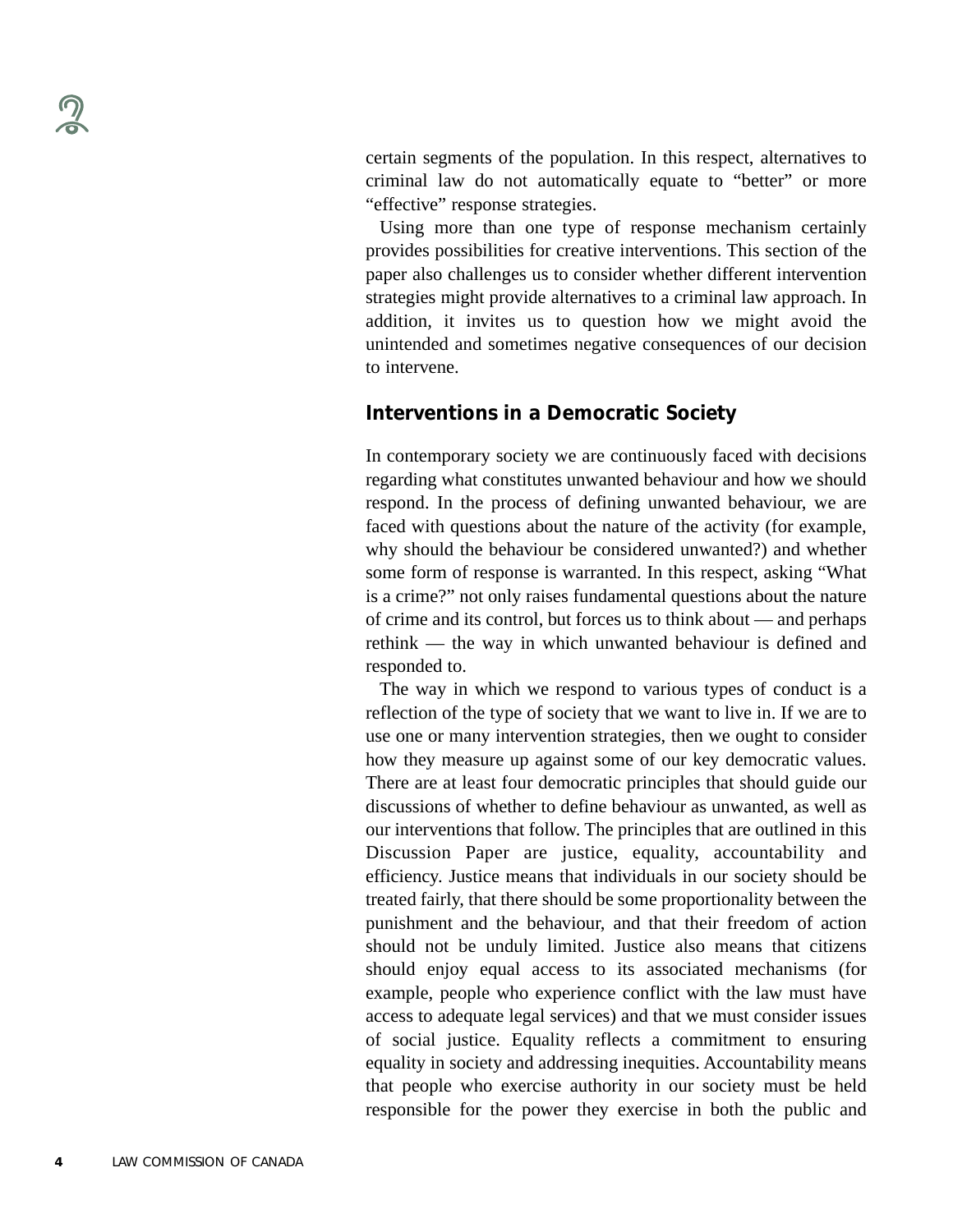private realms, and that citizens are accountable for their own conduct. Finally, efficiency means that our intervention strategies should deliver on what they promise.

Reflecting on these democratic principles is an important part of the process of defining unwanted behaviour and deciding which mechanisms should be used to deal with the conduct. What are the principles that should be reflected in our choice of intervention strategies?

## **Future Challenges**

The current ways in which we define and respond to unwanted behaviour may not be appropriate. In general, a reflex to criminal law has come to dominate. However, this may not be the most effective way to deal with what are often complex social issues. The reflex to criminal law is a dangerous strategy. At the same time, we need to reflect on how we understand and deal with a range of other unwanted behaviours. Why do we consider certain behaviour as unwanted? Do we have the right mix of policies for dealing with unwanted behaviour? Can we imagine more creative ways to respond to unwanted behaviour?

Both governments and society in general have a role to play in reflecting upon current response strategies and in considering how we might do things differently. Governments also have a role to play in ensuring that adequate information is circulated so that all of us better understand the possibilities and limits of how we view and respond to unwanted behaviour. Finally, all of us have a role to play in promoting democratic principles that enhance the capacity of everyone to participate in society. Promoting democratic values can be done only by practising these important values in all of our social settings, whether government, media, school, work or home. A liberal democratic society is as concerned with the reasons for and means of intervening in unwanted behaviour as it is with the ends. The Law Commission invites all Canadians to reflect upon and discuss the various issues and questions raised throughout this Discussion Paper.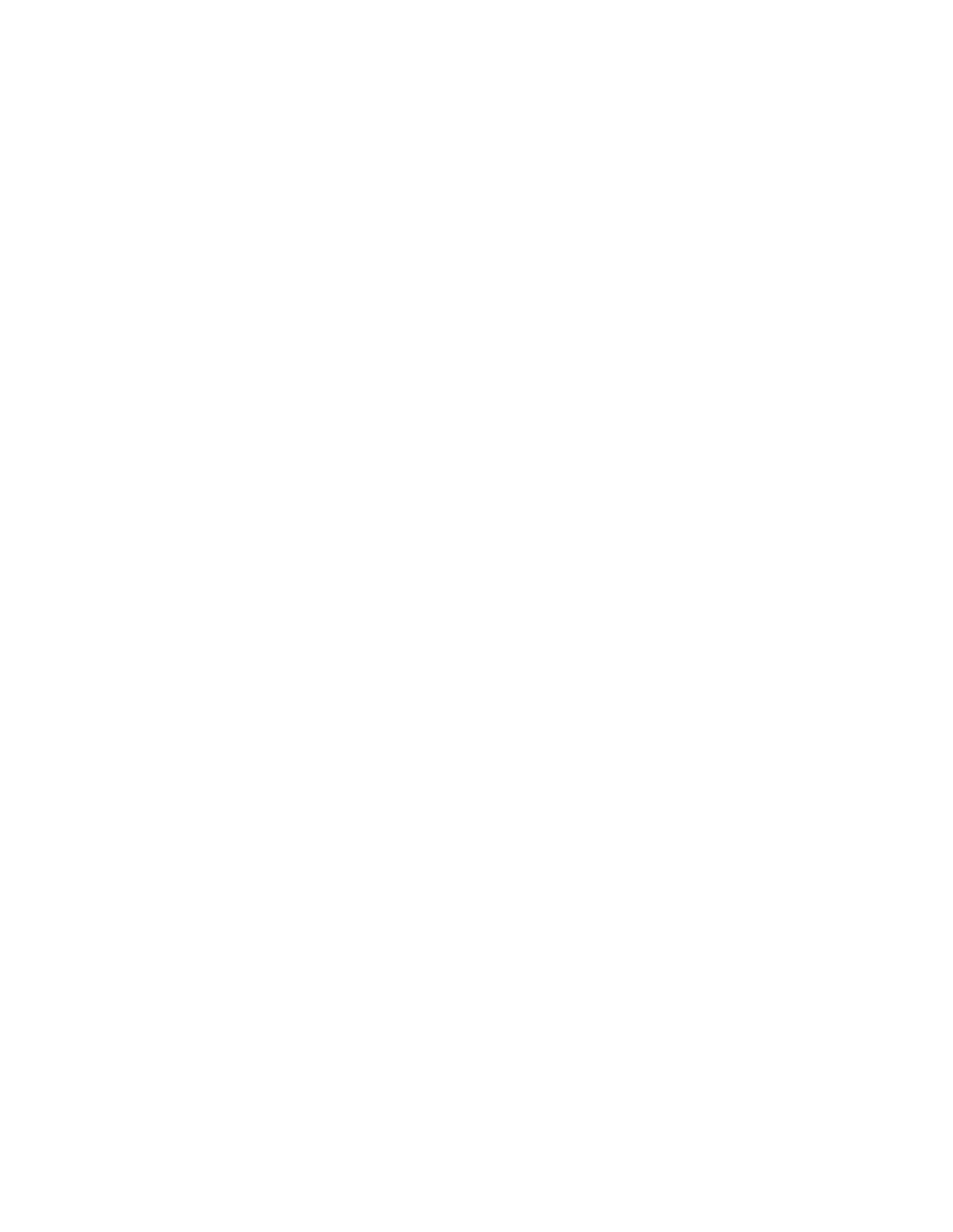# **I Introduction**

A police officer stops a driver who is not wearing her seat belt. A company auditor questions certain accounting practices. A schoolteacher leads students in a discussion on anti-bullying. A sport association bans a player for using performance-enhancing drugs. A manager promotes an employee who has demonstrated positive team spirit. A nurse warns a patient about the pitfalls of being physically inactive. A man encourages a friend to stop smoking cigarettes. Newspaper articles caution against the rise in childhood obesity.

In society, there are numerous ways in which "good" or desired behaviour is encouraged and, at the same time, unwanted conduct discouraged. In our day-to-day lives we are told in various ways that certain conduct is wrong and therefore should be avoided. Whether it is driving over the speed limit, padding an account, stealing, lying to a client, cheating, smoking, hitting someone, overeating or not exercising, we are continuously made aware that certain actions are frowned upon. In certain circumstances, some of these behaviours may even be subject to some form of societal response, including punishment. We are often reminded that certain behaviour is harmful to ourselves, to others or both.

This Discussion Paper considers "What is a crime?" by examining a range of strategies for dealing with unwanted conduct, including the choices that we make to use one or more strategies. As a society, we often turn to the criminal law as our first response to unwanted behaviour. Why do we define certain behaviour as criminal? Why do we use criminal law to respond to some behaviours and not others? Is criminal law always necessary? Is it always the most effective type of response? If not, can other public and private forms of intervention satisfy us? What are the dangers of using one or another mode of intervention?

The options we have at our disposal for dealing with unwanted conduct range from the formal to the informal. At one end of the spectrum we can simply choose to do nothing. We may not call the police when neighbours play their music loudly on occasion, choosing instead to ignore it or ask them to turn the music down. We may also develop a wide range of informal control strategies to address unwanted conduct, ranging from talking to our neighbour and agreeing to certain limits on activities, to building a fence or possibly even moving. In many situations, our strategies to deal [Criminalizing] practices tell us about our society, about its modes of governance, about its conception of citizenship, about its idea of and degree of regard for the people who make it up.

N. Lacey, "Contingency and Criminalization" in I. Loveland, ed., *Frontiers of Criminality* (London: Sweet and Maxwell, 1995) p. 26.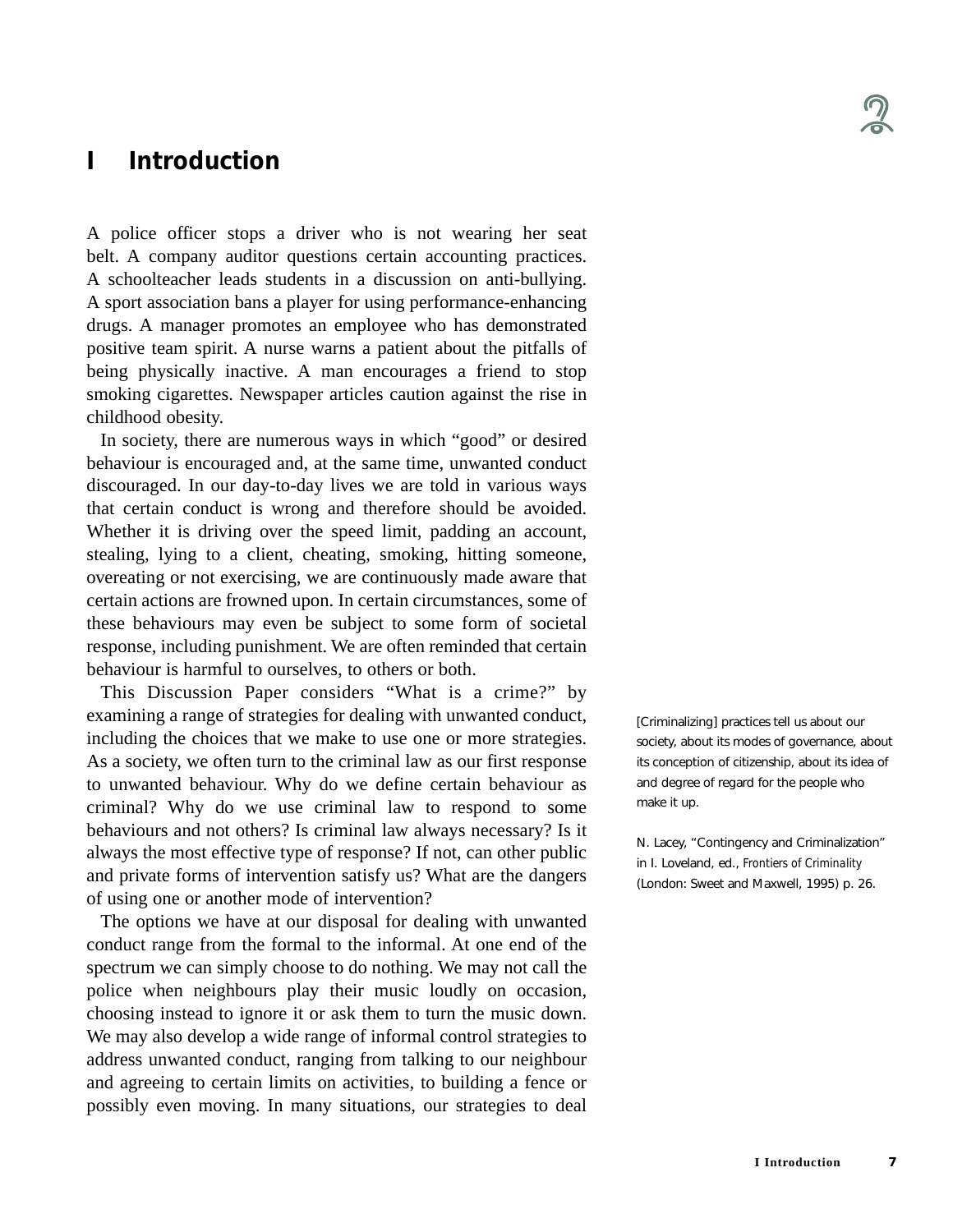with unwanted behaviour do not involve public officials or formal regulations.

In other instances, however, we have developed various formal techniques to address unwanted conduct. Criminal law is one of a range of formal responses that we have come to rely upon to guard against certain forms of unwanted conduct. Different forms of regulation are also frequently used. Professional societies evaluate the conduct of their members and may sanction inappropriate conduct. Regulations, taxation and incentive schemes, codes of conduct, standards and guidelines regulate how businesses operate. There is also a range of institutions such as schools, social service agencies, churches and community groups that help us differentiate between socially acceptable and unacceptable conduct.

In our attempts to grapple with unwanted conduct and seek appropriate avenues of redress, we are confronted with a diversity of opinions. Canadians differ in opinion as to which conduct should be labelled unwanted, as well as the most appropriate way to respond to such behaviour. Even in cases where there appears to be a consensus as to the seriousness of the act, there can be differences as to how the act should be dealt with. Homicide, for example, can encompass a broad range of responses, depending on the context in which the event took place. Killing in self-defence is not considered a crime in many societies, and death in the workplace is frequently not subject to criminal sanctions, but causing death in the context of a robbery typically carries a stiff criminal penalty.

In his article, "What is a Crime? A Layperson's Answer," criminologist Jean-Paul Brodeur raises the example of using a cell phone while driving to illustrate the dilemmas inherent in public policy and the use of criminal law. Professor Brodeur writes:

> ... it is possible that following a tragedy on the highway that impacts on public opinion, government will wish to reduce the number of highway accidents caused by drivers who are distracted when using their cellular telephones at the wheel. This problem can be resolved by various regulatory mechanisms, especially through insurance. However, if the legislature wishes to suppress this conduct with the same rigour as impaired driving, it will make it a crime. In that case, *it is not so much the harmful nature of the conduct that will justify making it a crime as the fact that society wishes to restrict its occurrence effectively by permitting the police to make it a priority for action.* [Emphasis added.]

J.P. Brodeur, *What is a Crime? A Layperson's Answer* 2002 Legal Dimensions Initiative, Law Commission of Canada, 2002, publication forthcoming.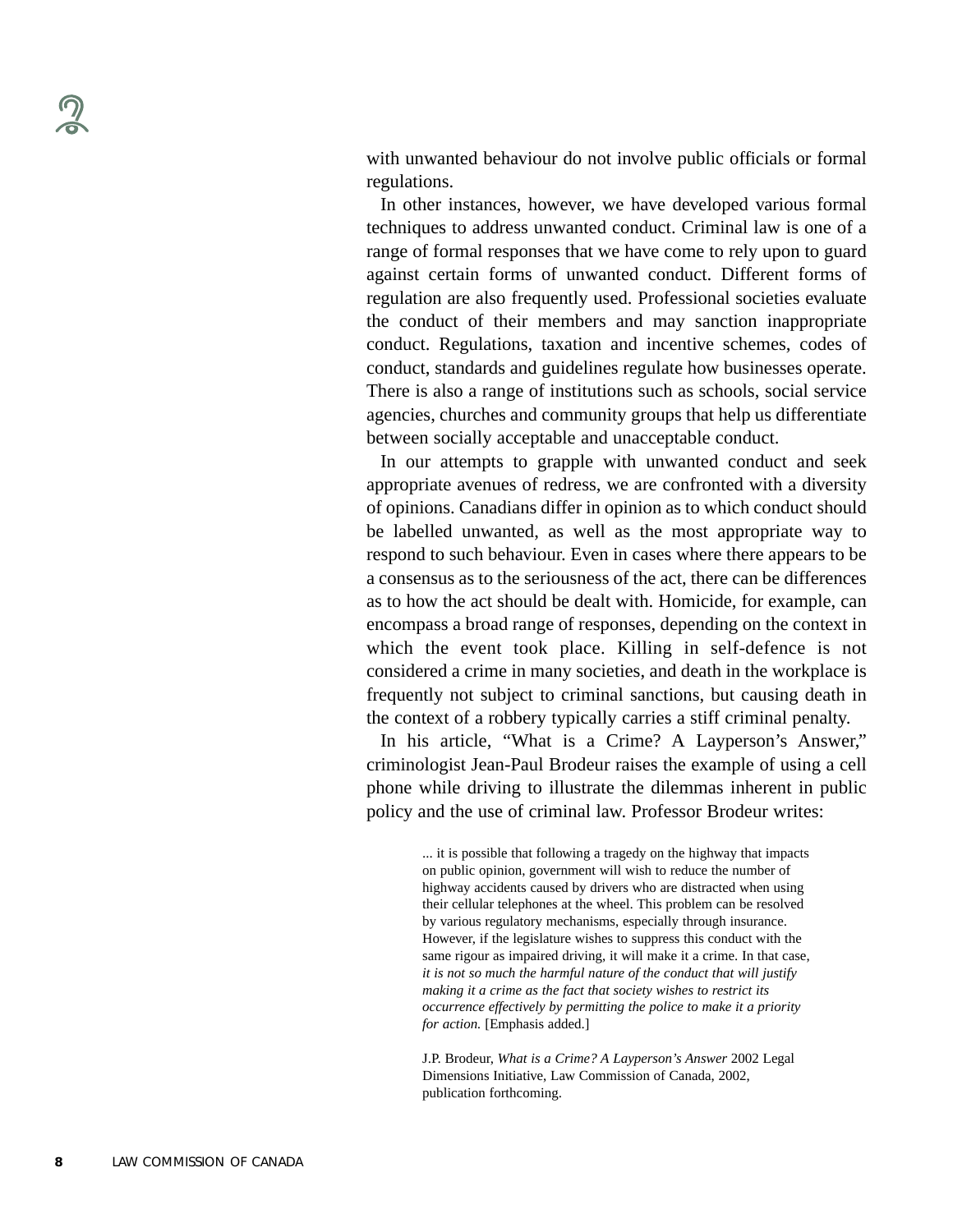What is an appropriate response to the use of cell phones while driving? What should governments do?

Certainly, governments would first want to determine what the problem is and then assess its severity and prevalence. Is there a link between using cell phones while driving and accidents? How frequently do accidents involving cell phones occur? Once the nature of the problem has been defined, governments must determine an appropriate response. Is the goal to prohibit the use of cell phones while driving? Governments might take into consideration various prevention and deterrence strategies that can influence such behaviour. For example, perhaps a public education campaign regarding the dangers associated with using a cell phone while driving could help change attitudes and conduct. Governments might also consider whether providing a place to stop on highways might encourage drivers to pull off the road to use their cell phones. Furthermore, an increase in insurance rates for cell phone users might help deter the use of cell phones in cars. Electronic devices could be installed in vehicles to prevent the receipt of cell phone signals while the vehicle is in motion or to monitor whether calls are made while driving.

Criminal law is only one of a range of responses that we employ as a society to deal with unwanted behaviour. The factors that should be considered in deciding whether or not to intervene and how to do so are some of the questions raised in this Discussion Paper. This paper is divided into six sections, including this introduction. The second section considers the implications of relying upon the criminal law to respond to harmful behaviour. Section III examines a range of strategies — besides criminal law — that we use to encourage desirable conduct and discourage unwanted behaviour, including the impact of using particular response techniques. Section IV examines some of the democratic values that should underpin our intervention strategies. The next-tofinal section raises questions and challenges that contemporary society faces in dealing with unwanted or harmful behaviour. The conclusion invites Canadians to reflect on the ways in which they understand and respond to unwanted behaviour.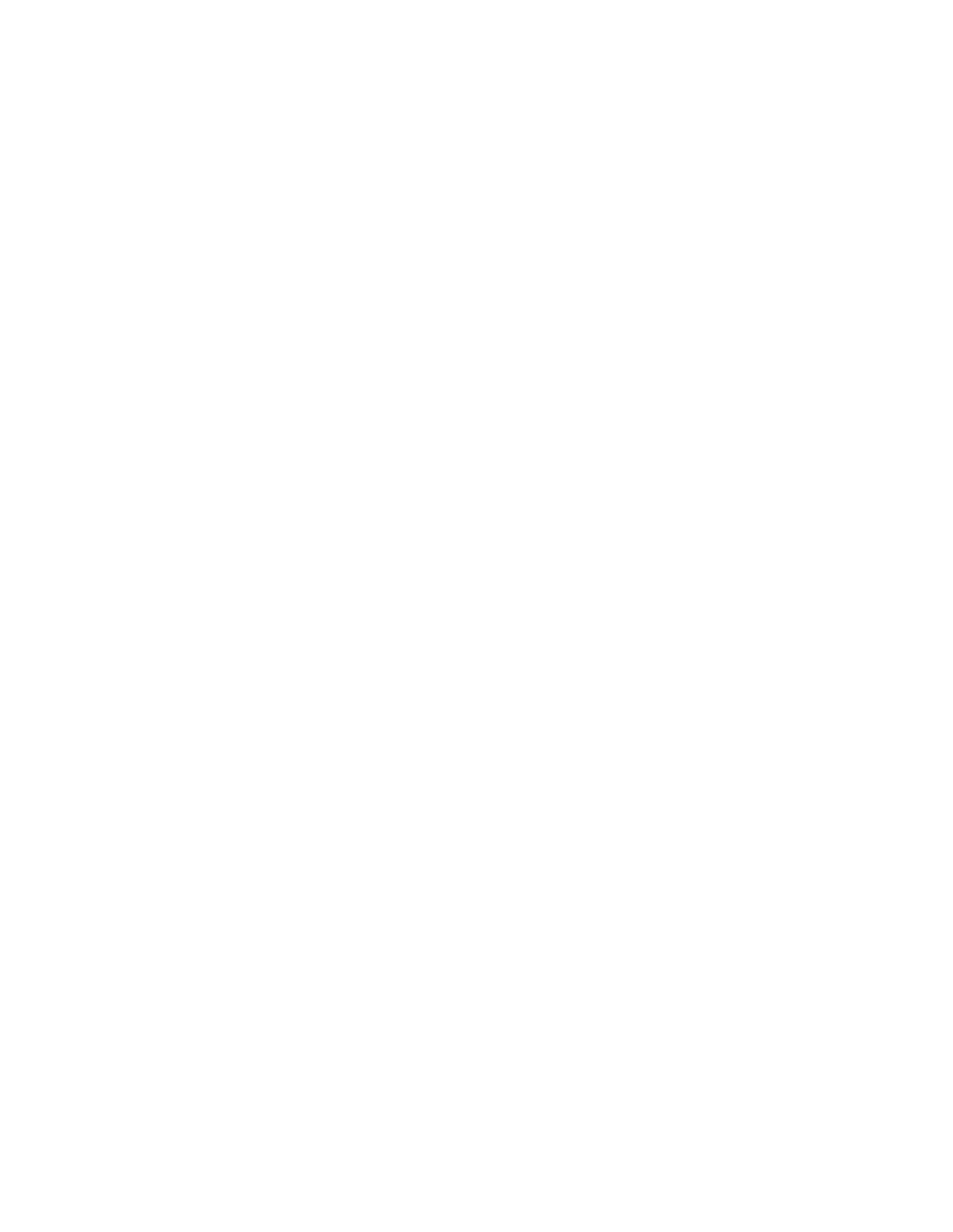# **II What is a Crime?**

Criminal law is a punitive response to a perceived problem. It is generally characterized as a necessary evil in a society to stave off the threat of violence, disorder and danger. However, criminal law deals with more than violence, robbery and murder. How do we decide whether it is appropriate to use criminal law beyond such offences, and how should we frame our criminal law to deal with such behaviour?

Criminal law rests on the notion of attributing personal responsibility for the crime — there are one or more clearly identifiable individuals to hold accountable for their actions. Consequently, the social, political and cultural context in which the problem occurred disappears into the background. Criminal law both universalizes the problem and individualizes its causes. It universalizes the problem in the sense that it recognizes the claim of the victim as valid and sufficient enough to demand a guarantee of protection by the state. It individualizes the problem by making individuals (mainly individual offenders) responsible for the problem. For example, while we may recognize that child abuse is the result of complex social and psychological factors, we nonetheless place responsibility for such conduct at the individual level.

#### **Expectations of Criminal Law**

Criminal law rests upon several objectives, such as deterring the individual wrongdoer and the general public, as well as reinforcing certain social values and signalling that certain behaviour has been deemed to be undesirable.

We use criminal law because we believe it will deter people from engaging in unwanted conduct. However, deterrence through criminal law varies according to the context, and critics suggest criminal law has failed to prevent people from committing certain crimes. For example, studies on cannabis use in Canada have demonstrated that 25 years of criminalization have had no significant deterrent effect, while the costs of criminalizing cannabis continue to rise.

For many observers, the criminal law carries a powerful symbolic message — it signals that society disapproves of an act and that a We have estimated that approximately 2.5 million people in Canada used cannabis in the last year. In 1999, 21,381 people were charged with the possession of cannabis. This means that only 0.85% of cannabis users were actually charged with possession. It is also important to remember that of the number of people who used cannabis in the last year, many would have used it more than once. As a result, the actual chance of being charged for possession of cannabis in relation to the actual number of offences is in all likelihood much lower than 1%. This certainly raises concerns regarding fairness. In addition, both the effectiveness of the legislation and any deterrent effect it may have are seriously in doubt.

Report of the Senate Committee on Illegal Drugs, *Cannabis: Our Position For A Canadian Public Policy* (Ottawa: Senate of Canada, 2002) p. 359.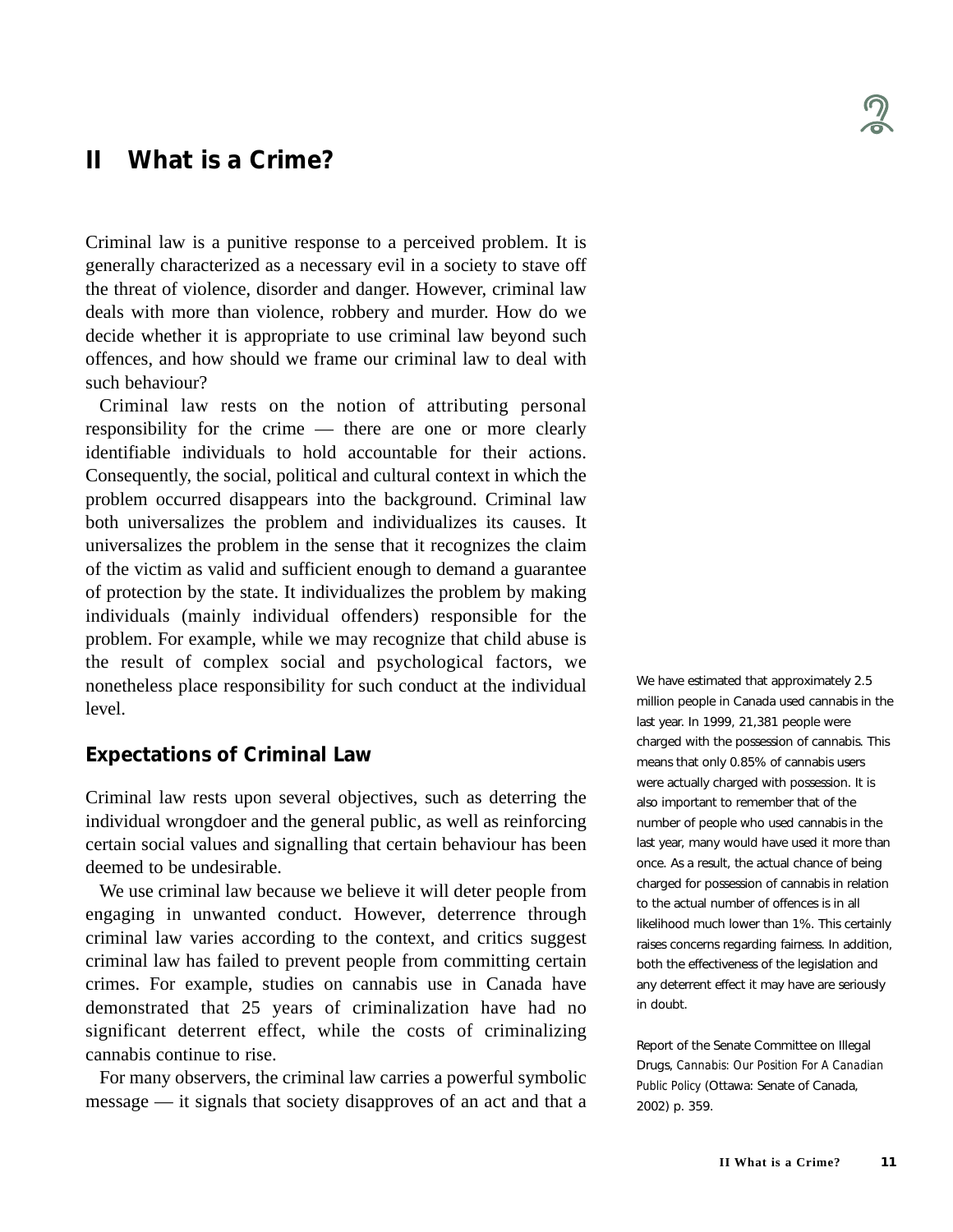Our present *Criminal Code* has its roots in nineteenth-century England. Enacted in 1892, it has undergone a number of *ad hoc* revisions, with the result that we now have a *Criminal Code* which does not deal comprehensively with the general principles of criminal law, which suffers from a lack of internal logic and which contains a hodgepodge of anachronistic, redundant, contradictory and obsolete provisions. The end result is that Canadians living in one of the most technologically advanced societies in human history, are being governed by a *Criminal Code* rooted in the horse-and-buggy era of Victorian England.

Law Reform Commission of Canada, *(1985- 86) 15th Annual Report* (Ottawa: Government of Canada) p. 15.

Criminal responsibility as we know it today, in other words, as a crime against the social order and not an individual victim, appears to be a concept that goes back to the Middle Ages and owes its origins to the increase in royal and religious power that marked this era. [Translation]

L. Viau « Victimes des ambitions royales », *Thémis*, vol. 30, no. 1, 1995, p. 121.

formal response by the state is necessary. The struggle to define the symbolic message of criminal law has meant that, over time, laws have been reshaped and reformed to convey certain messages. Different groups play an active role in defining the symbolic message of the criminal law by campaigning on issues of concern and lobbying government to change laws.

The struggle over the symbolic meaning of the law has resulted in a complex system whereby offences are defined differently depending on the context within which the unwanted conduct occurs. For example, the *Criminal Code* differentiates between theft of property that is worth more or less than \$5,000, with more serious punishment typically accompanying theft over this amount. The *Code* further differentiates theft from theft accompanied by violence, which is referred to as robbery and is considered serious, often resulting in stiff penalties. Similarly, murder that is premeditated is treated differently and more seriously than an accidental homicide or a death that results from negligent behaviour. In each instance, the criminal law is used to convey different symbolic messages about the seriousness of the offence and how it will be dealt with by the state.

There is certainly no single, timeless and unchanging notion of crime. Alcohol consumption and certain forms of gambling are two examples of conduct that were historically treated as crimes but are no longer regarded as criminal. Conversely, it was not until the 1980s that the rape of a wife by her husband became a *Criminal Code* offence. Marijuana use is an activity that is currently being decriminalized in many countries, while various forms of undesirable conduct resulting from computer use are being subject to increased criminalization. These examples highlight how our ideas about crime change over time as well as shift with our values and beliefs.

Our notions of crime are developed through our experiences, as well as through our interactions with our family, friends and other people whom we encounter in our daily lives. We also derive our notions of crime from sources such newspapers, television, radio, books and films. We receive messages about crime and unwanted conduct through these various sources, which in turn help shape our perceptions about what should and should not be criminalized.

A prominent source of information about crime in our society is the media. From television sets to movies, newspapers and the Internet, we are regularly bombarded with a variety of messages about the nature of crime and its control. The media, and in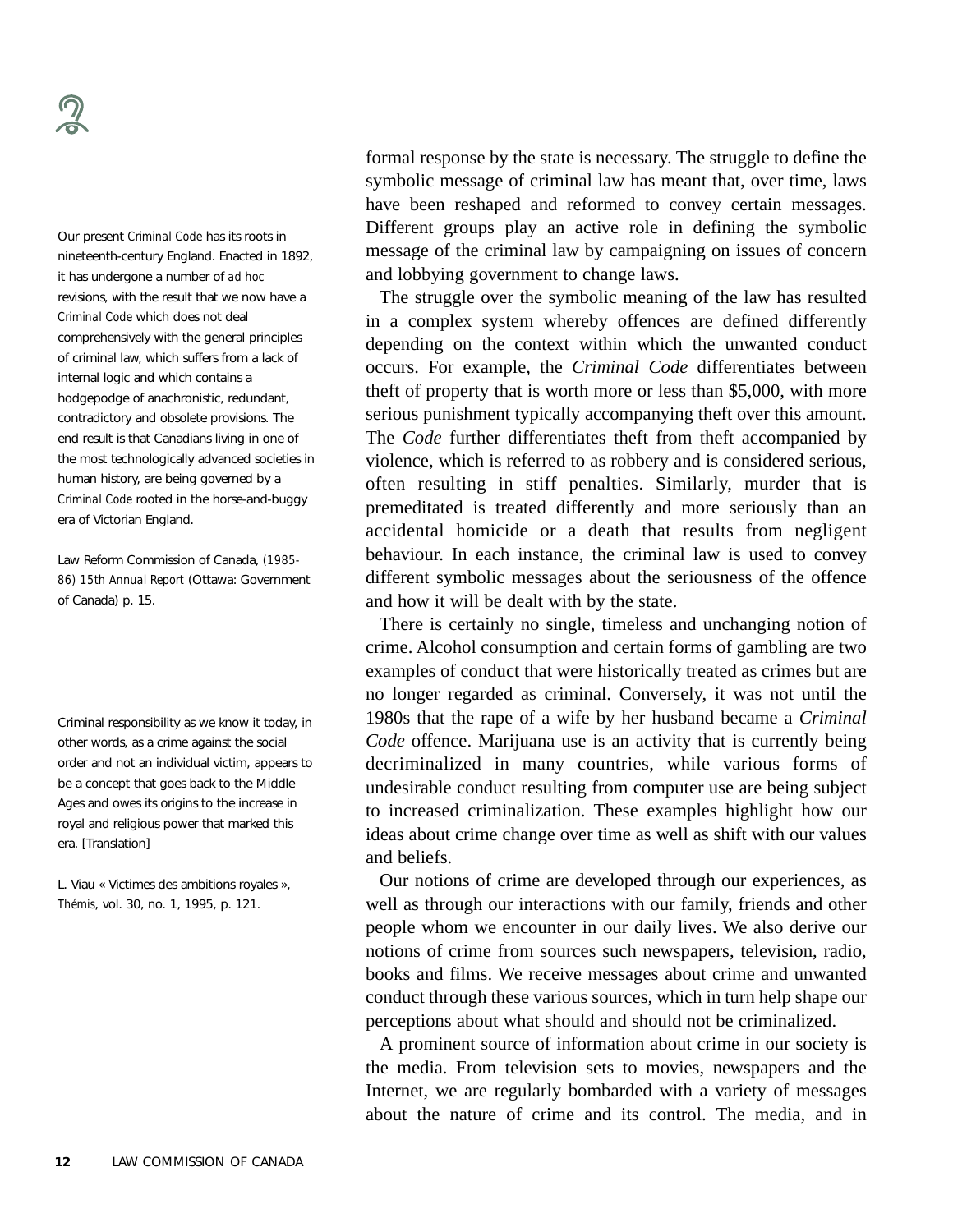particular television, tend to focus on violent crime, which many observers say creates an inaccurate perception about the level of violent crime in Canada. In this way, the mass media play an important role in cultivating support for punitive solutions by enhancing fears of criminality through the representation of violent crimes.

#### **Paper Crime Wave**

Research published in the late 1970s by Mark Fishman reveals how the media constructed a moral panic concerning "crime against the elderly" in New York City. Fishman illustrates how a crime wave emerged after the media started giving priority to reports of crime against the elderly. The police responded to this increase in reporting by giving the media information about any crime against an elderly person. A moral panic ensued in which there was a perception that crime against elderly people had increased and that they were at an increased risk of victimization. A special law enforcement unit was initiated in response to older citizens' demands for more police protection. What Fishman reveals, however, is that media and police officials effectively orchestrated this crime wave through their reporting of the event. In actuality, there was no evidence of any officially reported increase in crimes against the elderly. The concern was therefore the result of a paper (fictitious) crime wave.

M. Fishman, "Crime Wave as Ideology" (1978) Social Problems 25 p. 531-43.

Fuelled by the fear of crime, a greater sense of insecurity and the need to take control of one's own safety, individuals are often lured by the commercialization of crime control products such as house alarms, video surveillance, gated communities and around-theclock guard services. Many observers suggest that we are so preoccupied by questions of crime and security that we have become a "risk society," fixated on how to reduce the "imminent" potential of criminal behaviour. As a result, the latter part of the twentieth century has witnessed an increasing emphasis on governments adopting a "law and order" agenda.

During this time there have been increased demands for harsher punishment for offenders. Rates of imprisonment across many western industrialized countries, particularly in the United States, have risen dramatically. In Canada, rates of imprisonment also reached high levels during the 1990s, only to decrease slightly over the last few years. For example, the incarceration rate in Canada peaked in 1994–95 at 153 per 100,000 adults, dropping to 133 per 100,000 in 2000–2001 (D. Hendrick and L. Farmer, "Adult Correctional Services in Canada, 2000–01" (2002) Juristat: Canadian Centre for Justice Statistics, Statistics Canada, Vol. 22, No. 10, p. 4).



Restraint in the recourse to criminal law is only one facet of the Commission's mandate to remove anachronisms and anomalies in the law, and to develop new approaches to and concepts of the law in keeping with, and responsive to, the changing needs of Canadian society. It has always been understood by the Commission that the changing needs and perceptions of Canadian society may also urge additions to the *Criminal Code* of offences not presently prohibited by it, at least not directly and explicitly enough. The same tests which should lead to some *Code* offences being removed from the *Code* because (for example) they are no longer perceived as serious threats to our fundamental values, also lead us to conclude that some offences not presently found in the *Code* should be added to it.

Law Reform Commission of Canada, *Crimes Against the Environment* Working Paper 44 (Ottawa: Government of Canada,1985) p. 3.

Media representations tend to exaggerate the threat of crime and to promote policing and punishment as the antidote. This is likely to accentuate fear, and thus support for law and order policies.

R. Reiner, "Media Made Criminality: The Representation of Crime in the Mass Media" in M. Maguire, R. Morgan and R. Reiner, eds., *The Oxford Handbook of Criminology*, 3rd ed. (Oxford: Oxford University Press, 2002) p. 407.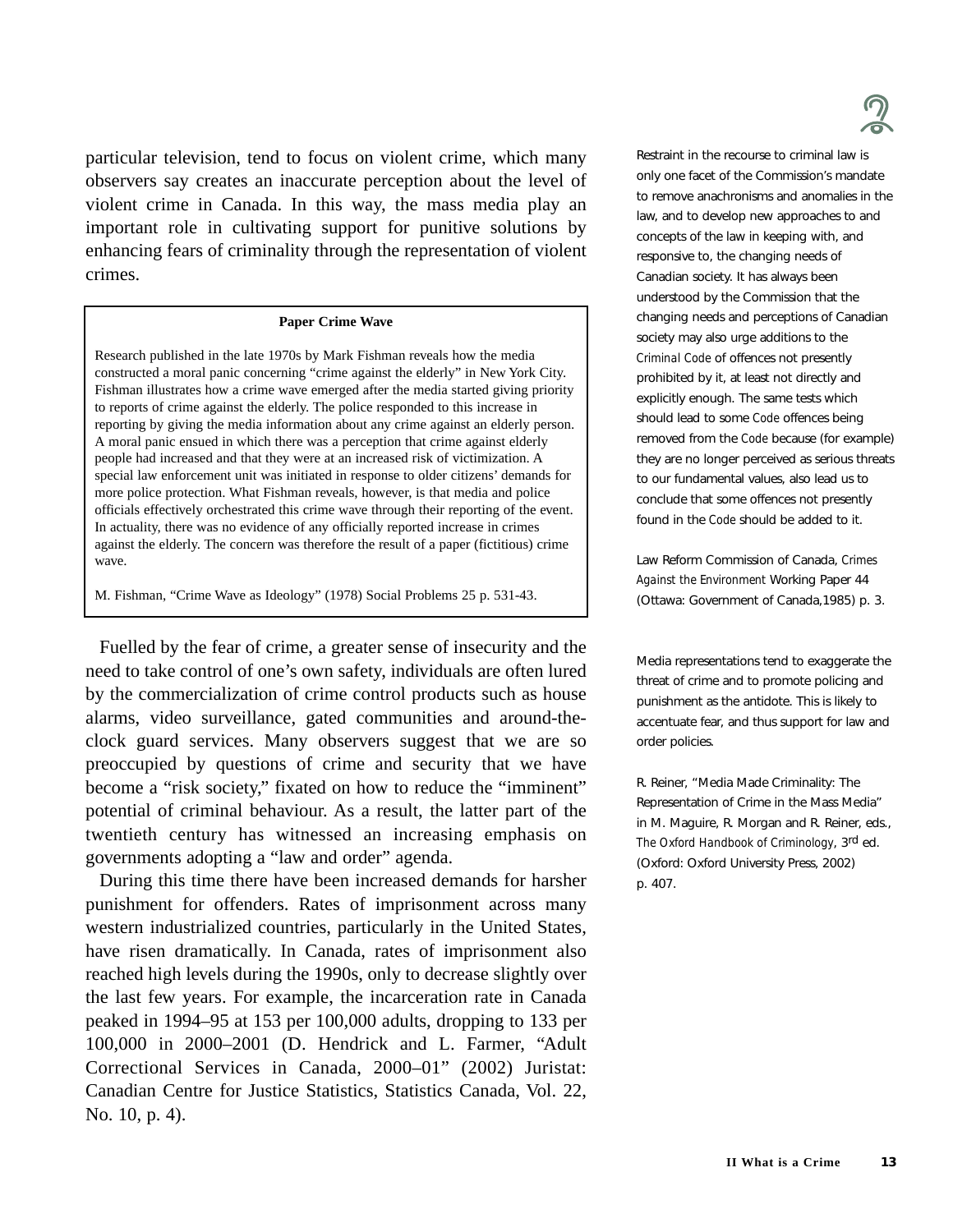Statistics indicate an increase in the use of incarceration in recent years. From 1986 to 1996, the prison population grew by 26 per cent, the largest increase having occurred between 1988 and 1993, when the number of incarcerated persons grew by 39 per cent. From 1989 to 1995, the federal prison population increased by 22 per cent and the provincial population by 12 per cent. Particularly distressing is the fact that the number of young offenders in custody increased by 26 per cent from 1986 to 1995. The rate of incarceration was over 130 persons per 100,000 inhabitants in 1995, up from 116 in 1985...With the exception of the U.S., Canada has the highest rate of incarceration among Western-style democracies.

J.P. Brodeur, "Sentencing Reform: Ten Years After the Canadian Sentencing Commission" in J.V. Roberts and D.P. Cole, eds., *Making Sense of Sentencing* (Toronto: University of Toronto Press, 1999) p. 341.

Such "law and order" talk has become a dominant and daily feature of public culture as we embark on this new millennium. In our latter-day "risk society," security is purportedly in short supply and menacing outsiders imperil us from all sides...And by all appearances, our pan-Canadian obsession with "the crime problem" has been surging to ever more elevated levels since 1990.

R. Menzies, D.E. Chunn and S.C. Boyd, "Introduction" in R. Menzies, D.E. Chunn and S.C. Boyd, eds., *[Ab]using Power: The Canadian Experience* (Halifax, Nova Scotia: Fernwood Publishing, 2001) p.11.

Interestingly, an increased reliance on criminal law and punishment has come at a time when the official crime rate has actually decreased. Contrary to calls to "get tough" on criminals by implementing a law and order agenda — and reports that crime is expanding and out of control — official crime data actually suggest there has been a decrease in crime over this period. **Table 1**, developed using data produced by Statistics Canada's Canadian Centre for Justice Statistics, shows the crime rate fell dramatically beginning in the early 1990s, rising only slightly in the past year. As they depend on official crime reporting, crime statistics certainly do not present a complete picture. However, the data suggest that claims of rising and "out of control" crime levels and reports that more punishment and control is necessary — may be erroneous and misplaced.

# **Table 1: Crime Rate per 100,000 Total Population Canada 1962–2001**



**Source:** J. Savoie, "Crime Statistics in Canada" (2001) Juristat: Canadian Centre for Justice Statistics, Statistics Canada, Vol. 22, No. 6.

# **Criminal Law and Harm**

It is often said that criminal law ought to be reserved for the most serious harms in society. For example, the Ouimet Report (*Report of the Canadian Committee on Corrections: Towards Unity: Criminal Justice and Corrections,* 1969) stated that: "No conduct should be defined as criminal unless it represents a serious threat to society, and unless the act cannot be dealt with through other social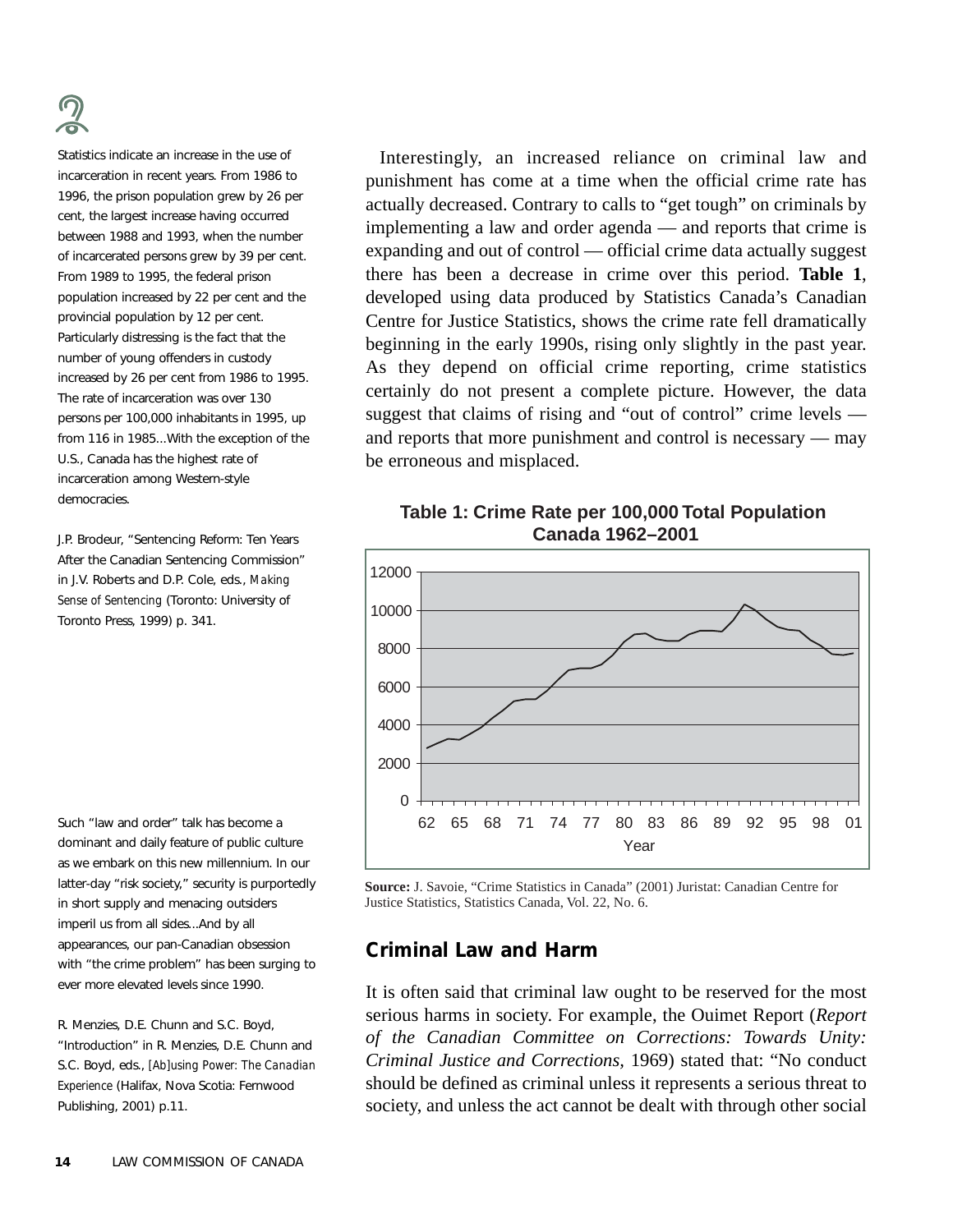or legal means." In *Our Criminal Law,* the Law Reform Commission of Canada relied on the harm principle when it argued the criminal law ought to be "pruned" to better differentiate between "real crimes" and public welfare or administrative wrongs: "To count as a real crime an act must be morally wrong. But this...is but a necessary condition and not a sufficient one. Not all harmful acts should qualify as real crimes. The real criminal law should be confined to wrongful acts seriously threatening and infringing fundamental social values."

In 1982, the Department of Justice reaffirmed the relationship between harm and the criminal law in *The Criminal Law in Canadian Society:* "Since many acts may be 'harmful', and since society has many other means for controlling or responding to conduct, criminal law should be used only when the harm caused or threatened is serious, and when the other, less coercive or less intrusive means do not work or are inappropriate." While there may be a consensus that the criminal law ought to be reserved for the most serious harms, the question of what constitutes a "serious harm" proves more difficult to answer.

Death is perhaps the most serious harm that can be inflicted upon a person. Murder and manslaughter carry the harshest penalties contained in criminal law. But what does this mean in terms of other types of death? As **Table 2** indicates (see next page), each year the number of deaths that occur in the workplace far outnumber homicides in Canada. Many observers have argued that even when it might be possible to show negligence, deaths in the workplace are rarely treated as criminal events. Rather, we use insurance and regulation to respond to and prevent deaths in the workplace.

Gambling is another example of behaviour that is often deemed to be potentially harmful to both the individual and society. For example, gambling is considered harmful to the individual who develops a gambling addiction. At the same time, society is considered harmed by the actions of gambling addicts (for example, the negative impact for family members of gambling addicts and the costs associated with treatment). However, over the last several years there has been an increase in the number of government-run casinos, while private forms of gambling continue to be criminalized. Why is gambling considered harmful when it is organized by individuals but not when done so by governments? Why is gambling a crime in one context and yet decriminalized in another?

The notion of harm tells us that something ought to be taken seriously, but reveals little about how we ought to respond. The examples of murder compared with deaths in the workplace and the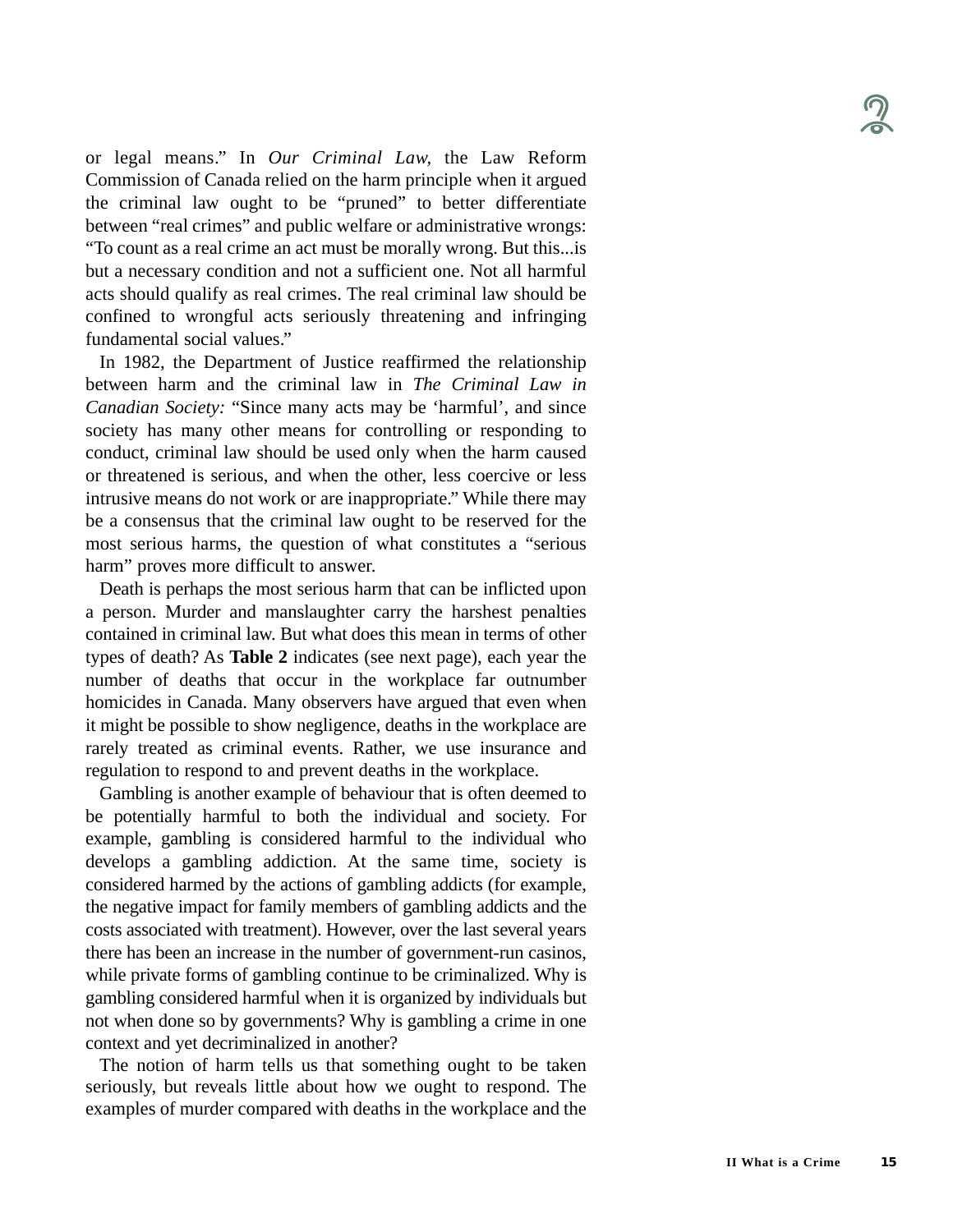decriminalization of some forms of gambling highlight some of the ambiguities and contradictions inherent in our choice of responses.

We often think that criminal law ought to be reserved for the most harmful behaviours. At the same time, however, when a problem arises, we are tempted to turn to the criminal law as a response. Is clear-cut logging a business practice or environmental degradation?



## **Table 2: Workplace Fatalities and Homicides Canada: 1970–1997**

**Homicide data source:** M. Dauvergne, "Homicide in Canada, 2001" (2002) Juristat: Canadian Centre for Justice Statistics. Statistics Canada, Vol. 22, No. 7.

**Workplace fatalities data source:** Human Resources and Development Canada, *Occupational Injuries and their Cost in Canada*, *1993-1997* (Ottawa: Human Resources and Development Canada, 1999).

Is spanking child discipline or abuse? Do circuses entertain or abuse animals? Is euthanasia palliative care or murder? The definition of harm is at the heart of many law reform struggles. Often, the value of criminal law is symbolic — calling something a crime symbolizes our condemnation of the action. But, at the same time, the symbolic power of the criminal law creates an incentive to use criminal law, even when other less coercive responses may be more efficient. In this way, the process of defining something as harmful and calling it a crime creates its own set of contradictions.

Certainly, human conduct can be harmful in several ways. Smoking is bad for one's health but also causes damage to other people through second-hand smoke. Driving too fast may similarly endanger one's life or the lives of others. Jaywalking slows traffic while creating risks for the person who does it. Failing to have a medical check-up is risky for the individual and potentially costly for our healthcare system. Building a hydro-electric dam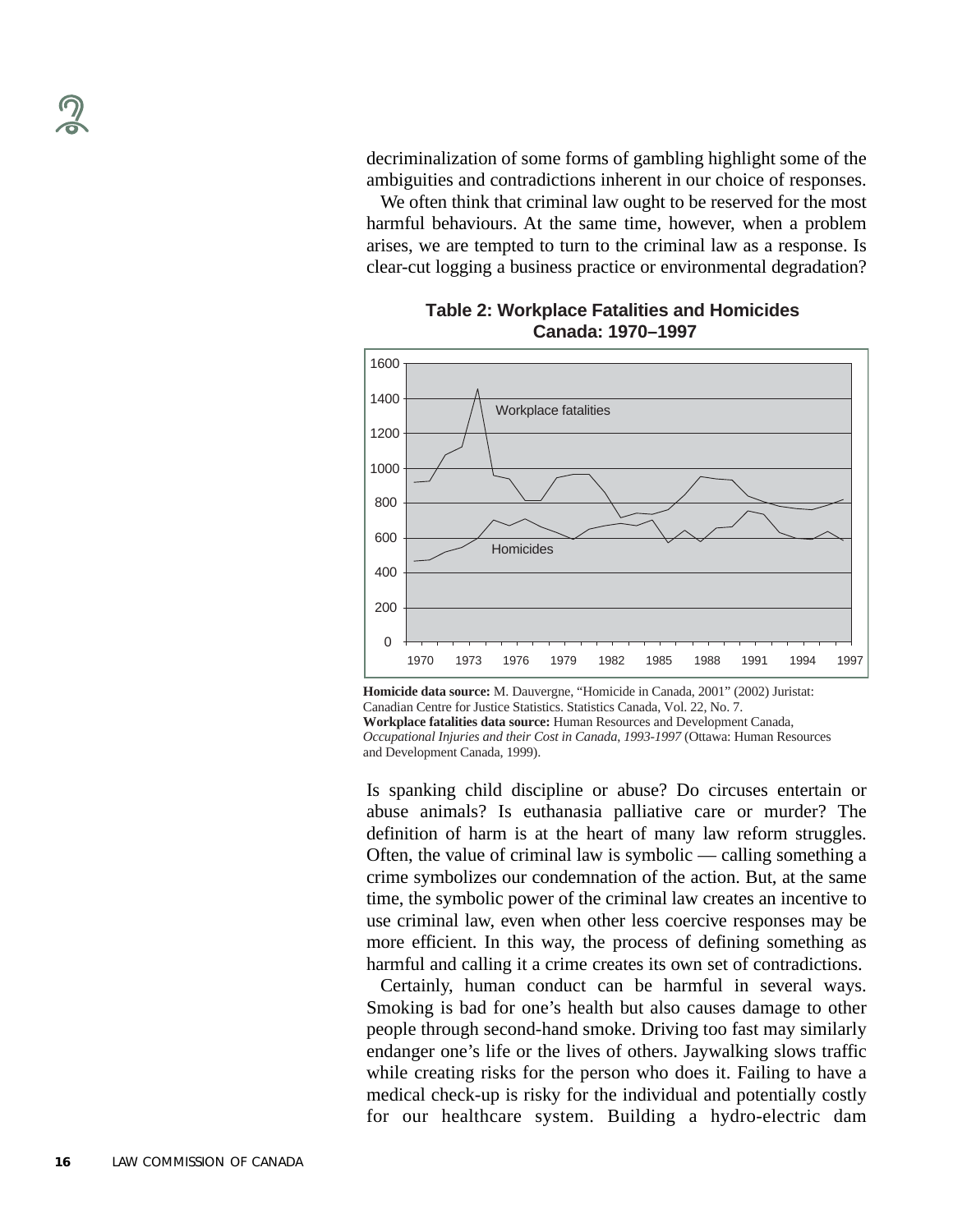detrimentally affects wildlife and those who live off the land. Some of these actions are criminalized, others are regulated and some are simply frowned upon. Why?

We have a tendency to think that conduct which is harmful to others justifies a greater level of societal intervention than conduct that is harmful only to the individual. But is this a satisfactory distinction? First, what is and is not harmful is often debated. Experts disagree. Politicians disagree. In our day-to-day life, we also question whether harm is "caused" by certain conduct. However, we often do not know whether certain conduct causes harm and, if so, to what degree. For example, it took many years for science to determine that second-hand smoke was harmful.

Second, even if we agree that certain conduct is harmful, we may disagree on whether it ought to be tolerated, prohibited or regulated. It is often claimed that if conduct is harmful to others, it warrants a more serious response. However, in a society that recognizes the interdependency of its citizens, such as universally contributing to healthcare or educational needs, harm to oneself is often borne collectively. There are pressures to regulate and control conduct that primarily harms the individual. The requirements to wear a seatbelt or a helmet for certain activities are examples of a collective decision to protect people against their own risk taking.

Overall, then, what constitutes harmful behaviour is not a question that can be raised in the abstract. It is a question that needs to be asked in the context of a range of possible responses to undesirable conduct. For example, many people may question the imposition of a jail sentence for the failure to wear a seatbelt, but accept that a fine may be appropriate. The distinction between harm to others and harm to oneself is just one element of the decision whether society should intervene in behaviour deemed to be inappropriate.

#### **DISCUSSION POINTS**

- *• How can the distinction between harm to others and harm to oneself be used in reflecting on the choice of intervention strategy?*
- *Are there examples of conduct that are solely harmful to the individuals engaged and not to society?*
- *Do we have sufficient information to determine whether conduct is harmful or not? Is it sufficient to determine what is and is not harmful?*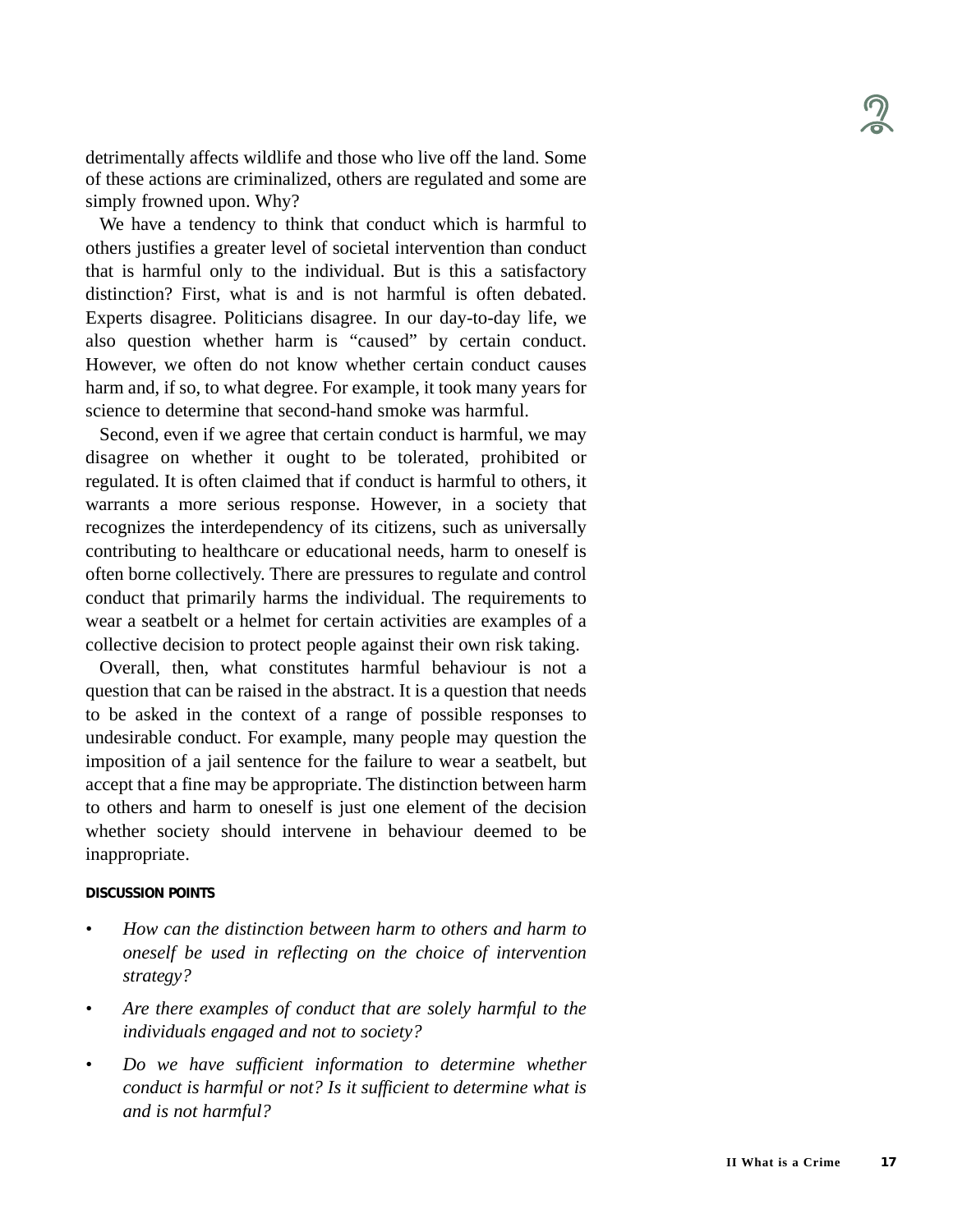### ...we find that the American public is becoming well acquainted with theft by deception (as its victims) and tends to view the commission of such crime with an increasingly jaundiced eye...we found that *over 1 out of 3 households had been victimized by white collar crime in the past year.* This level of victimization is high when compared to earlier studies on white collar crime victimization, even after taking into account definitional differences of victimization.

National White Collar Crime Center, *The National Public Survey on White Collar Crime* (Morgantown, WV.: National White Collar Crime Center, 2000) p. 22.

## **The Realities of Criminal Law**

At first glance, it may appear that calling something a crime is relatively straightforward. For example, suppose a person shoplifts a jacket worth \$100. Most would agree that a crime has been committed. A store employee has the right to detain the person until the police arrive. The police can arrest the individual and lay criminal charges for theft. But suppose an employee embezzles \$50,000 from a company. As with the theft of a jacket, most people would agree that a crime has occurred. But what if the company owner decides to deal with the matter privately? Perhaps the employer decides not to call the police, choosing instead to deal with the matter as an internal management issue and seek private compensation from the individual employee. In such circumstances, criminal charges may never be laid. Why is it that we choose to devote public resources to one type of theft, while another type of theft may be treated as a private matter? What are the consequences of these types of choices for determining what is a crime and who is a criminal?

The use of criminal law is also influenced by representations of criminals and victims. We typically think of crime as unwanted conduct that takes place at the street level by individuals. Theft, shoplifting, robbery, and physical and sexual assault are a few examples that come to mind when we think about crime. Many crime surveys ask people to identify where they are "afraid to walk at night" to assess people's fear of crime. This type of question is based on the assumption that crime is something that happens to us on the street and is committed by strangers. Contrary to this, however, many researchers have shown that much violence occurs in the home, at the hands of people who are known to the victim, and often within relationships.

The limits of focusing on individual street crime also become apparent when considering crimes against the environment and corporate wrongdoing. A recent survey in the United States indicated that more than 1 in 3 households in the study had been victimized by economic crime (for example, fraud by financial planners, auto repair shops or merchants who price fix). However, fewer than 1 in 10 reported this victimization to the authorities.

Research challenges the perception that we are all equally likely to be crime victims by revealing that the most marginalized groups in society have the greatest chance to be victimized by crime. At the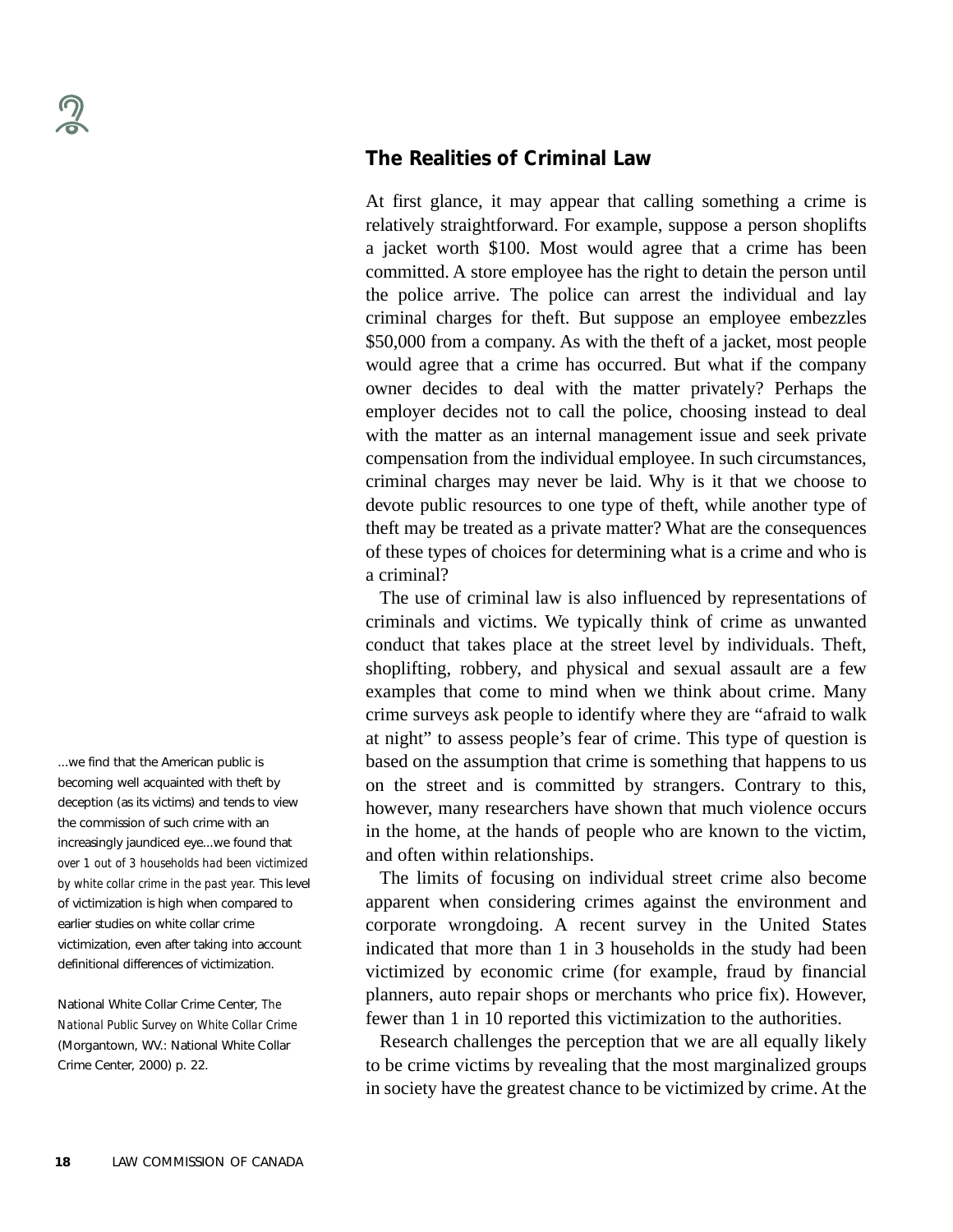

same time, however, marginalized communities have pointed to the inadequate response by the state to their victimization. For example, family and friends of the dead and missing women from Vancouver's downtown eastside have claimed that for years the police and city officials ignored their claims that a serial killer stalked and killed women in their community.

An examination of the demographic makeup of those incarcerated in Canada's federal prisons reveals that an overwhelming proportion are men, who made up 97 per cent of the total prison population in April 2001. Within this group, 16 per cent were Aboriginal, a high figure when set against the proportion of Aboriginal people in Canada. Other social characteristics such as being young and disadvantaged increase the likelihood of both being a victim of crime and being incarcerated. This is particularly true with regard to crimes such as assault and property offences.

Many observers argue that people who fit the typical offender profile are over-policed, while those who commit serious harms but do not hold these characteristics are typically under-policed. Often people from poor and working class backgrounds charged with committing street crimes are less able to resist the use of criminal law, whereas the business and professional classes who engage in corporate wrongdoing are better able to resist the criminal label as a result of their influence and financial resources. Many argue that as the gap between rich and poor widens, those who have been "left out" are seen by the "haves" as the cause of disorder. This has led some observers to argue that, "while the rich get richer, the poor get prison" (from J. Reiman, *The Rich Get Richer and the Poor Get Prison: Ideology, Class and Criminal Justice,* 4th ed. [Boston: Allyn & Bacon,1995]).

In contrast to our stereotypical notions of who is a criminal, studies using self-report data reveal a different portrait of who commits crime. Using confidential interview and questionnaire techniques, researchers have asked people if they have ever committed a crime. The results suggest that almost everyone has committed a crime at some point. This raises interesting questions of why we criminalize certain people in society for behaviour that we may all have committed at some time.

Researchers who study the harmful conduct of corporations offer a number of explanations for why authorities fail to prosecute these offences, even though corporate wrongdoing affects many more people and is probably more costly than street crime. The difficulties of making a successful prosecution, difficulty of Victimization studies have shown that the impact of crime is uneven. It falls disproportionately on the poorer and more vulnerable sections of the population and serves to compound the growing economic and social inequalities which have risen dramatically...

R. Matthews and J. Young, "Reflections of Realism" in J. Young and R. Matthews, eds., *Rethinking Criminology: The Realist Debate* (London: Sage Publications, 1992) p. 2.

The 1996 Census of Population indicated that Aboriginal peoples constituted 2% of the total Canadian adult population. In 1999/00 they constituted approximately 17% of admissions to both provincial/territorial and federal sentenced custody. Over the last twenty years the proportion of Aboriginals commencing provincial/territorial incarceration has remained relatively constant between 15% and 18% (except for the interval between 1987/88 and 1992/93). However, their representation with respect to federal sentenced custody has increased steadily over the past 20 years, from 8% to 17%...This increase has occurred despite changes made by Parliament to the sentencing provisions of the Criminal Code...designed to address Aboriginal over-representation in custody.

C. Lonmo, "Adult Corrections Services in Canada, 1999-00" (2001) Juristat: Canadian Centre for Justice Statistics, Statistics Canada, Vol. 21, No. 5, p.8.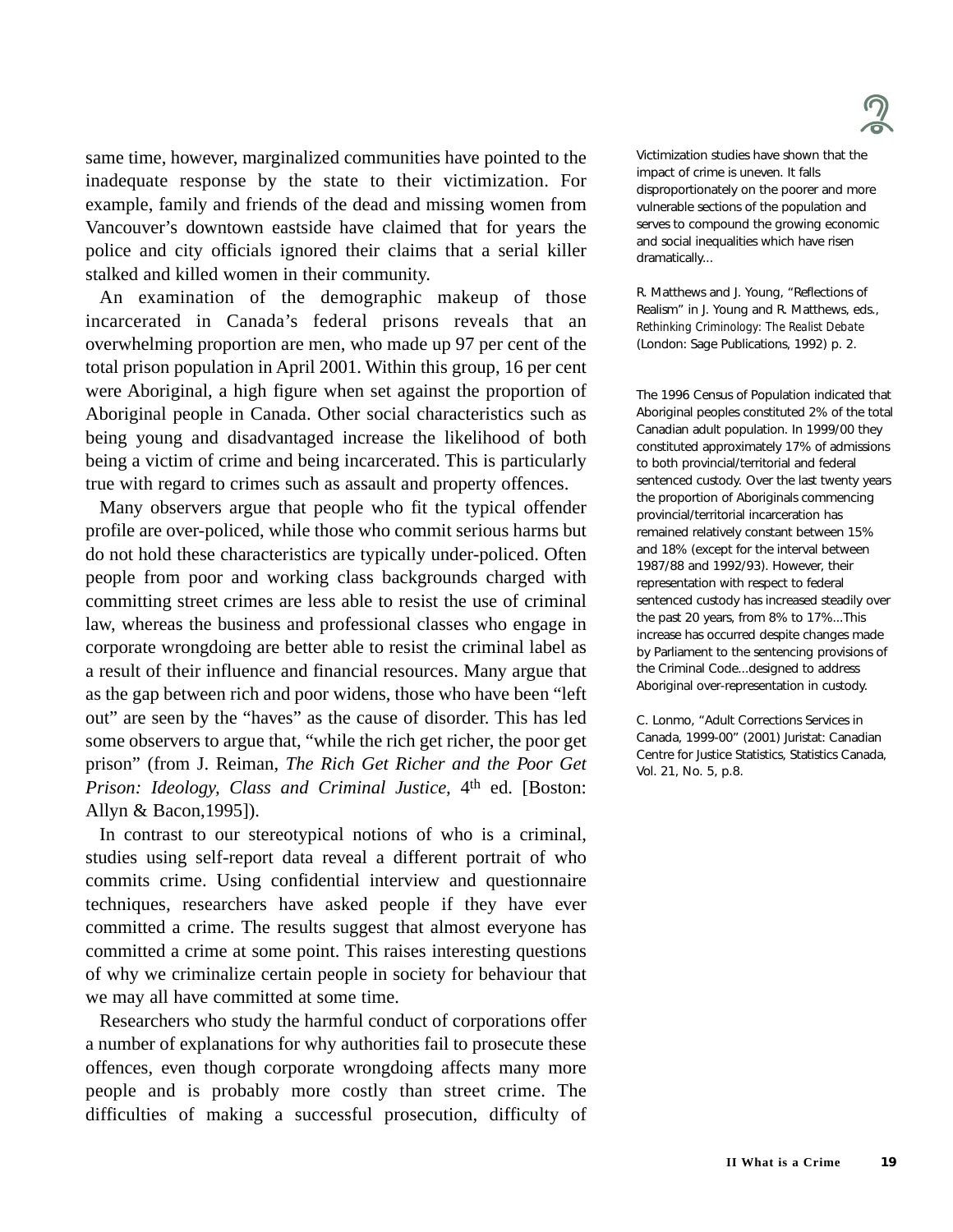The justice system has failed Manitoba's Aboriginal people on a massive scale. It has been insensitive and inaccessible, and has arrested and imprisoned Aboriginal people in grossly disproportionate numbers. Aboriginal people who are arrested are more likely than non-Aboriginal people to be denied bail, spend more time in pre-trial detention and spend less time with their lawyers, and, if convicted, are more likely to be incarcerated. It is not merely that the justice system has failed Aboriginal people; justice also has been denied to them. For more than a century the rights of Aboriginal people have been ignored and eroded. The result of this denial has been injustice of the most profound kind. Poverty and powerlessness have been the Canadian legacy to a people who once governed their own affairs in full self-sufficiency.

*Report of the Aboriginal Justice Inquiry of Manitoba* (1999) Aboriginal Justice Implementation Commission http://www.ajic.mb.ca/volumel/chapter1.html#1.

For the same criminal behaviour, the poor are more likely to be arrested; if arrested, they are more likely to be charged; if charged, more likely to be convicted; if convicted more likely to be sentenced to prison; and if sentenced, more likely to be given longer prison terms than members of the middle and upperclasses. In other words, the image of the criminal population one sees in our nation's jails and prisons is an image distorted by the shape of the criminal justice system itself. It is the face of evil reflected in a carnival mirror, but it is no laughing matter.

J. Reiman, ...*And the Poor Get Prison: Economic Bias in American Criminal Justice* (Boston: Allyn & Bacon, 1986) p. ix.

#### **Justice and the Poor**

Everyone was...surprised in the 1960s when U.S. researchers discovered that criminal behaviour was not linked exclusively to lower-status people and poor neighbourhoods. Using self-report studies, which asked (mostly young) participants to reveal, in total confidence and without fear of punishment, what illegal actions they had committed, researchers made two shocking discoveries.

First of all, the vast majority of all male adolescent participants reported having committed illegal acts that could have landed them before youth courts. Girls were much less likely to engage in illegal behaviour. When Canadian criminologist Marc LeBlanc questioned 3,000 young Montrealers, he found that more than 90 percent had committed delinquent acts in the previous year, and that more than 80 percent had contravened the Criminal Code. The most common offences were shoplifting, vandalism, driving a car under the influence of alcohol or taking mild drugs, especially marijuana. Nine percent had committed more serious crimes such as robbery.

The second surprise was that the children of parents with professional jobs were as likely to report having committed illegal acts as the children of poorer parents with low-status jobs. Contrary to the strong link between crime and social class of origin that had been taken for granted until then, it seemed that they were not related at all. This finding caused huge controversies in criminology circles that continue to this day. It also inspired dozens of other self-report studies, which produced contradictory and inconsistent results and therefore failed to establish that young people from lowstatus or poverty backgrounds were more likely to get involved in crime or to commit more serious crimes. In Canada, a study of 57 young people in New Brunswick found that boys whose fathers had professional occupations were less likely to commit delinquent acts than the sons of blue-collar workers. But other studies, including the large LeBlanc survey in Montreal, found no relationship between delinquency and the parents' education or occupation.

National Council of Welfare, *Justice and the Poor,* 2000 (http://www.ncwcnbes.net/) p. 5.

detection, a belief that regulatory bodies are more effective for changing corporate behaviour, and the need to protect the marketplace from too many restrictions are some of the explanations that have been provided.

#### **DISCUSSION POINTS**

- *Do we rely too heavily on criminal law to deal with complex social issues?*
- *• Why have we developed a reflex to criminal law? How can we, as a society, resist the reflex to criminal law?*
- *• What factors influence our understanding of crime? How do these factors influence our crime control strategies?*
- *• Why do we treat some people as criminals and not others?*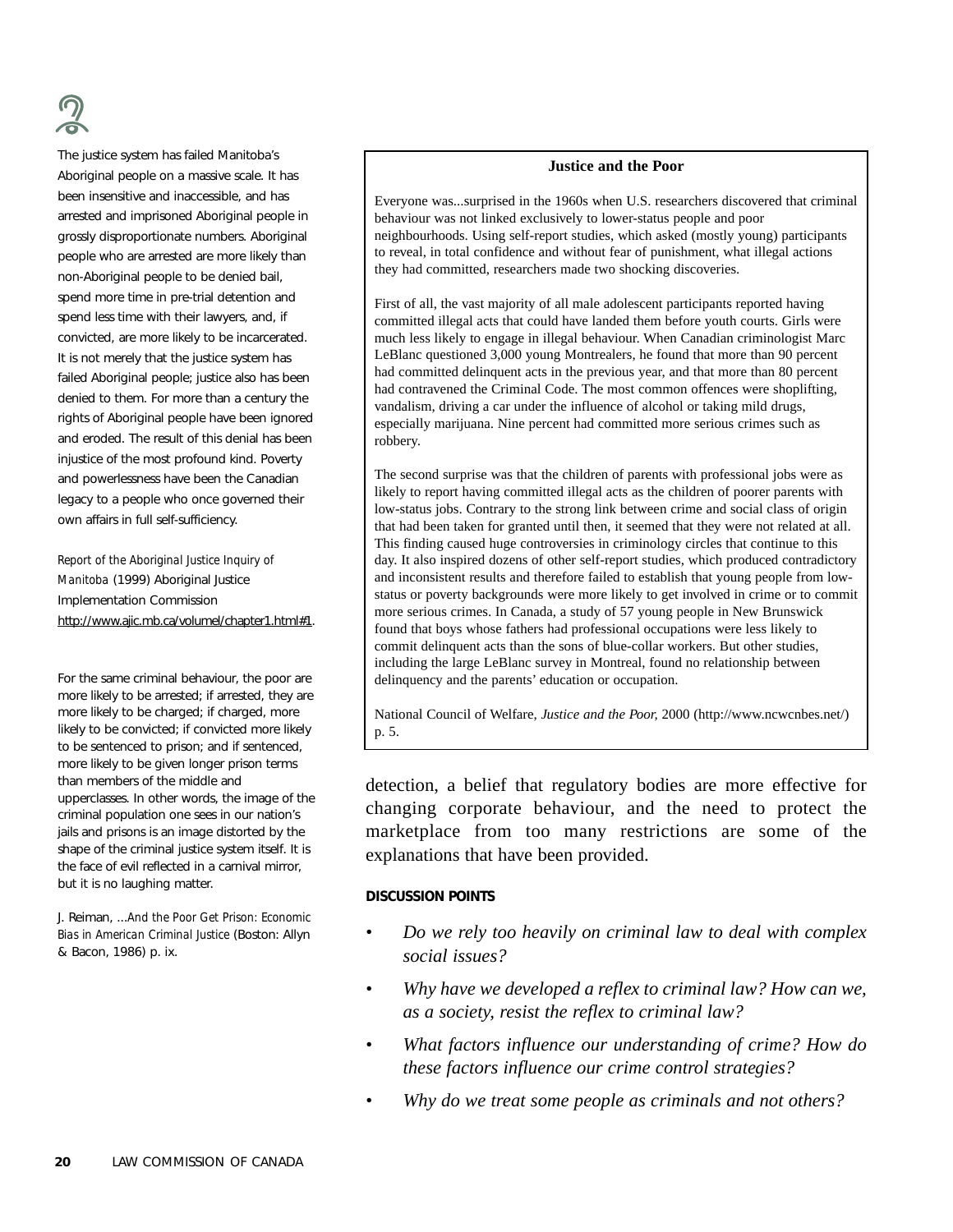- *Do we rely on stereotypes to classify certain people as criminals?*
- *Are we concerned that our society incarcerates mostly young men and Aboriginal peoples?*

# **The Impact of Criminal Law**

The impact of the criminal law flows in many directions. For example, recent decisions by the courts to use existing laws to punish individuals for failing to disclose one's HIV-positive serostatus when giving blood or engaging in unprotected sexual activity has raised concerns that individuals may not seek HIV testing for fear of incarceration. Criminalization may also have an adverse effect on patient-caregiver relationships over issues of confidentiality and consent, and society may be lulled into a false sense of protection by the criminal law.

The range of relationships we have with each other can be profoundly affected by the way in which we respond to unwanted behaviour. Families, friends and personal relationships support the realization of important physiological, emotional and material needs. Law, policies and other intervention strategies affect the ability of families to nurture their own members. To ignore this impact of our choices on personal relationships in our society is therefore short-sighted. In designing criminal law policy, and in the choice between different forms of response strategies, we should consider the impacts that such choices have on people's ability to engage in harmonious personal relationships.

#### **Criminalization: Does it Make Sense?**

There is widespread concern about the use of criminal sanctions to prosecute persons who engage in activities that risk transmitting HIV, and about proposals to amend the Criminal Code to create an HIV-specific offence. In particular, it is feared that an HIV-specific criminal offence would further stigmatize HIV/AIDS and other sexually transmitted diseases (STDs), as well as people with the disease and some of the populations most affected by it, such as gay and bisexual men, injection drug users, and sex workers.

Would public health laws not be better suited than criminal law to deal with those individuals who, knowing that they are HIV-positive, engage in behaviours that can transmit HIV without using precautions and without informing their partners about their HIV status? Before resorting to criminal prosecutions as social policy, we should consider whether it will be counterproductive, ultimately doing more harm than good.

Info Sheets — *Criminal Law and HIV/AIDS*, The Canadian HIV/AIDS Legal Network, http://www.aidslaw.ca/Maincontent/issues/criminallaw/e-info-cltoc.htm.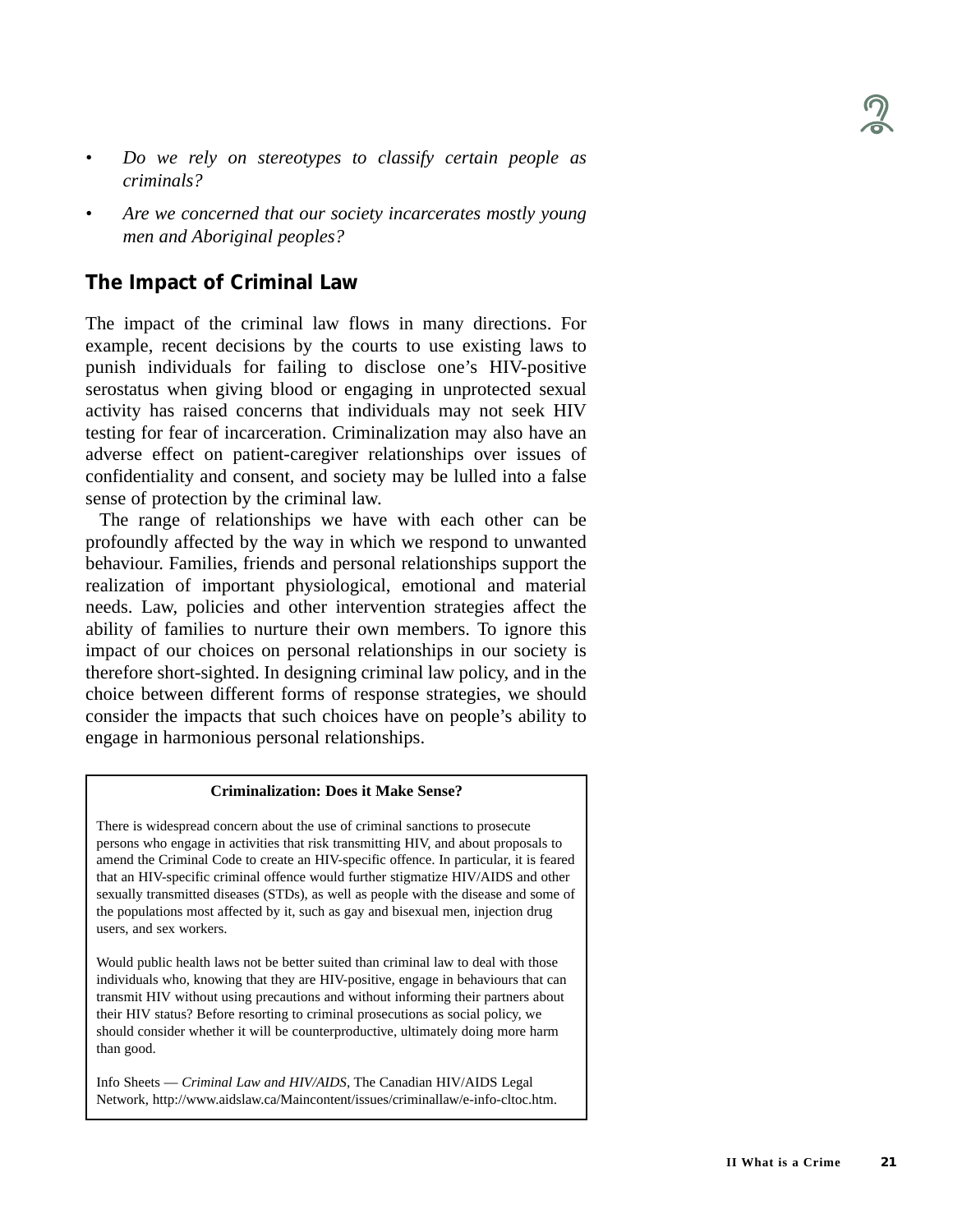...it appears that a harsh punishment (imprisonment) is no more effective a deterrent than a milder punishment (probation). Careful research has compared the recidivism rates of offenders sentenced to prison or probation...The results indicated that the recidivism rates were about the same, although, according to deterrence theory, people sentenced to prison should be less likely to reoffend than people placed on probation...A proposition that has found widespread support in the literature is that it is not the severity of the sanction that deters offenders, but the certainty of being punished. This is logical: if the probability of being apprehended and punished is close to zero, the severity of the penalty is irrelevant. On the other hand, if you know that you are going to be caught and punished, whether the penalty is three months in prison or a year will not make much of a difference to your decision to commit a crime.

J.V. Roberts and D.P. Cole, "Introduction to Sentencing and Parole" in J.V. Roberts and D.P. Cole, eds., *Making Sense of Sentencing* (Toronto: University of Toronto Press, 1999) p. 7-8.

Personal and social relationships can suffer through the use of criminal law if an individual is incarcerated and therefore unable to spend time with his or her family members or friends. The stigma of the criminal law affects the future of these relationships. For example, it can impede one's ability to reintegrate into society since it is much more difficult to find paid work with a criminal record.

The use of criminal law also reflects a desire to structure governance relationships around notions of punishment. By employing criminal law, we send the message that people will be punished if they are caught committing an act that is against the law. Can there be unintended negative consequences if we rely too much on the criminal law? When groups are over-criminalized they tend to question the impartiality of the system. In this respect, trust in society is not always fostered by the use of criminal law strategies.

Much of our thinking about the power of the criminal law is based on notions of deterrence: we assume that if we make behaviour a crime and attach penalties to the action, people are less likely to engage in the conduct. However, deterrence involves at least three elements: swiftness of punishment, severity of punishment and certainty of being caught. When people demand longer and harsher penalties, they are focusing on the severity element of deterrence. Research has shown that certainty of punishment, rather than severity of punishment, has the greatest deterrent effect. The use of criminal law may not be efficient when it requires enforcement resources that may be difficult to marshal.

#### **DISCUSSION POINTS**

- *What does our reliance on the criminal law say about our society?*
- *• Do we have examples of the criminal law being unjustly applied to certain groups?*
- *• What are the difficulties of using the criminal law to deal with economic wrongdoing? Can these difficulties be remedied?*
- *How do criminal law strategies affect our relationships?*
- *• Do criminal strategies deter others from engaging in unwanted conduct?*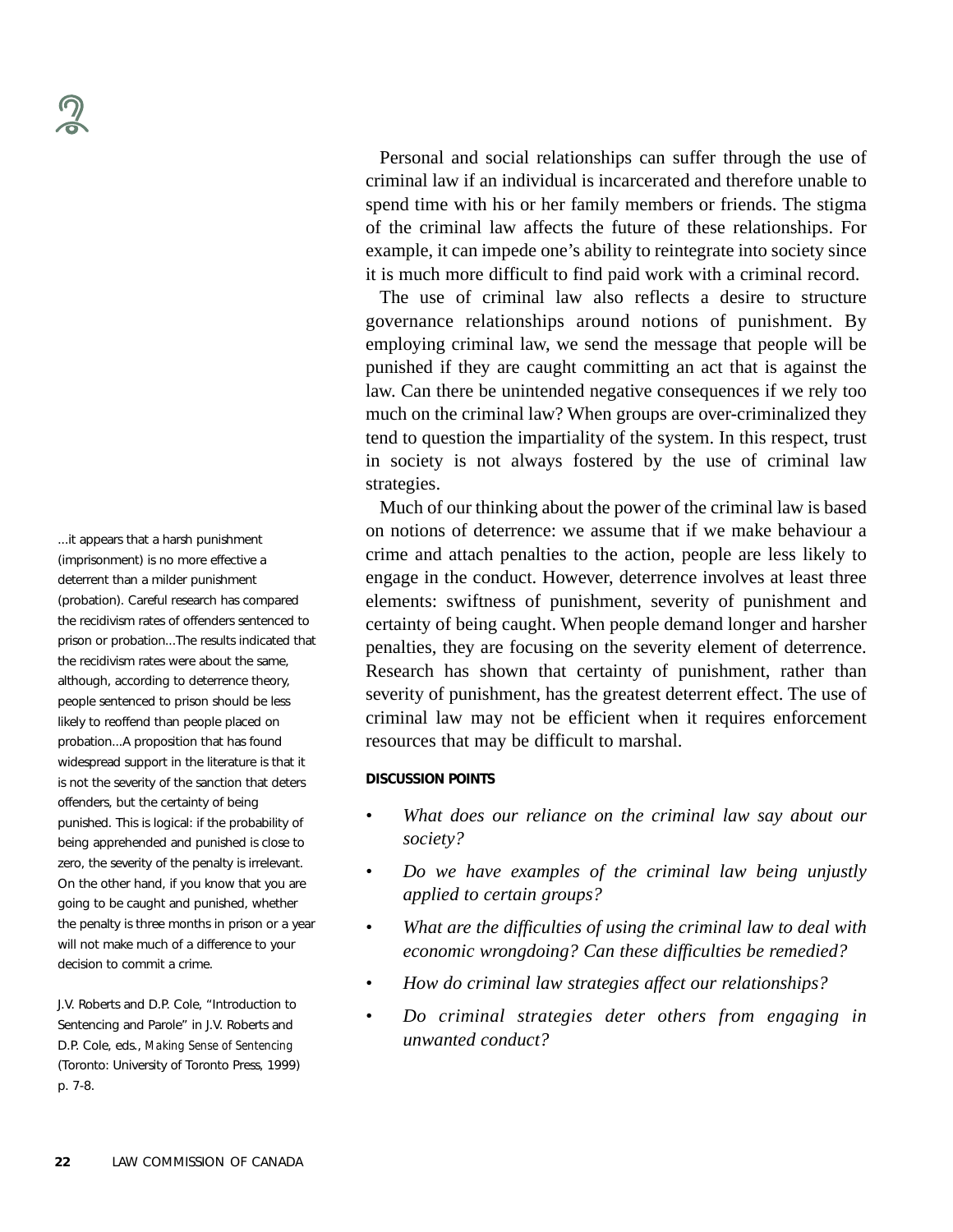# **III Other Intervention Strategies in Society**

Although criminal law plays a central role in our responses to various forms of undesirable conduct, we often use other strategies to deal with unwanted behaviour. Contemporary governments rarely assume sole responsibility for responding to unwanted conduct. Instead, institutions and actors, including governments, individuals and communities, work together to deal with undesirable conduct. The control of alcohol is one such example. Criminal justice agents attempt to deter drunk driving. Healthcare professionals treat individuals for alcoholism. Governments tax the purchase of alcohol; bar and restaurant owners exercise caution when serving alcohol to customers; and public education campaigns advocate restraint or responsible consumption.

Overall, then, social control in contemporary society is produced through a complex web of relations — families, friends, schools and our places of employment all play a role in teaching us what is considered appropriate conduct when responding to inappropriate behaviour. Through these various social institutions we are rewarded for behaving appropriately and punished or disciplined when we engage in unwanted conduct. In this respect, schools, the workplace and other institutions have as much to do with defining and producing appropriate conduct as law and legal processes.

This Discussion Paper recognizes that the various response mechanisms are rarely used in isolation and that actors operate within a complex system of incentives and controls that do not function independently from one another. It is, however, important to consider if multiple response mechanisms place unfair burdens on individuals or groups for dealing with unwanted conduct, or if using more than one type of response opens up possibilities for creative interventions. In some instances, for example, relying on a combination of response strategies might be used to avoid excessive criminalization, but they might also produce unintended consequences. For example, implementing community-based responses might place undue expectations on communities to deal with complex social issues. Introducing higher taxes on cigarettes created smuggling problems that required criminal intervention. Placing the onus on bar staff to control excessive drinking might have the unintended consequence of raising the insurance rates of ...there has developed a new mode of governing crime which I would characterize as a responsibilization strategy. This involves the central government seeing to act upon crime not in a direct fashion through state agencies (police, courts, prisons, social work, etc.) but instead by acting indirectly, seeking to activate action on the part of non-state agencies and organizations...Its primary concern is to devolve responsibility for crime prevention on to agencies, organizations and individuals which are quite outside the state and to persuade them to act appropriately.

D. Garland, "The limits of state sovereignty: Strategies of crime control in contemporary society" (1996) The British Journal of Criminology, 36(4), p. 452.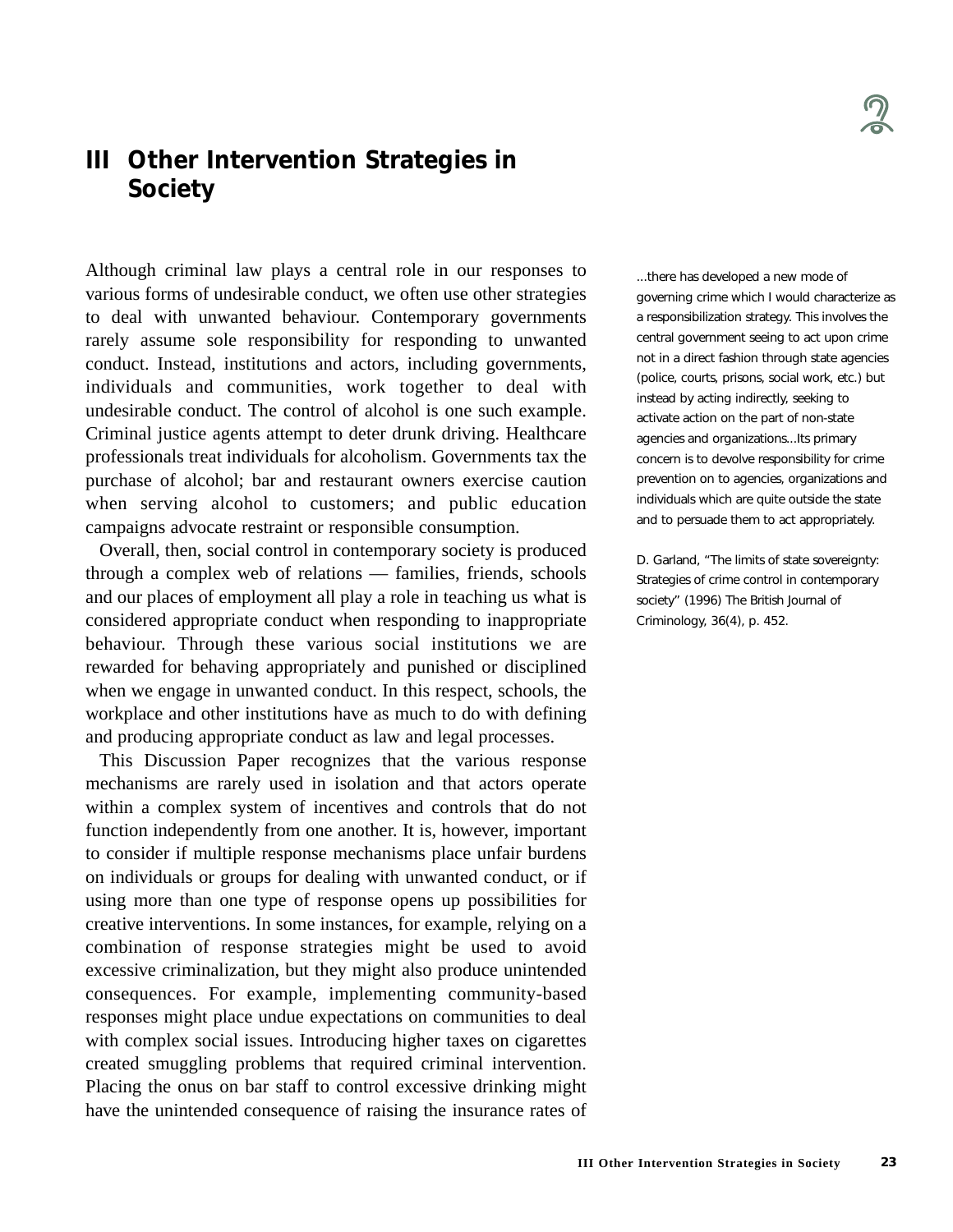Compliance with rules and standards is rarely automatic and, as such, needs to be induced. The traditional approach is to coerce compliance by means of threats of penalties...An alternative is to reward regulated entities for complying and to make it easier for regulated entities to comply. In practice, new social regulations contain a mix of coercive, facilitative, and incentive features...The traditional enforcement approach assumed that compliance would not be readily achieved in the absence of coercion. The new approach assumes that compliance is more readily achievable. The key implication of the distinction is that compliance can be enhanced through other means than enforcement alone.

P.J. May, "Social Regulation" in L.M. Salamon, ed., *The Tools of Government — A guide to the New Governance* (New York: Oxford University Press, 2002).

drinking establishments compared with those of other commercial establishments.

This section examines the different ways in which we attempt to encourage positive conduct and reduce and prevent undesirable conduct. In particular, we examine the use of regulation, public education, therapeutic strategies, surveillance, community controls and reward programs as ways of dealing with unwanted behaviour. This review of response strategies is not meant to provide a comprehensive list of strategies that are found within society, but to illustrate the range of possibilities, their interrelatedness and their impacts.

## **Regulation**

There is a complex array of response mechanisms encompassed under the concept of regulation. From rules and regulations with attached penalties to licensing, directives and standards, as well as best practices and reward programs, there are a variety of tools available to elicit appropriate conduct and deter unwanted behaviour.

Regulation works to produce responsible action through a system of rules which can be used by governments and private actors. It is not necessary for governments to be directly involved since rules may be derived from professional bodies, industry associations or other independent entities. It is a managerial logic, wherein regulation is used to ensure the smooth operation of various economic and social processes. Sanctions are structured to combine persuasion in the majority of cases with direct enforcement, such as licence revocation, in a smaller number of situations. The use of warnings and civil penalties straddles the middle ground of regulation.

Mechanisms for consistency, accountability or systematic evaluation of regulations can be put in place. Disputes can be more quickly resolved than when law enforcement agencies are involved. Compliance may be enhanced by the voluntary nature of the commitment or the participatory structure of the dispute mechanism. Regulation may also help stimulate proactive conduct on the part of the individual, agency or company. In this respect, regulation encourages us to forge positive personal and social relationships.

One disadvantage of regulatory processes is the longstanding perception that corporations receive preferential treatment and that the harms they create are not taken seriously but rather dismissed as the "cost of doing business." This raises questions about the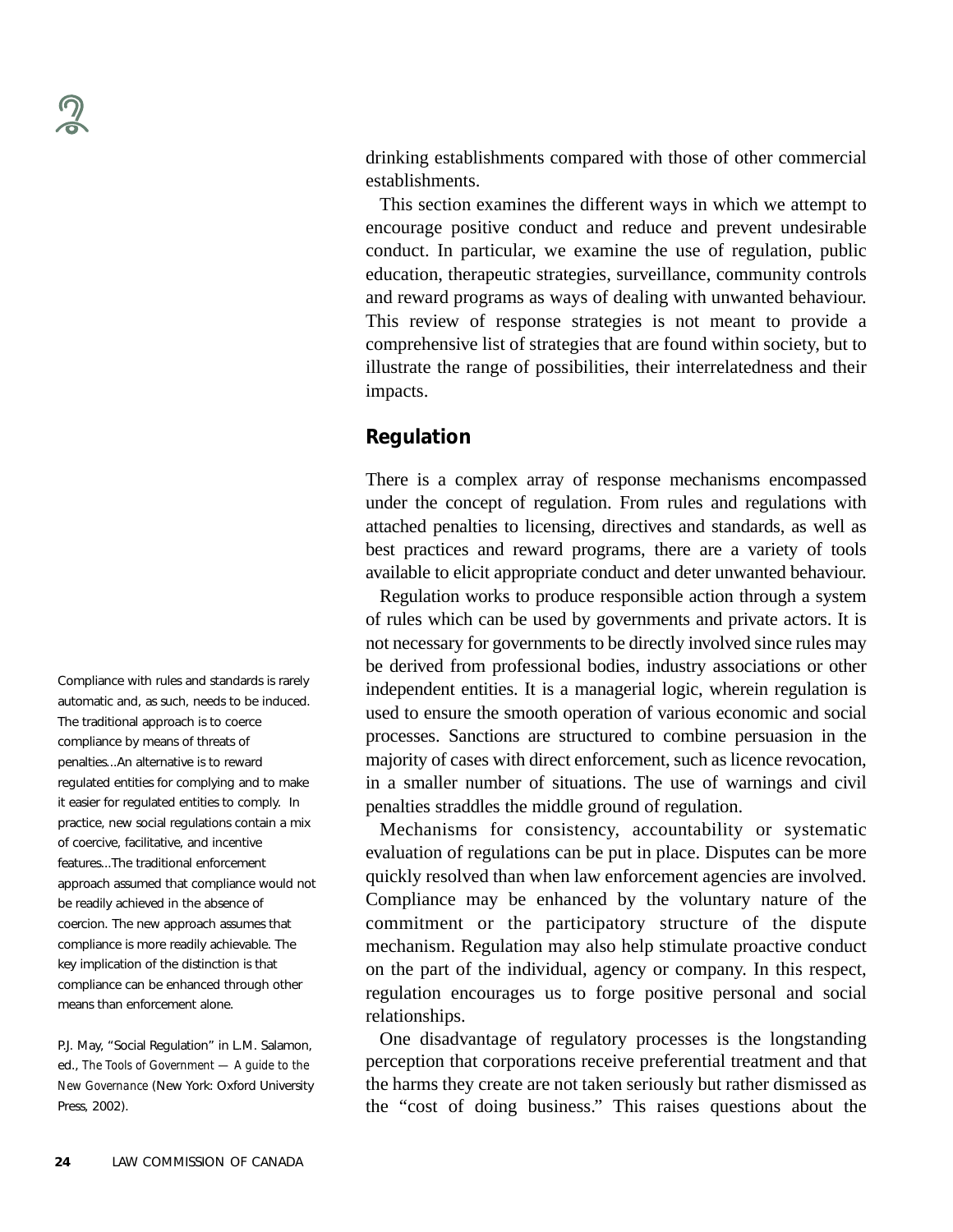legitimacy of an approach that is available to and benefits only certain segments of the population. In addition, enforcement by regulatory agencies may be inadequate. For systemic, harmful conduct, there is often a low risk of prosecution.

It is difficult to measure the success of regulation in effecting appropriate social control: it depends widely on the context, the strategies selected and the population affected. This is an area that continues to be studied and debated. Nevertheless, regulation provides a rich example of using different tools to accomplish objectives similar to criminal law, without necessarily relying on punishment as a method of deterrence.

#### **Attributes of Good Rules**

- Commonly viewed as necessary
- Appropriate to the situation being addressed
- Provide for consistent application with reasonable exemptions
- Set forth predictable expectations
- Can be understood by affected entities

From: P.J. May, "Social Regulation" in L.M. Salamon, ed., *The Tools of Government — A guide to the New Governance* (New York: Oxford University Press, 2002) p. 165.

#### **DISCUSSION POINTS**

- *What tools should be considered to better address the harms that emerge in the business world?*
- *• Should a regulatory approach be used more frequently to deal with behaviour presently criminalized?*
- *Are there instances where there is too much regulation? What is the impact of regulation on our social relationships?*

## **Surveillance**

Increasingly, responses to unwanted behaviour involve the use of monitoring and surveillance. Surveillance is sometimes carried out through the use of concealed devices and without notice to the subject that he or she is being surveilled by public law enforcement agencies or the private sector. It also includes videotaping, where subjects of surveillance may be vaguely aware that devices are being used in their general proximity, but do not know when the device is pointed directly at them. Examples include the use of closed-circuit TV (CCTV) in public spaces or at automated banking

The discourse of EMS [Environmental Management Systems] reflects a distinctly "managerialist" view of the challenge of environmental degradation. Improving management practices — in particular, by adopting an organization-wide management system based on the "total quality management" concept — is the best way to improve the environmental performance of organizations and their products. This implies a particular conception of the environmental crisis. While acknowledging that industrial society has produced severe environmental degradation, the managerialist conception does not view this crisis as a fundamental challenge to existing institutions and practices of industrial society. Rather, major environmental disasters of recent memory are interpreted primarily as management process failures, the environmental crisis is seen as under control and gradually improving, and well-planned and properly implemented management systems are seen as the key to managing the adverse environmental impacts of business.

S. Wood, *Green Revolution or Greenwash? Voluntary Environmental Standards, Public Law and Private Authority in Canada* (Ottawa: Law Commission of Canada) publication forthcoming.

Self-regulatory approaches may...reduce compliance and enforcement costs for government. The development of standards, through objective processes where standards are audited and certified by third parties, is also attractive because it is credible. Such practices are expanding in the private sector and the public sector. From a business perspective, these instruments encourage active participation in the development and adoption of such measures. Businesses can use these standards to demonstrate commitment and accountability to standards to their own stakeholders and the outside world...On the other side of the equation, there is research that shows that selfregulatory measures are introduced by proactive industry associations and companies wishing "to stave off government regulation."

F.P. Eliadis Foundation Paper: *Instrument Choice in Global Democracies* (2002) http://policyresearch.gc.ca.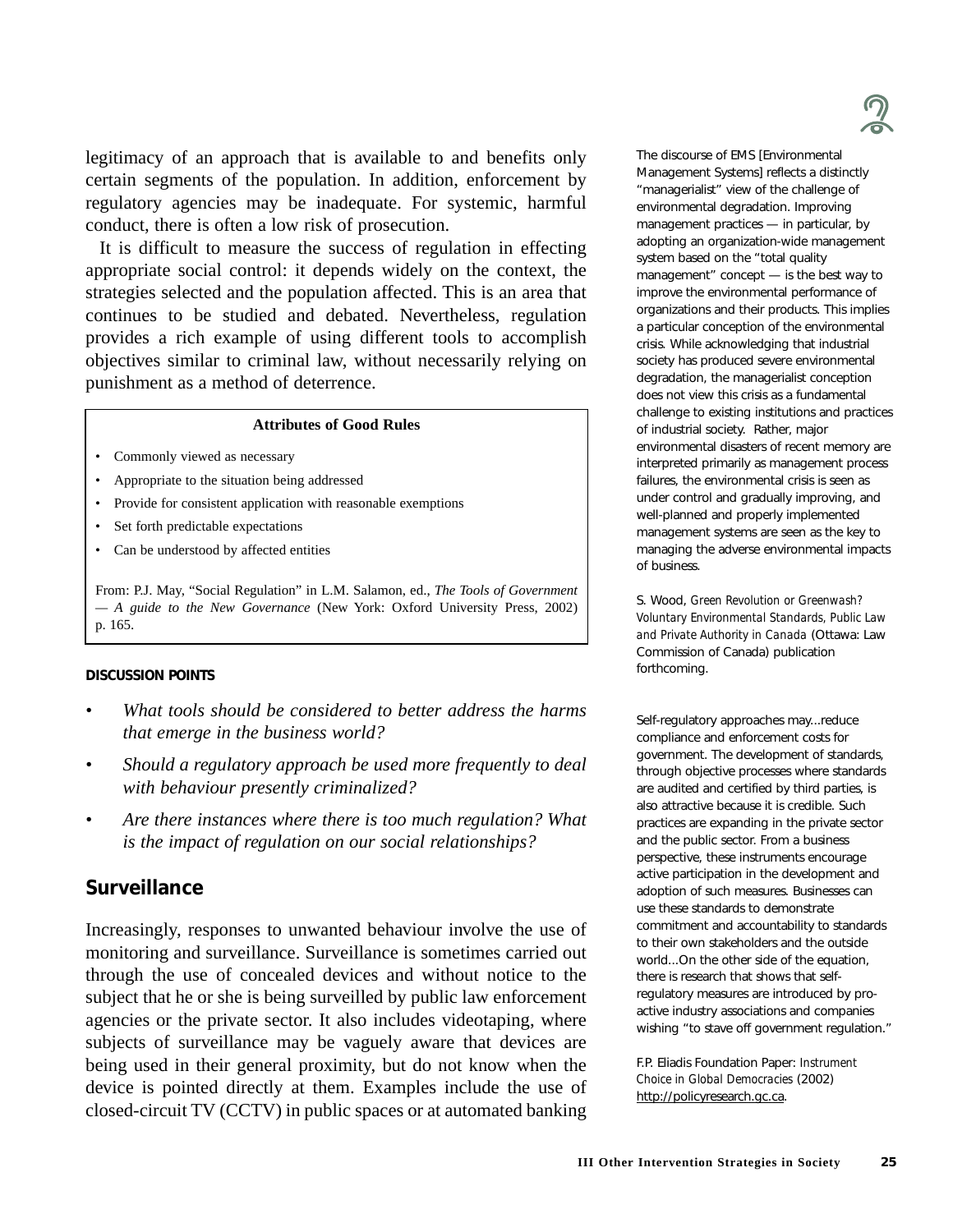Surveillance is paradoxical and ambiguous, exhibiting more than one face...surveillance simultaneously represents both a means of social control and a means of ensuring that citizens' rights are respected.

D. Lyon, *The Electronic Eye: The Rise of the Surveillance Society* (Minneapolis: University of Minnesota Press, 1994) p. 219.

machines and the use of traffic cameras at certain city intersections. Computer tracing is also a prevalent form of surveillance.

Advances in technology have made it much easier to gather very private information. The omnipresence of electronic surveillance means that when we get on an airplane, buy groceries, take a book out of the public library or use our credit cards, our actions are often being recorded. Technology has allowed monitoring and surveillance to occur out of sight; while people may know they are the subjects of surveillance, they may be unaware of how extensive others' knowledge of them actually is.

The arguments against monitoring and surveillance typically centre on issues of privacy. The personal relationships and lives of ordinary citizens are seen to be at risk when large and powerful agencies gather and share information. Opponents of surveillance claim that it is intrusive and people have a right to be left alone. Supporters counter that monitoring and surveillance is an important tool since it can decrease opportunities for unwanted behaviour and, in turn, increase public safety and efficiency.

The introduction of monitoring and surveillance as a method for responding to unwanted conduct raises many questions. Some observers argue that installing CCTV in a high crime area reduces theft and property damage and represents a cost saving compared with the resources necessary to protect property through more traditional means (for example, the costs associated with using police). Others, however, argue that the CCTV cameras simply displace crime into neighbouring areas not surveilled by CCTV. Moreover, there are questions about the extent to which we are prepared as a society to be "watched" to ensure our safety and whether surveillance is really efficient without strong enforcement mechanisms. The implications of monitoring and surveillance for our relationships in everyday life have yet to be fully understood. How will issues of justice and fairness be understood when people's everyday activities are monitored and classified? How do issues of trust unfold in a society that is constantly "watched"?

#### **DISCUSSION POINTS**

- *• Do people modify their behaviour if they believe they are being watched?*
- *• What are the long-term consequences of living in a surveillance society?*
- *• Is monitoring and surveillance more or less coercive than other forms of responses?*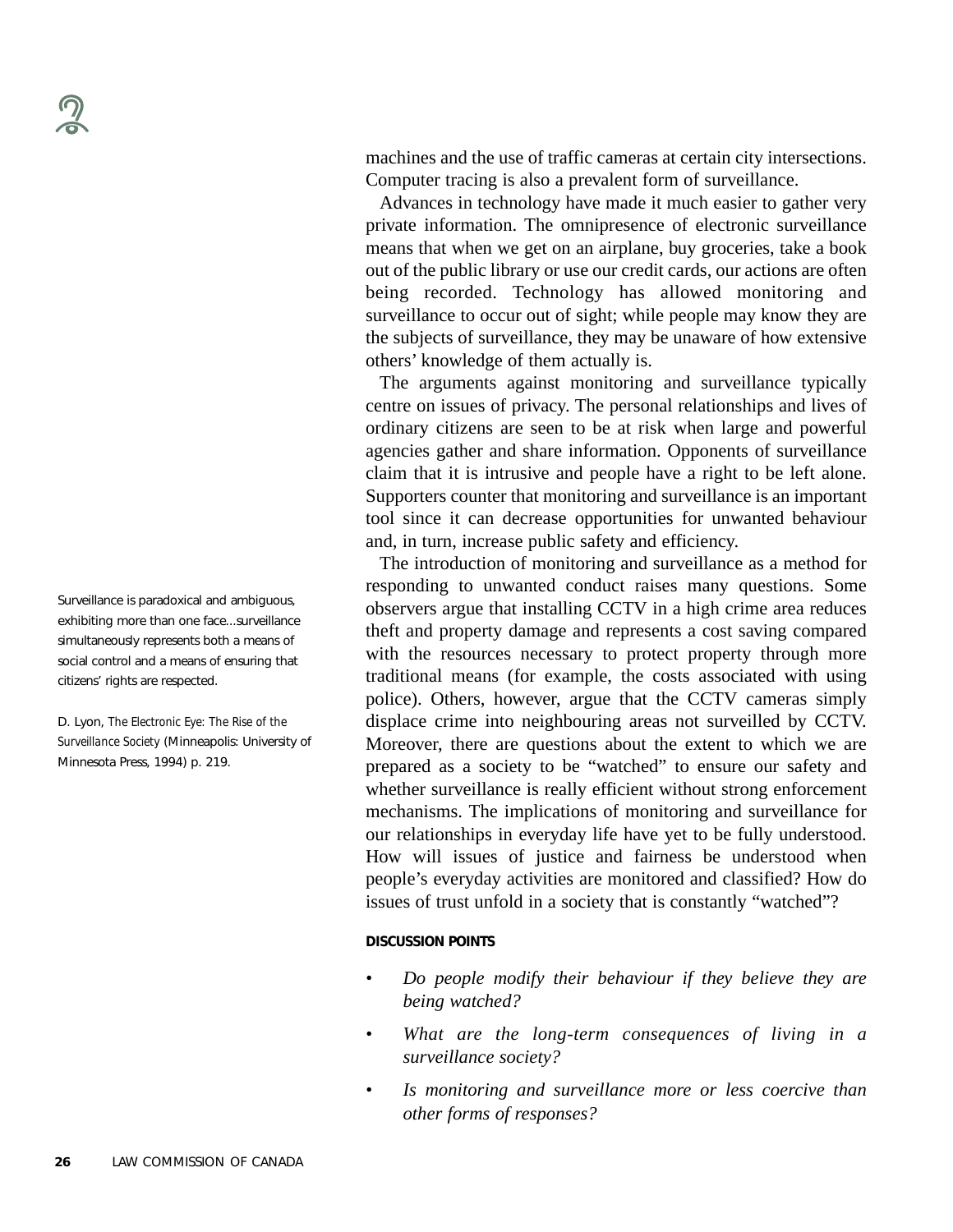# **Therapeutic Approaches**

Characterizing a problem as requiring a therapeutic approach is based on a belief that some form of medical or psychological treatment is an appropriate solution. We may, for example, characterize a problem as a disease or illness. By defining a problem as a disease, one places it under the jurisdiction of healthcare professionals. We define compulsive gambling as a "sickness" or an addiction to invoke the image of someone who has little control over his or her behaviour and therefore needs treatment. Alcoholism is another example of conduct considered unwanted that has been transformed to the status of medical illness or disease. Depending on the nature of the illness, many different forms of treatment, from counselling to prescription drugs, can be ordered.

Control through therapy greatly impacts upon our personal relationships. Like criminal law, the therapeutic model is an individualistic response. The individual becomes a "sick person" who needs to be helped or healed; he or she may be characterized as being unable to assume normal social roles, not responsible for his or her illness. Over the course of the twentieth century many behaviours and conditions have been medicalized. Communities have sometimes dealt with "problematic" individuals by choosing to subdue them through medicalization. In extreme cases, a therapeutic model imposes confinement, and individuals may lose their autonomy and self-determination.

Another concern that stems from a medical or therapeutic approach is the burden that is created for certain economic relations. The increasing gap between the rich and poor, and the rising cost of medical care means that not everyone is able to afford the same access to necessary treatments. Some observers suggest that poor people who have less access to healthcare professionals may be more likely to be criminalized as a result of a behavioural problem, while more affluent individuals may be treated medically for their conduct.

Finally, it should not be assumed that a medical or therapeutic approach is somehow less coercive than a punitive approach. During the 1960s and 1970s, for example, the penal system in the United States was guided by a rehabilitative philosophy, in which it was thought that criminals were "sick" and in need of treatment. The justice system was reformed to make it possible to keep individuals incarcerated until they were "cured" of their criminal The key to medicalization is the definitional issue. Medicalization consists of defining a problem in medical terms, using medical language to describe a problem, or using a medical intervention to "treat" it.

P. Conrad, "Medicalization and Social Control" (1992) 18 Annual Review of Sociology p. 211.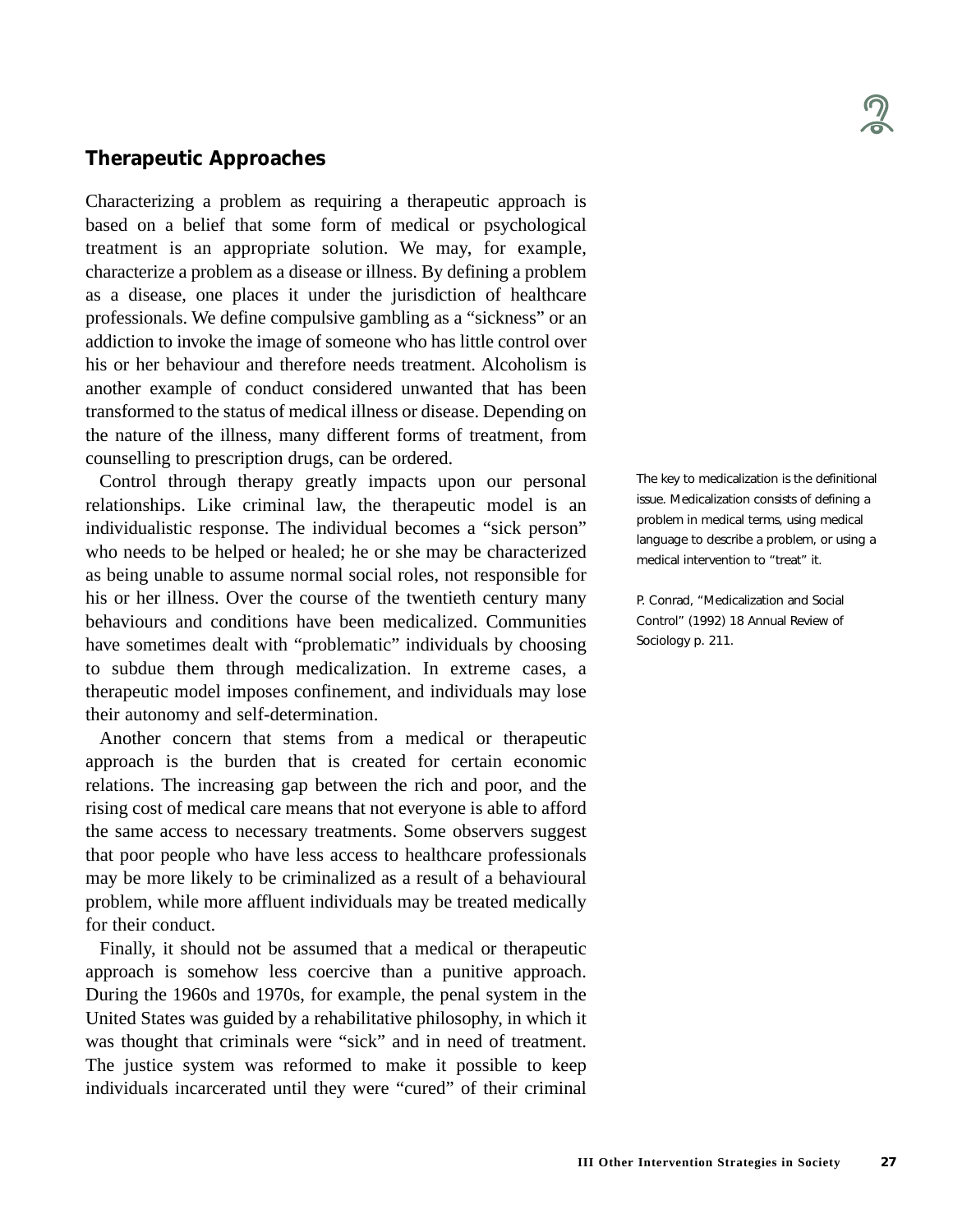tendencies. As a result, under the guise of treatment, prisoners received longer and harsher penalties than they would normally have received.

#### **DISCUSSION POINTS**

- *• What are the effects of having one's conduct defined as an illness? How does it compare with being criminalized?*
- *• How can we ensure that we do not use a therapeutic model to simply control dissent or difficult people in our society?*

### **Public Education**

Changing attitudes and conduct through the use of public education campaigns is a strategy widely used by governments and private institutions. The belief is that the strategic use of communications can play a key role in raising public awareness, changing attitudes and promoting personal and community involvement. These campaigns seek voluntary conduct modification by persuading rather than coercing citizens to alter their views and conduct on a particular issue of concern. Individuals and communities are thereby persuaded to claim responsibility for dealing with problems.

Public education campaigns take on many different forms depending on what mode of communication is used to spread the message. Billboards, public lectures, television commercials, posters and brochures are some of the better-known forms of public education mediums. Various types of issues such as smoking, literacy, road safety, environmental matters and gender issues have been targeted. Programs that have produced significant changes in conduct and attitudes about difficult subjects share several common characteristics. They contain a simple, yet powerful message that is action-oriented, there is a clear understanding of who is the audience, and the campaigns are directed in such manner that the issue can be understood through one's own personal experiences.

Many public education campaigns attempting to deter unwanted conduct such as car thefts, abuse and racial intolerance are backed up by the threat of criminal law. While these campaigns encourage voluntary conduct modifications by promoting greater awareness of targeted issues, in many instances, failure to comply or change can result in individuals finding themselves involved in the criminal justice system.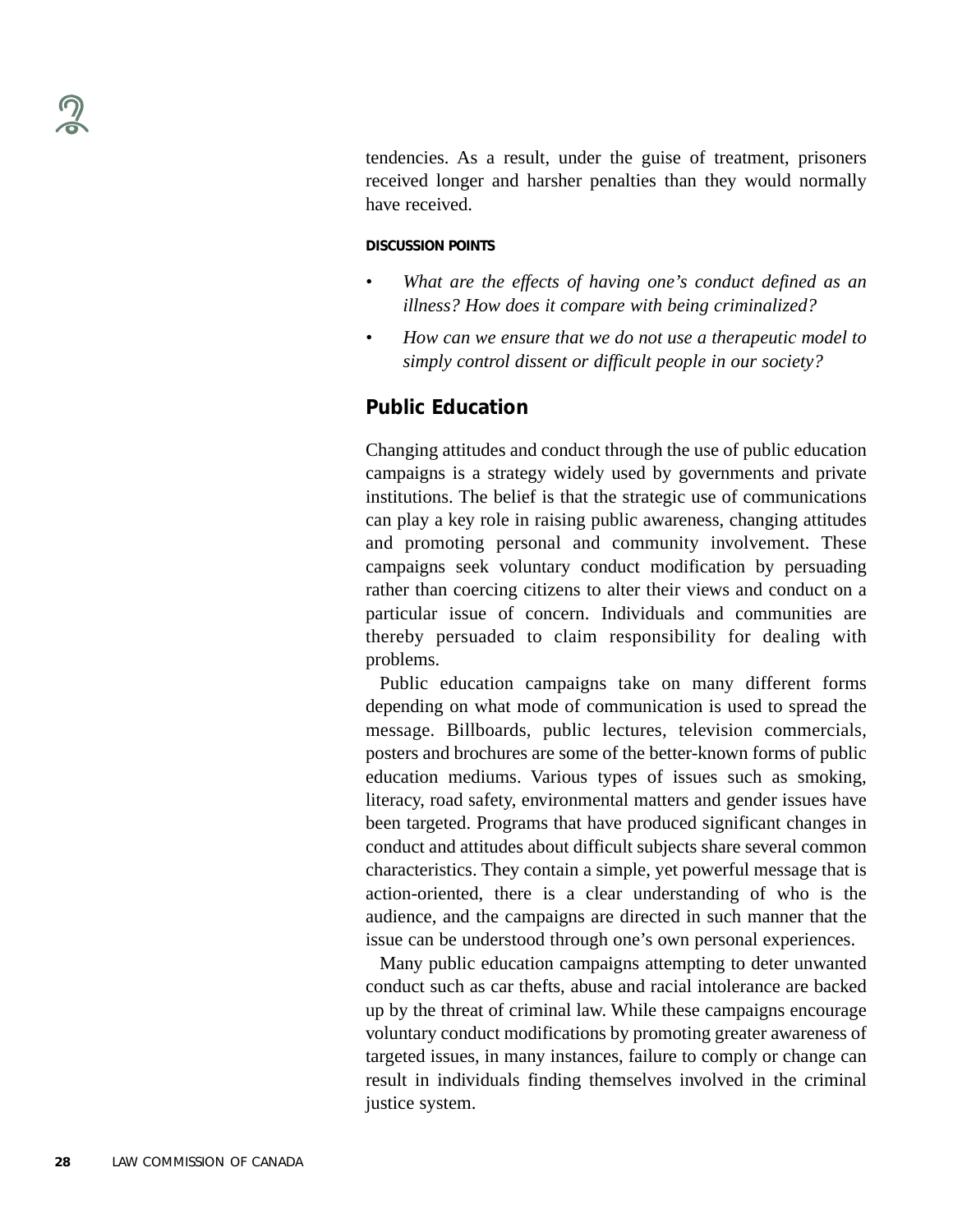Deterring harmful conduct through public education has several positive implications. In terms of personal and social relationships, more people may engage in political or civic activities, and participation can hone peoples' understanding of the issues and of political life. In this respect, public education might encourage communities to work together to address unwanted behaviour and encourage people to change the way they think about the behaviour.

However, not all public education campaigns fulfill their objectives, nor are they necessarily focused on the right conduct. Lack of commitment and leadership, inadequate preparation and documentation, poor communication networks and lack of financial resources can all contribute to poor public education campaigns. Furthermore, while public education campaigns are helpful for influencing how we think about particular issues, they are unable to address the underlying causes of why people engage in unwanted conduct. In this respect, public education campaigns are similar to criminal law in that they often invite the individual to change his or her conduct. We may be told, for example, that smoking is bad for us and that prolonged smoking can cause a host of health-related problems, but campaigns against smoking cannot tackle the reasons why people start and continue smoking. Public education campaigns place the onus on individuals to recognize and understand why their conduct is undesirable and then make the necessary changes. Consequently, some individuals may respond well, but others may need more help before a change in conduct is forthcoming.

#### **Scared Straight**

One education campaign that gained popularity in the United States in the 1980s is referred to as the "scared straight" phenomenon. The most notorious of these programs was initiated in a New Jersey penitentiary, where young offenders, as part of a court-ordered program, visited inmates in a maximum-security prison to hear about the pitfalls of becoming involved in a life of crime. The program elicited considerable media coverage as well as a documentary program hosted by a Hollywood actor. Critics noted that education material from the program conveyed by the media and documentary — portrayed crime as an individual choice, "having little relationship to any social variables," and something committed by "vicious, barely human criminals." As Grey Cavender notes, "there was no discussion of the relationship between crime and other social institutions or the socio-economic structure. There was no mention of the link between the serious unemployment problem among juveniles...the fact that much of our crime is economic in nature...[and] that most delinquents do not become adult offenders..."

Quotes taken from: G. Cavender, "Scared Straight: Ideology and the Media" (1981) Journal of Criminal Justice, Vol. 9, pp. 431-39.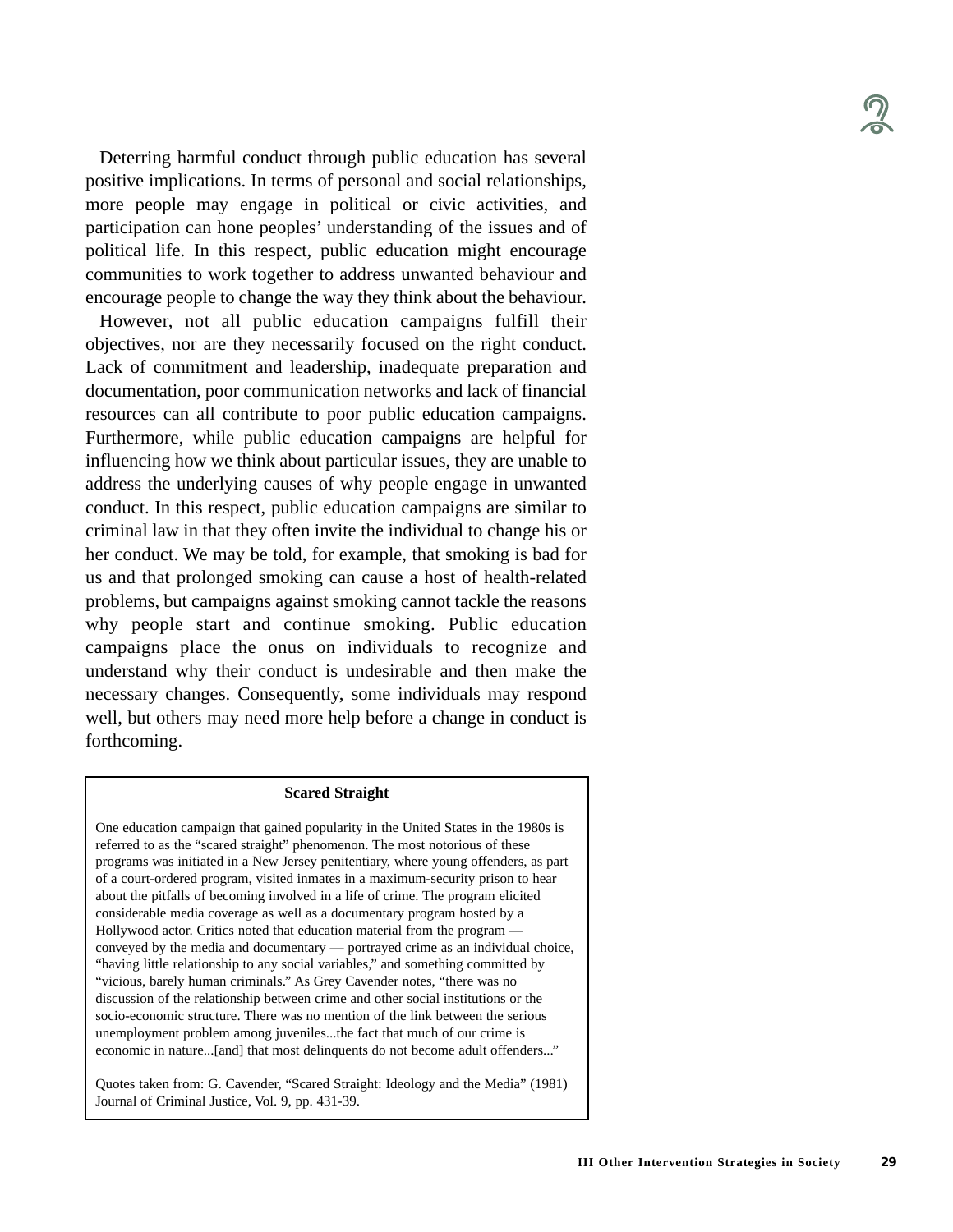- *Are all forms of unwanted conduct suitable for public education campaigns?*
- *Are some types of public education campaigns more likely to be successful than others in deterring unwanted conduct? Does it matter who the target audience is?*
- *• Should we continue to invest in public education campaigns aimed at deterring unwanted conduct?*
- *• How do we measure the "success" of public education campaigns?*

# **Community Supports**

Controlling unwanted behaviour through the use of informal community controls is not a new phenomenon. However, in recent years, finding solutions to unwanted conduct in the community has enjoyed renewed interest from government and private agencies. The use of community controls may include support programs such as Alcoholics Anonymous groups, exit strategies for young sex trade workers, "quit smoking" support groups, anger management courses as well as informal forms of dispute resolution that can include victim-offender mediation programs, family conferences and Aboriginal justice programs. Decision-making powers are given to the victims, offenders and the community with the idea that preventing unwanted conduct may be more effective if solutions are practical and include the values and attitudes of the community.

Many observers suggest that communities may be more effective than the criminal justice system in reducing and preventing unwanted behaviour. The appeal of informal community control and support rests on the view that government and communities must accept mutual responsibility for harmful conduct, and that the offender's community can help to restore pro-social values and attitudes in a holistic, supportive and healing environment.

However, many questions have been raised about the impact of the wide range of community intervention strategies. Is there a risk that informal community responses may widen the net of control, particularly in cases of less serious conduct? Are there enough resources to implement these programs properly? What types of communities have the capacity to implement community-based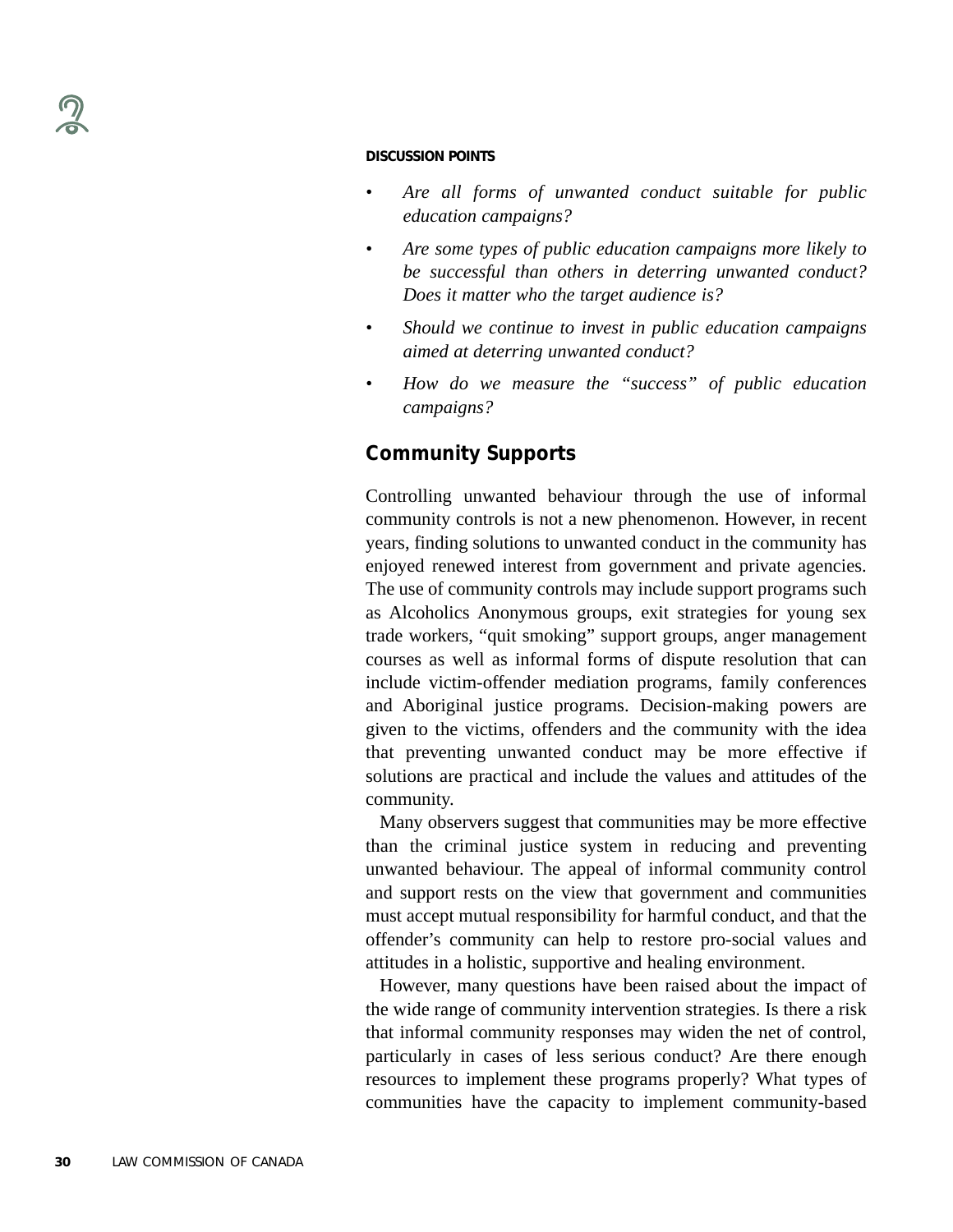responses? For example, will a close-knit community of less than 10,000 people have the same capacity to implement community responses to unwanted behaviour as a small rural or large urban community? Do people have a choice about participating in these programs? What is the community and how can it be represented? Will community disapproval be enough to shame someone into taking responsibility for his or her actions? Are all forms of harm appropriate for these programs?

#### **DISCUSSION POINTS**

- *Are certain types of unwanted conduct more suited to community controls than others?*
- *Are some communities better suited to implement community controls than others?*
- *• What are the benefits and limitations of self-help programs? Are they sufficient?*

## **Reward Programs**

Rewards are used often as part of our various intervention strategies to encourage people to behave in certain ways. We rely on rewards to encourage appropriate types of behaviour or to discourage inappropriate ones. Parents reward children for doing housework by giving them extra allowance. Airlines reward customers who use their services frequently by allowing them to use travel points (air miles) to pay for their flights. Companies use annual bonuses and sales commission programs to reward productive employees.

The primary purpose of establishing rewards is to motivate individuals and institutions to pursue desired goals more vigorously and efficiently. Financial incentive schemes, taxes and subsidies reward companies and individuals who behave as it is deemed appropriate. For example, the Scientific Research and Experimental Development (SR&ED) Program provides tax incentives to Canadian businesses that conduct research and development in Canada. This program is intended to encourage businesses — particularly small and start-up firms — to conduct SR&ED that will lead to new, improved or technologically advanced products or processes. Registered retirement savings plans (RRSPs) reward individuals who save for their future with tax credits. On the other hand, the tax system may be used to reduce the over-production of goods regarded as harmful to society (cigarettes and pollution, for example).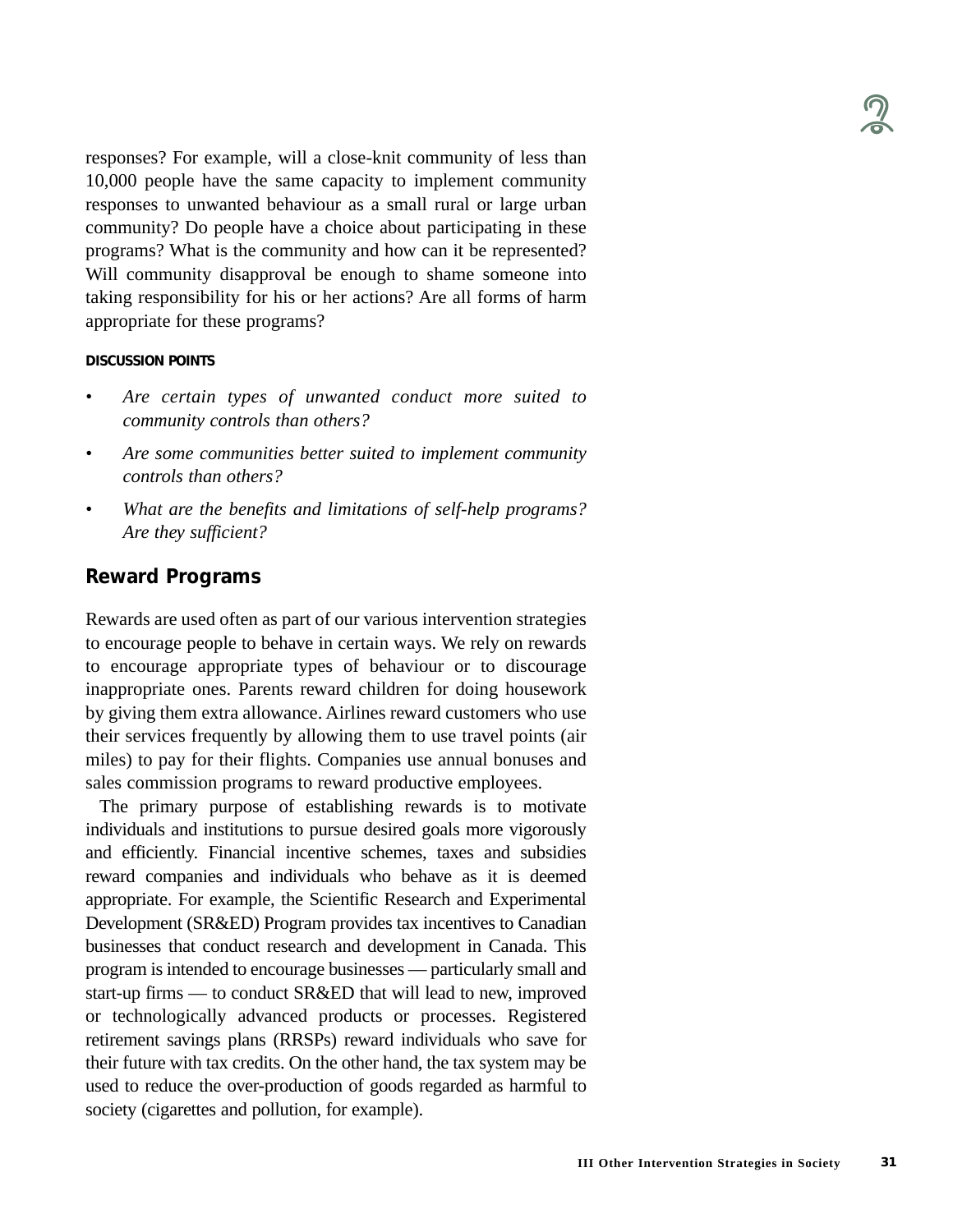Performance standards are frequently used in industry as a way of structuring rewards. Performance standards usually define a performance measure and allow business firms to select the best way to meet the standards. The key to performance standards is that they do not specify a particular behaviour that ought to be followed. Rather, they specify an outcome. For example, environmental legislation in a particular sector may indicate an acceptable level of phosphate emissions. Companies are then free to choose an appropriate technology to meet the standards. If the standards are achieved, the company receives a reward (tax credit for example); if not, the company is not rewarded and may be penalized. Similarly, a corporation that has demonstrated responsible management in the disposal of toxic waste might be rewarded by being permitted to store larger quantities of waste on-site for longer periods of time than a company that has not managed its waste effectively.

Regulators can provide incentives in other ways. Governments reward positive behaviour through incentive-based regulation programs. Regulators might adjust rates according to external criteria such as cost-of-living or quality of service. For example, in the United Kingdom, regulators of electricity, gas and water introduced schemes allowing higher price increases to companies whose service performance is high relative to other companies in the industry. If a company's efforts to improve service are successful, the company is permitted to earn a higher rate of return. On the other hand, if the company's efforts are unsuccessful, the company's rate of return will be lower. Incentive-based regulation schemes reward companies for achieving positive outcomes.

Other examples may also be found within the insurance industry, such as when lower insurance rates are provided to non-smokers or to automobile drivers who achieve safe driving records over a certain period of time. Similarly, homeowners are rewarded with reduced home insurance rates if they do not file a claim for a number of years or if they have a home alarm system installed. In each case, individuals are rewarded for achieving certain goals or for exhibiting good behaviour.

Overall, then, reward programs allow government and the private sector to use incentives to encourage people to behave in particular ways. By creating various performance-based rewards, authorities do not have to spend considerable resources enforcing codes or regulations, and can instead focus on whether or not certain outcomes are obtained. The strength of this approach is that punishment is used in the last instance in cases where the desired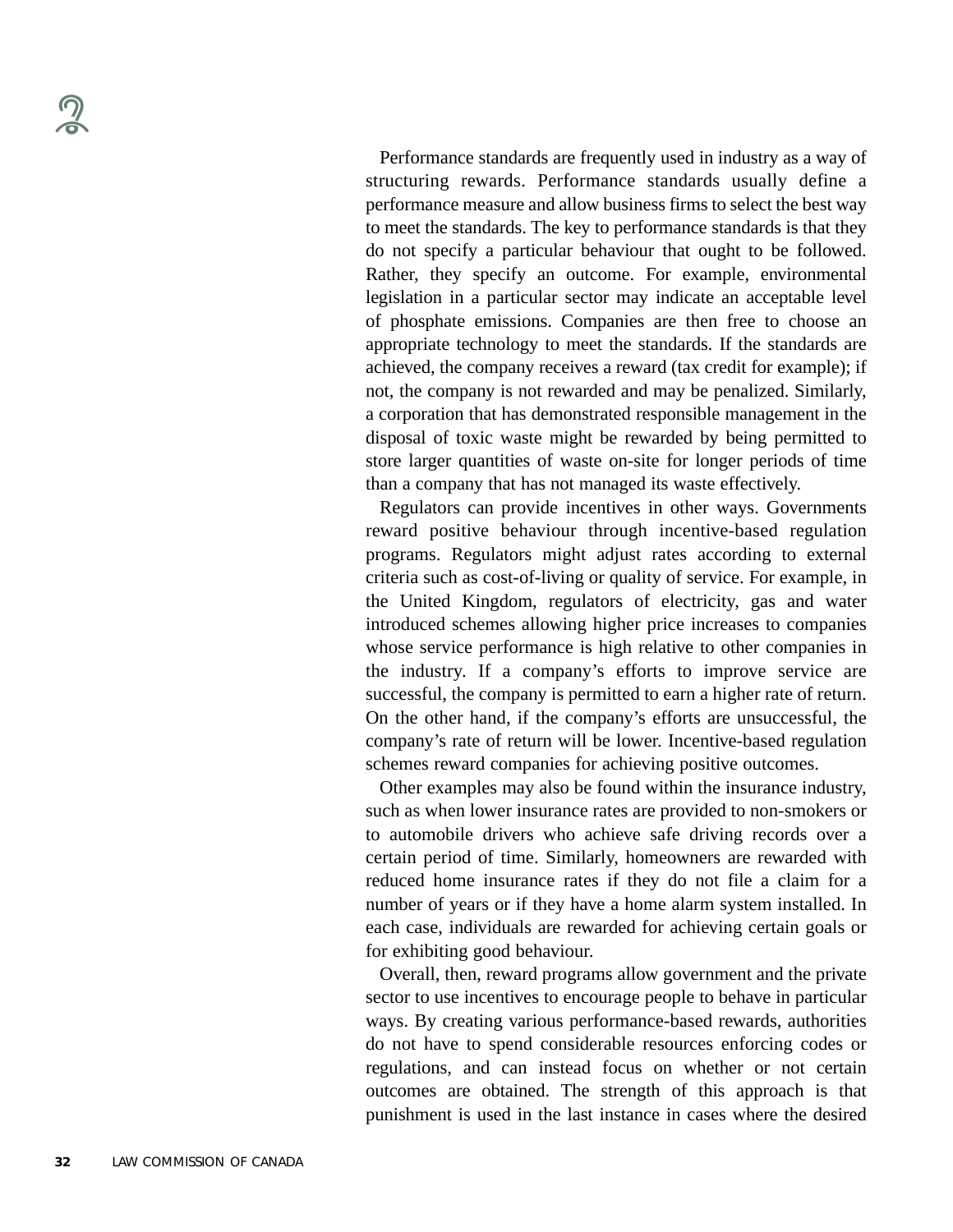

outcome is absent. In this respect, the role of government shifts from enforcement to an auditing function (for example, has the desired behaviour been met and are sufficient policies and procedures in place to ensure certain performance). Reward programs also encourage innovation in that the government and private sector will search for unique and efficient ways to encourage individuals and corporations to achieve certain goals (for example, the introduction of air mile programs to encourage air travel with a particular airline). As with regulatory schemes, however, reward programs are primarily used in the corporate sector, raising questions as to whether it is fair that such a strategy benefits only a certain segment of the population. There is also some debate about the criterion used to determine whether certain goals have been met and, in turn, whether rewards are warranted. For example, the private and public sectors might have conflicting ideas as to what constitutes an appropriate outcome, which may also differ from public expectations.

#### **DISCUSSION POINTS**

- *• Can we imagine using reward mechanisms to deal with other forms of unwanted conduct?*
- *• What are the issues surrounding reward programs?*
- *Are they an acceptable way of encouraging appropriate behaviour?*
- *Could we imagine using them to replace some criminal penalties?*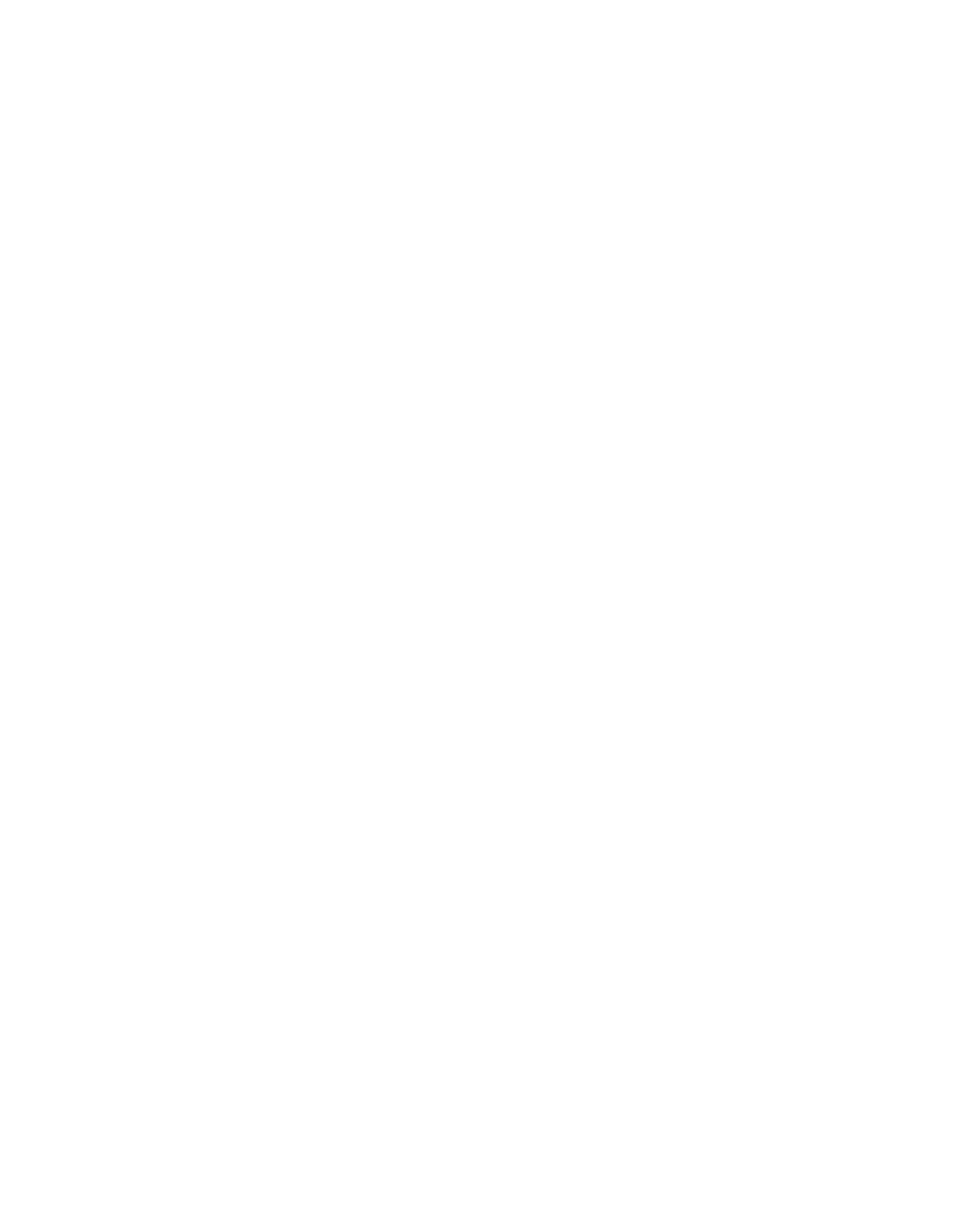# **IV Democratic Values and Intervention Strategies**

The previous chapter examined a range of intervention strategies that we employ as a society to deal with unwanted behaviour. In addition to suggesting these strategies are interrelated, we noted that alternatives to criminal law do not necessarily equate to better or more effective ways of dealing with harmful behaviour. When is it appropriate to use criminal law? How can we enhance the potential of other intervention strategies? How can we better understand and minimize the negative impacts of our intervention strategies? What constitutes an effective approach or strategy for dealing with unwanted behaviour?

As a society we struggle to understand how we might intervene to punish, discourage or reward certain activities. The way in which we intervene or respond to conduct is a reflection of our conceptualization of the behaviour, as well as the type of society we want to live in. Each intervention strategy has its own logic and associated outcomes, and no strategy exists independently from other strategies. For example, the criminal justice system is a highly structured system that requires the participation of certain actors (including police and security forces, Crown prosecutors, defence lawyers, victim agencies, judges and juries, and correctional authorities, to name a few) and traditionally emphasizes the goals of punishment, deterrence and rehabilitation. Regulatory strategies include various regulatory or monitoring mechanisms in such areas as the corporate sector and the environment. Regulations may emphasize compliance incentives (carrots) to encourage "appropriate" behaviour, as opposed to punishment (sticks) as a means of deterrence.

In this section we examine some democratic principles that underpin our approaches to dealing with harmful behaviour. In particular, we examine the principles of justice, equality, accountability and efficiency. If we are to use one or another intervention strategy or strategies, then we ought to consider how they measure up against some of our key democratic values.

## **Justice**

The notion of justice occupies a central feature in our democratic society. We expect that individuals ought to be treated fairly and that their treatment by others, particularly authorities, is respectful. How can our criminal laws better reflect the public's concern for safety, while promoting their desire for a democratic society based on peace, liberty, tolerance and justice? To accomplish this goal, legislators and the Canadian public as a whole, should try to apply more reason than fear in developing criminal law-infrastructure for safety. They must recognize the symbolic and political power of criminal laws, and determine the effectiveness of each punitive measure in terms of securing personal and public safety. Finally, legislators must always choose the solutions that will result in a peaceful, free, tolerant, and just society.

H. Dumont, "Disarming Canadians, and Arming Them with Tolerance: Banning Firearms and Minimum Sentences to Control Violent Crime. An Essay on an Apparent Contradiction" (2001) 39 Osgoode Hall Law Journal: para 8.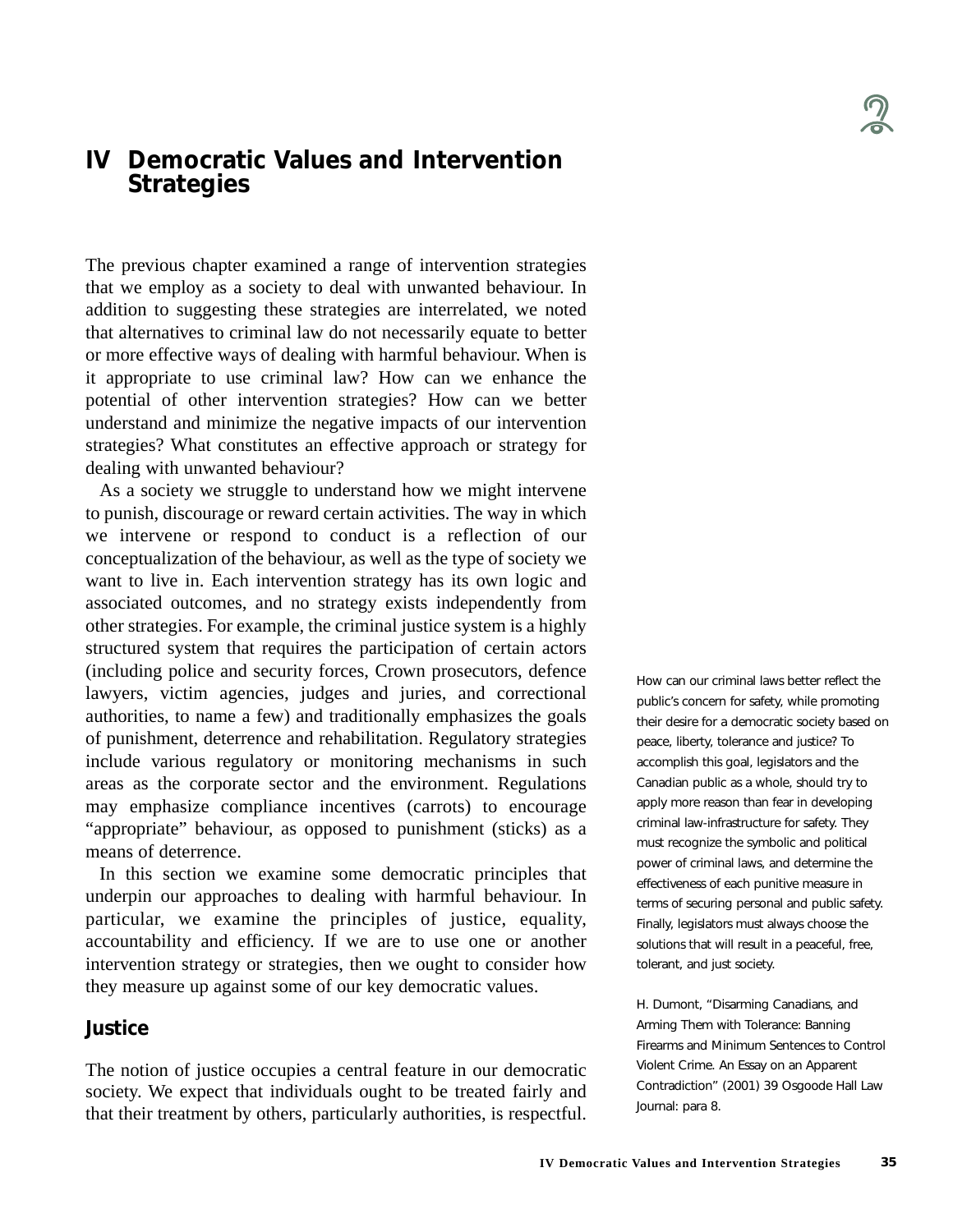This is a cornerstone value within Canadian society, and we should ensure that our intervention strategies respect it. We also aspire to a society that does not unduly limit freedom of action. Although we accept that certain limits are needed, we worry about living in a society that unnecessarily enforces coercive and restrictive codes of conduct. A just society does not want undue limitations on freedoms.

Criminal law often imposes limitations on freedoms through incarceration, probation orders that impose curfews and prohibit consumption of alcohol, or conditional sentences that mandate the completion of community service work. The authority to detain and punish is, in this respect, an immense power within a liberal democratic society. However, as we illustrated in the previous section of this Discussion Paper, other forms of intervention may be as equally coercive. In highly hierarchical societies, for example, criminal law seems unnecessary because individuals whose conduct is deemed undesirable are shamed or shunned. But social and community pressures to conform to certain ideals may effectively stifle expressions of dissent within the community. Many critics caution against relying too heavily on communities to administer justice when the community itself does not espouse notions of justice.

Justice must also be served by guarding against the power exercised in other contexts. Historically, we have witnessed a range of problems that can surface when drug therapy is used to control marginalized groups. For example, many women have been treated for hysteria or depression for not exhibiting "gender-appropriate" behaviour, such as not paying "sufficient" attention to their families.

Concern with undue limits on freedoms has become increasingly relevant in an era of rapidly changing technology. Many people express concern over the potential harms associated with the uncontrolled use of monitoring and surveillance mechanisms. The Orwellian view of an individual unable to escape surveillance frightens us. Concerns for liberty and justice must be present in our discussions about surveillance via cameras, recorders and other forms of technology. As a society, we should guard against how information about us is collected by both public and private agencies. Given the proliferation of technology in contemporary society, we need to ensure that privacy is protected in the context of examining the range of intervention strategies we employ.

Justice means more than guarding against undue restrictions on freedoms. Justice can become a hollow concept if individuals do not enjoy access to its associated mechanisms. Citizens should have equal opportunity to be treated fairly and justly. A common concern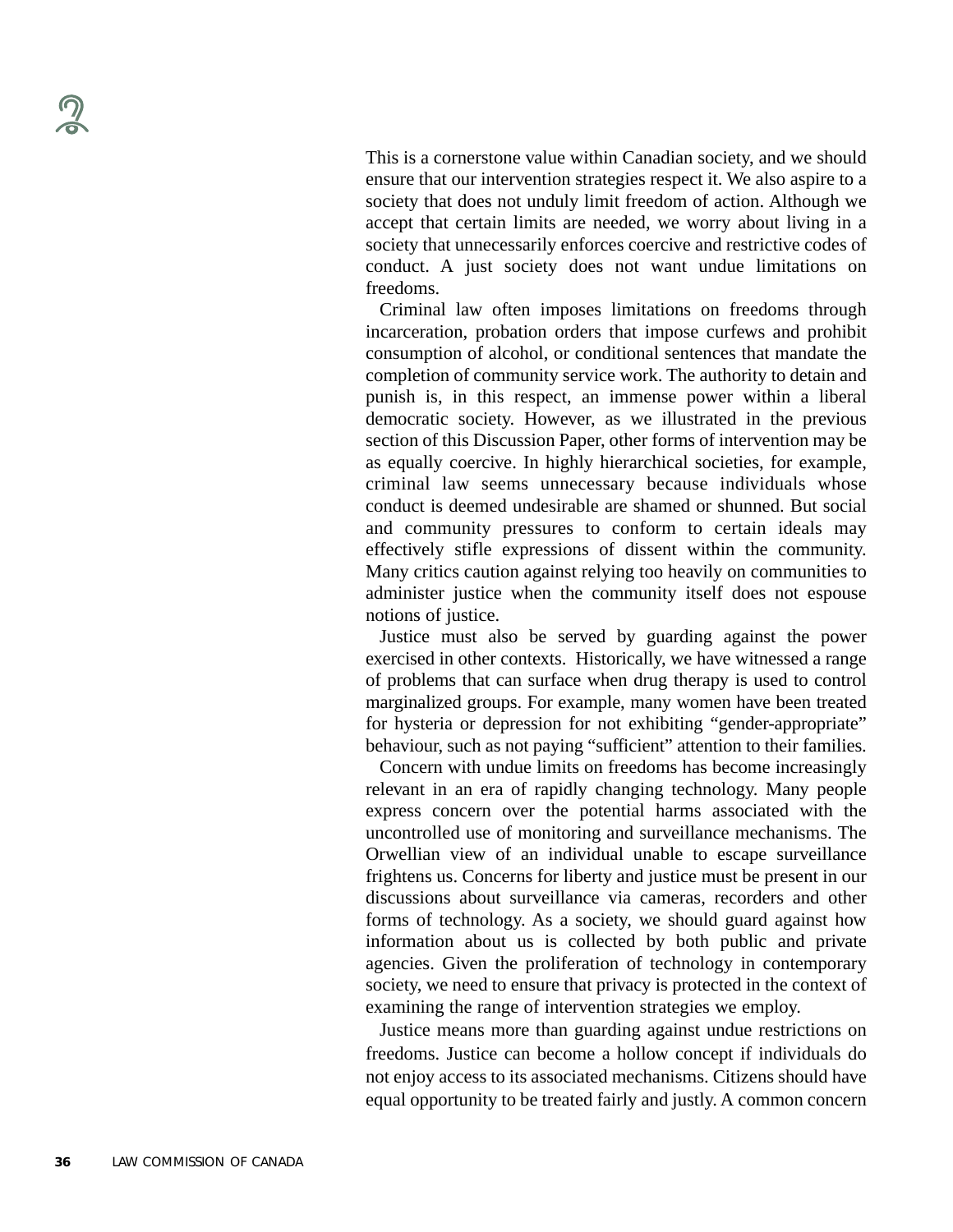for many observers of the criminal justice system is that marginal populations, such as Aboriginal people and certain minority and economically disadvantaged groups, have poor access to legal services when they experience conflict with the law. While more affluent people can afford legal services and may be able to resist the power of the criminal justice system, more marginalized individuals lack the necessary services and supports, and are therefore less likely to resist punishment and detention. Similar concerns have been raised in the context of medical care, where more marginalized groups lack resources to receive counselling or treatment for their problems.

Notions of justice also raise questions regarding the different contexts within which intervention strategies are employed. At times, the corporate world was most likely to have access to regulatory mechanisms to deal with corporate fraud, while the individual worker who took money from the cash register was more likely charged with a criminal offence. As a society we often use regulatory approaches for corporations or bureaucracies, but hesitate to do so in the context of individual offences. Why? We must ask questions about the range of intervention strategies that are available and why we assume that certain strategies are only appropriate for certain harmful acts. Why do these access disparities exist? Are they warranted?

At a societal level, the value of justice also includes consideration of social justice or the idea of a just social distribution. Throughout this Discussion Paper we have cautioned against intervention strategies that are overly individualistic in nature and scope. Criminal law, for example, has been used often as an overly individualistic response that cannot take into consideration the broader social context within which behaviour occurs.

#### **DISCUSSION POINTS**

- *• How can we guard against undue restrictions of freedoms in our intervention strategies?*
- *How can we improve access to justice for all citizens?*
- *• Do our intervention strategies focus too narrowly on the individual context, without considering the broader social context?*
- *• How can we ensure that our intervention strategies better reflect notions of social justice?*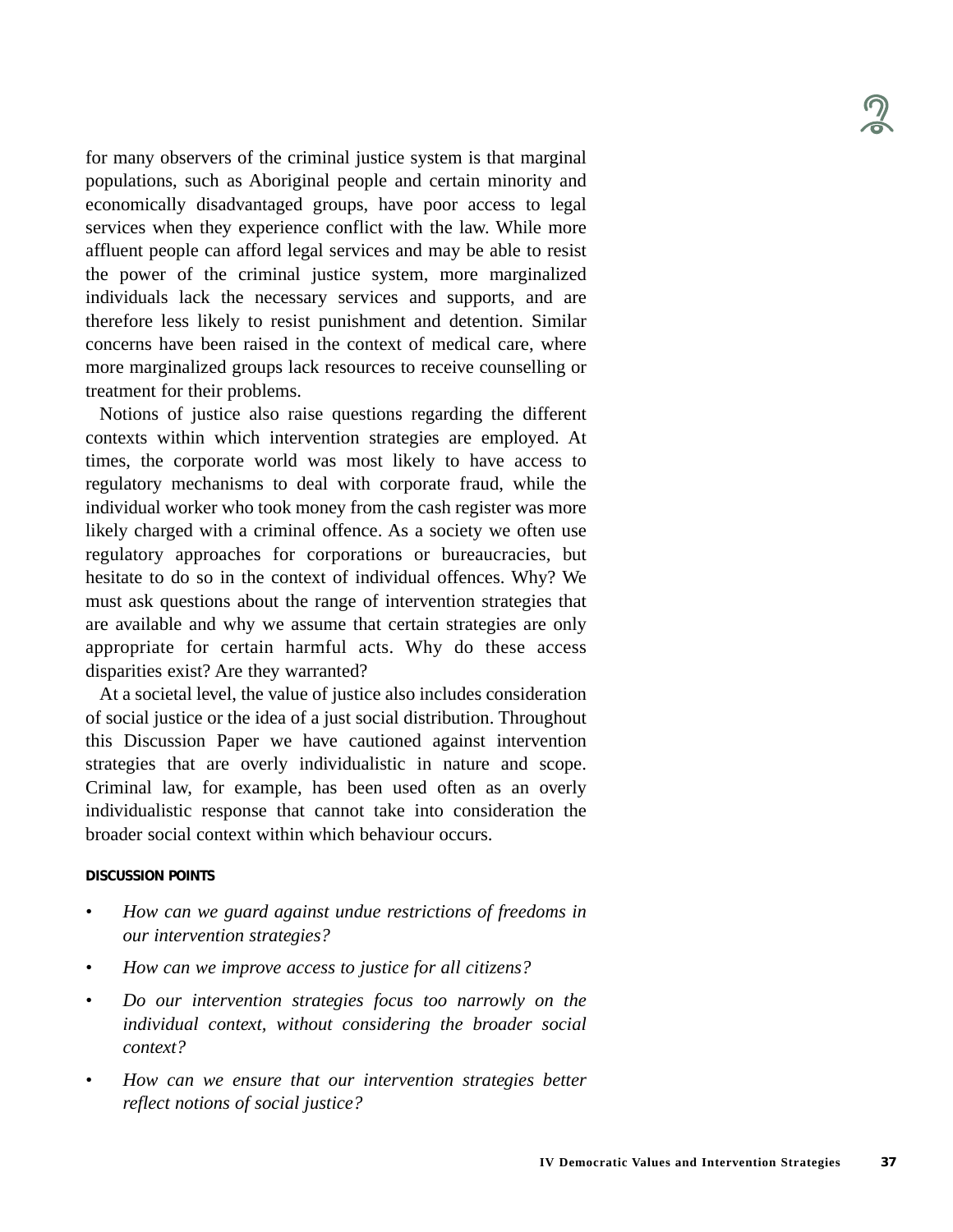# **Equality**

Equality is at the core of our democratic society. Law and related policies should therefore reflect a commitment to equality and to addressing inequities. It is in this light that recourse to criminal law is often debated. Many observers argue that the overrepresentation of Aboriginal peoples and other minorities within the criminal justice system is an indication that the system has been unable to uphold the value of equality. When disadvantaged populations feel unjustly targeted by police, trust is compromised. In turn, this invites further disengagement from society and increased opposition between groups. Although conflict is inevitable, Canadians have expressed a desire to move beyond opposing visions to recognize the importance of ensuring equal participation of everyone in our system of governance.

The challenge of addressing inequalities is considerable, and in many cases our intervention strategies might contribute to further inequalities within society. Although criminal law is sometimes used in unequal ways, similar dynamics can also be found within other intervention strategies. Regulation, for instance, might unfairly target certain individuals or populations, and community-based strategies have been criticized for perpetuating many of the same inequalities as the criminal justice system. Healthcare providers, volunteers and social clubs can also project stereotypes and prevent full participation of their members and citizens in general. The subtle ways in which people are served by volunteer organizations, counselled by medical professionals or told what to do by community organizations may also result in discrimination and inequalities. For example, studies indicate that those in authority are more likely to challenge the parenting styles of women from marginalized backgrounds than more affluent women. As a diversity of beliefs continues to characterize Canadian society, we must guard against intervention strategies that aim primarily at enforcing a single set of beliefs, and strategies that perpetuate inequalities.

Contemporary forms of monitoring and surveillance also provide an example within society of how we must guard against potential inequalities. Forms of surveillance can be readily used by those in positions of power to monitor the behaviour of all citizens. Cameras to detect prowlers, for instance, can be installed by those who can afford them to control entry and deter the passer-by from stopping or snooping. Similarly, surveillance can be used to contain or prevent expression of dissent from groups who want to exercise their democratic right to question political decisions.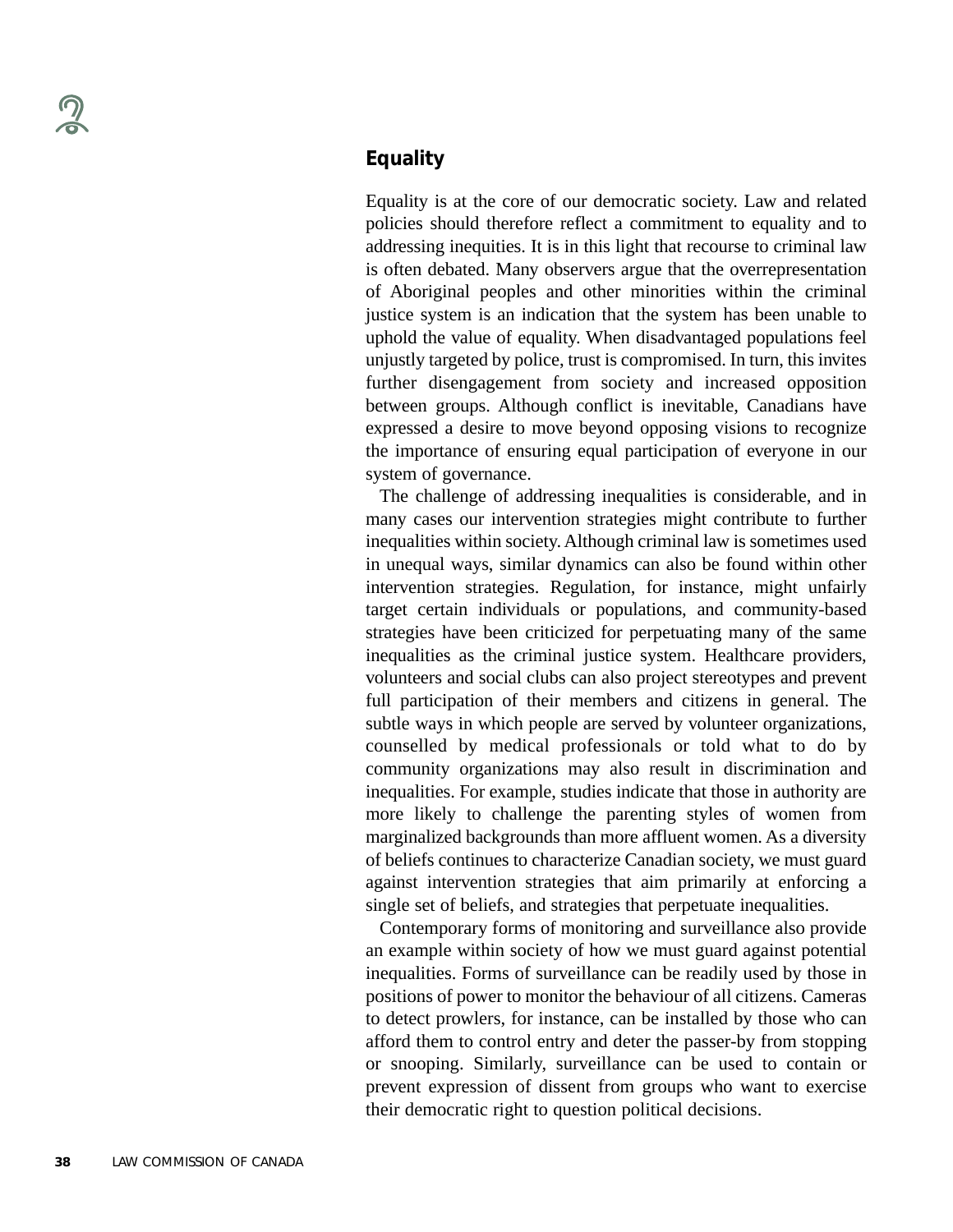Equality also demands that we should address systemic inequalities. It is one thing to treat people equally and yet another to recognize and support diversity and difference. For example, beginning in the 1970s, women law reformers lobbied for changes to the treatment of women in Canadian prisons. Their main concern was that women did not have access to the type of institutional programming necessary to meet their needs. If women did have access to programs, it was typically access to those designed by and for men in male institutions. In a sense, providing women and men with equal access to institutional programming actually resulted in unequal treatment — it assumed that men and women who experienced conflict with the law had the same needs. A similar point can be made with respect to medical interventions. Critics note that most medical research subjects are male and that women are frequently excluded from the research process. Questions therefore follow as to whether the results and benefits of medical research apply to everyone equally. While we may take steps to ensure that everyone has equal access to medical treatment, if the treatment is based on discriminatory results, then equal access becomes a hollow concept. In this respect, unless our intervention strategies consider the wider context within which inequality emerges, our responses risk perpetuating discriminatory practices within society.

Overall, then, equality is a work in progress that all sectors of society must strive to achieve. The value of equality imposes particular responsibilities upon us, as we understand that discrimination and inequality in our relationships prevent citizens from having access to equality, dignity and full democratic participation. We must therefore reflect upon the way in which various intervention strategies are used within our society and examine the ways in which they might contribute to inequality.

#### **DISCUSSION POINTS**

- *• Do our intervention strategies support notions of equality?*
- *How can notions of equality inform our responses to unwanted behaviour?*
- *• How can our intervention strategies be designed to address concerns with inequity?*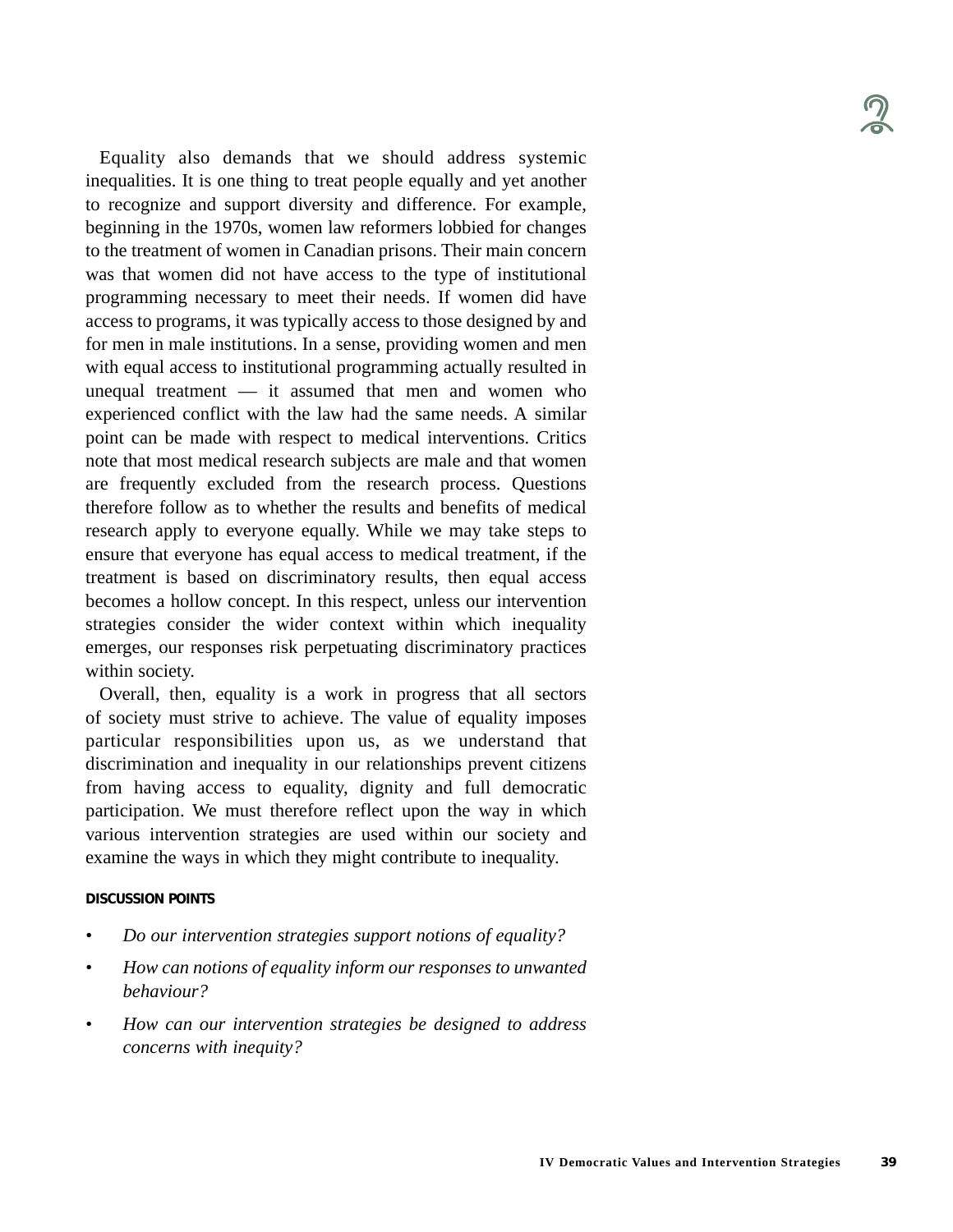Accountability means that people exercising authority must account for the way in which they use their power within the public and private spheres. It also means that citizens should take responsibility for their conduct and the consequences of their actions.

The criminal law process aims at ensuring individuals take responsibility for their actions. Convicted persons are held accountable in a public forum for their conduct. The criminal law system is also said to provide a framework of accountability for the power that is exercised by the state. The police must respond to several levels of accountability. Crown attorneys are bound by codes of conduct, as are judges. Penal institutions are subject to rules and legislation. Although the accountability framework within the criminal justice system is not without its difficulties, it aims to render the process open and transparent.

Questions have also been raised about the accountability structures within other intervention strategies. Because there is a network of partnerships involved in the delivery of services, incentives, rewards, warnings and penalties, society is less able to understand who is responsible for dealing with unwanted or harmful behaviour. For example, if corporations work together to create and implement selfregulation, then how can citizens ensure the process is transparent and accountable? Similarly, a decrease in resources available to social service providers has meant that service agencies have had to work together to draw from limited funding and resources. How are these partnerships formed? Who is accountable in terms of resource allocation and services provided to clients? Is there a need to examine methods that enhance the transparency of various regulatory mechanisms?

Accountability of public and private institutions involved in monitoring and surveillance of citizens also raises concerns. Who is empowered to carry out the surveillance? How are they regulated? How is the information kept and where is it circulated? We must continue to reflect on the fragile balance between privacy and control. We need to consider how the transparency of the process is linked to our desire to improve the accountability of all response mechanisms within society.

Accountability of less formal intervention strategies must also be examined. Our increased reliance upon community-based responses raises concerns about whether the process of defining and responding to unwanted behaviour is transparent and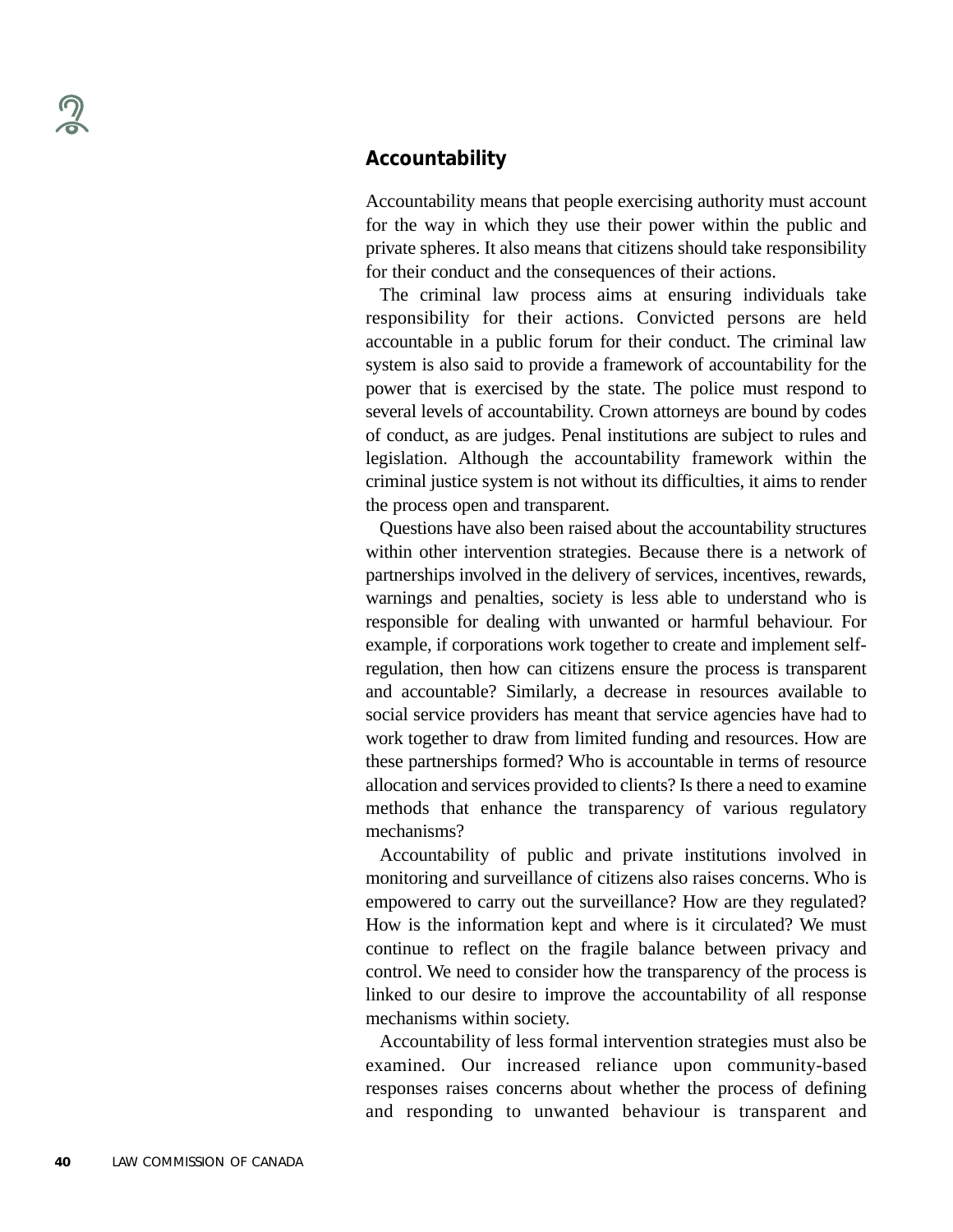accountable. On one hand, allowing the community to deal with unwanted conduct helps foster positive social relations — it can empower individuals and communities to restore or transform relationships. On the other hand, concerns have been raised about the capacity of communities to deal with complex social issues, as well as the accountability of actors involved in community-based interventions. How can we guard against abuses of power? How can we ensure that communities have the necessary resources and skills to undertake such endeavours? How can we ensure that communities have the capacity to deal with difficult issues?

#### **DISCUSSION POINTS**

- *Are the criminal justice system and alternative responses to unwanted behaviour sufficiently transparent and accountable?*
- *• How can we ensure that our responses to unwanted conduct are accountable?*
- *Are there ways to ensure that people take responsibility for their actions in a context that also recognizes the responsibility of the community?*

### **Efficiency**

We deserve public policy that can achieve the results it promises. In the context of undesirable conduct, much can be said with regard to the value of efficiency. Many statutory prohibitions cannot be enforced because of lack of public resources, and the costs of many prohibitions may outweigh the harm caused. Difficulty in detection and enforcement, and wide disregard for the prohibition are all indications that a criminal law strategy may prove to be ineffective. For example, many have argued that the "war on drugs" constitutes an inefficient use of resources. Similar concerns might be raised with respect to calls for increased control or regulation of new and "emerging" problems, such as the growing concern with unwanted behaviour on the Internet. Is it efficient to spend considerable time and resources developing intervention strategies when it is doubtful they will achieve the desired results?

Efficiency can be measured by the results achieved. For example, public education campaigns are often deemed ineffective because their impact on social behaviour is marginal and they do not always yield the desired results. Community initiatives conducted with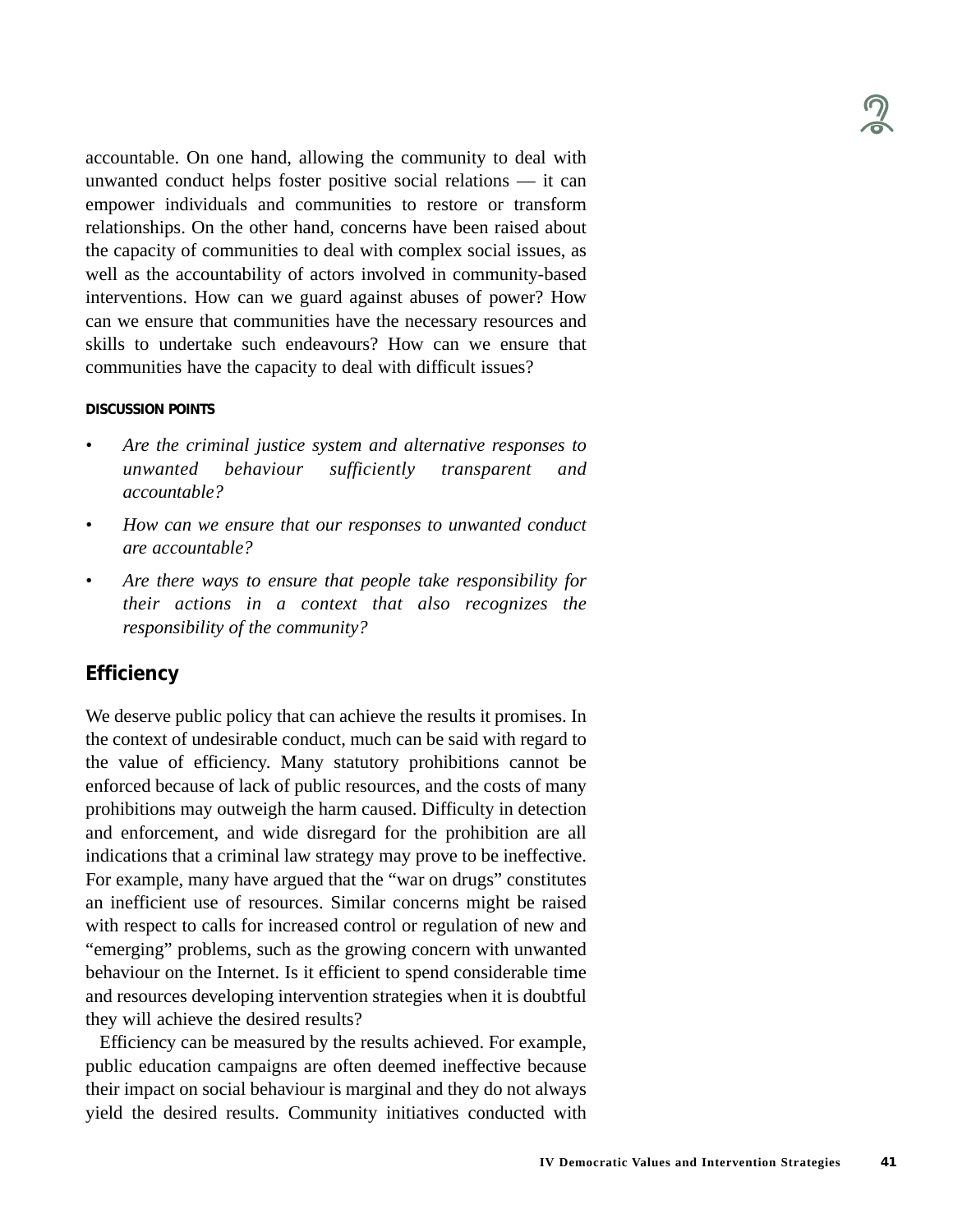justice and transparency may appear overly costly to develop and implement. Efficiency might also be thought of in terms of the impact of policies and programs on our thinking and habits, such as when public education helped change how people think about drinking and driving, or wearing seat belts. Certainly efficiency is not the only criterion to measure in designing social policy aimed at the deterrence of undesirable conduct. At times, what is at stake is so important that resources must be marshalled to accomplish the goal, no matter what the cost. Interventions around violence and certain forms of deceit may be in that category.

The value of efficiency also suggests that we need to evaluate and re-evaluate our intervention strategies. Many observers suggest we know very little about the impact of our intervention strategies, and that more research and evaluation is therefore necessary. Further, a choice of intervention strategy or strategies may be deemed appropriate at one point, but redundant, ineffective or even inappropriate at another point. For example, programs introduced to intervene in the lives of street-involved youth might be beneficial at a particular time, yet ineffective when new problems emerge. In this respect, efficiency concerns may suggest the need for more ongoing and creative design of public policy.

Many regulatory schemes or reward programs have been labelled as inefficient in cases where they are perceived to result in "excessive regulation," thereby impeding the "free flow of the economy" or the "efficiencies of the market." The way in which individuals and corporations respond to governmental incentives and regulation continues to be studied and debated. It is often difficult to predict how actors will behave following the implementation of a complex mix of strategies and, therefore, we are often unable to determine which complement of strategies would be the most efficient.

#### **DISCUSSION POINTS**

- *• What does efficiency mean in terms of addressing unwanted conduct? How can our responses be more efficient?*
- *How can we balance different values and principles? Can we measure whether efficiency must be sacrificed for equality or justice?*
- *What other values should be reflected in our choice of intervention strategies?*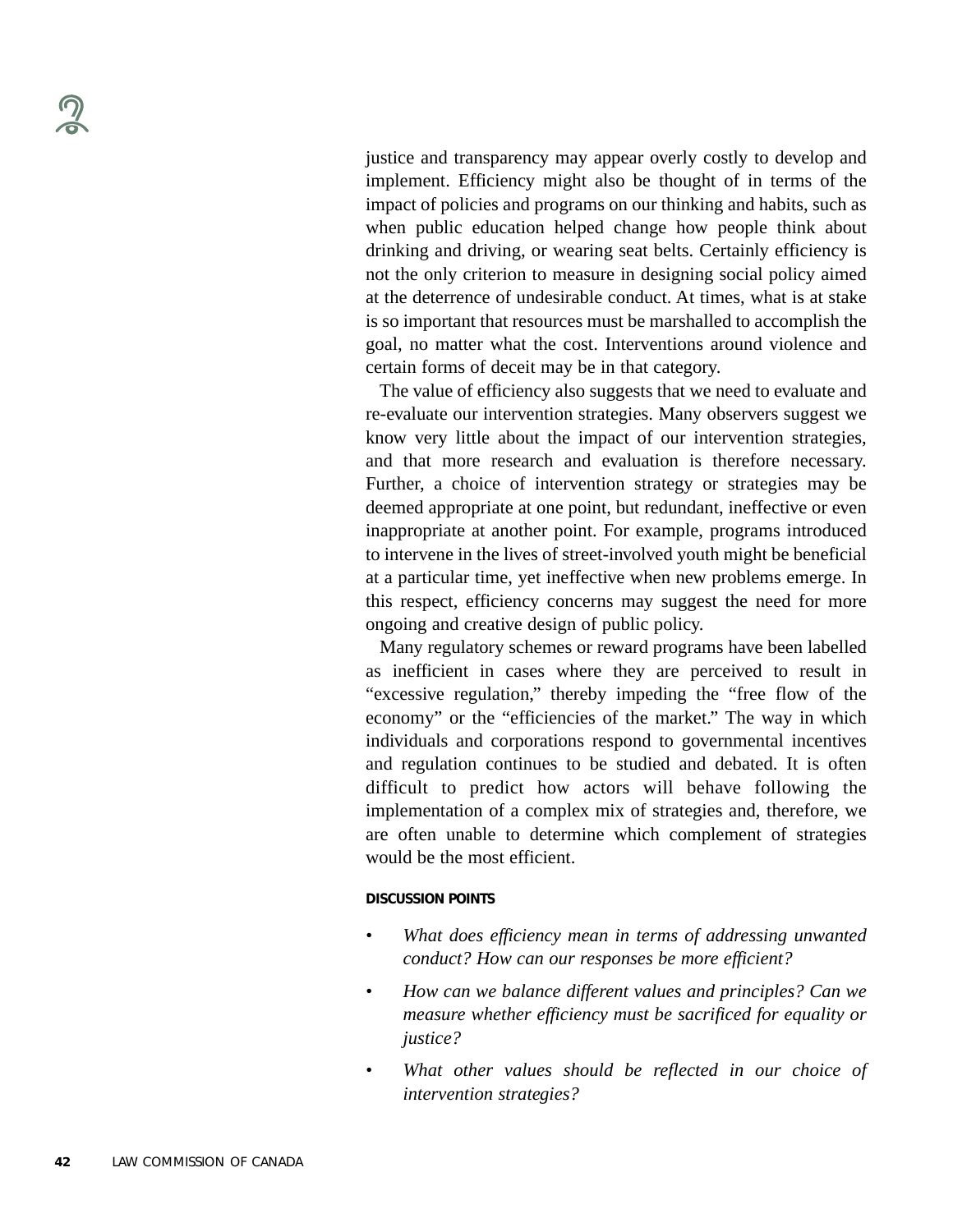# **V Challenges For Our Society**

This document identifies several trends in our society regarding the way in which we understand and respond to unwanted behaviour. An important theme has been that, as a society, we often use a range of strategies to prevent or discourage certain conduct. We also noted that many of our intervention strategies are meant to complement rather than detract from each other, and that we should attempt to ensure that our approaches are informed by various democratic principles.

The purpose of this section is to reflect upon the challenges for our society in understanding and dealing with undesirable behaviour. Do we need to rethink how we conceptualize and respond to unwanted behaviour? Do we have the right mixture of policies? How can we ensure that our responses reflect our democratic values? How can they address the underlying causes of the behaviour? How do we know whether we have succeeded? What is the role of government in supporting or prioritizing a range of intervention strategies?

This section is divided into two parts: first, it invites Canadians to reflect on the lack of coherence that at times stems from our response strategies. Second, it considers the ways in which our responses might better promote democratic values.

## **Promoting Coherence and Coordination**

The options for responding to unwanted behaviour do not exist in isolation from each other. In almost any area of social life more than one strategy for responding to a problem is available, and we are often faced with a choice about how to respond. We may, for example, simply choose to tolerate certain behaviour, or exercise our discretion by not resorting to formal response mechanisms. A homeowner may tolerate a neighbour who parks his car illegally even though he or she could call a city by-law enforcement officer and have the car ticketed. A police officer may warn and release a youth to the care of his parents rather than lay formal charges.

In many instances we use more than one method of responding to a problem or for compelling certain behaviour. For example, in the field of environmental regulation, corporations adopt voluntary environmental management systems, but they also receive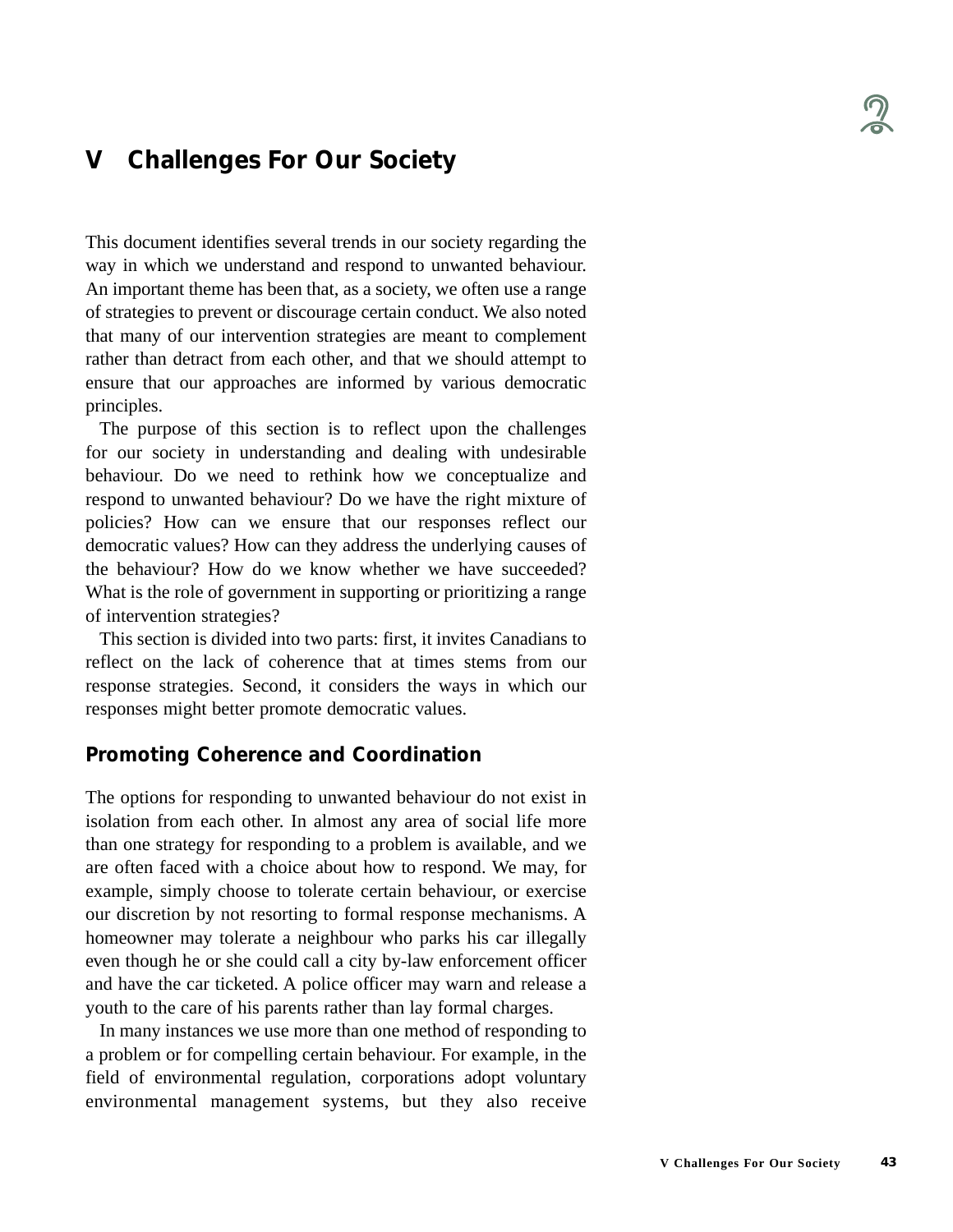incentives from governments if they reduce emissions, and they are subject to regulations and monitored by public officials and environmental groups. Many strategies are at play to prevent conduct that is harmful to the environment.

At times, our methods of responding to unwanted behaviour work at cross-purposes or target only one of many behaviours that share similar characteristics. As a result, there are often contradictions and ambiguities that arise because of the choices we have made in responding to certain behaviour. The example we gave earlier in this document raised questions around how we treat homicides versus workplace fatalities.

Quite often many different strategies are called upon to deal with a particular behaviour. How we respond to smoking illustrates the complexity of our intervention strategies. As a medical issue, smoking causes health problems and, over the past several decades, Health Canada has funded a public education campaign that encourages Canadians to quit smoking. Governments also try to influence consumer behaviour through the use of tax policies and restrictions on cigarette advertising. Municipal governments have enacted by-laws that prohibit where smoking is permissible. Public health agencies create support programs for smokers who want to stop smoking. In a way, we invest a considerable amount of resources to prevent people from smoking, to make it difficult to smoke in public and in private places, and to assist people to quit smoking. Governments do not, however, invoke the criminal law to punish people when they smoke.

However, we should also not assume that avoiding the criminal law means the overall level of coercion or social control within a society has been decreased. For example, the introduction of government-run casinos means certain forms of gambling have been "decriminalized." Does this mean that the overall level of intervention by governments has decreased? Does decriminalization mean that Canadians are freer to pursue gambling activities than we otherwise would be? Perhaps this is not the case. Gambling outside of government-run casinos remains illegal, and the police continue to investigate private gambling. Moreover, a new regime of private security complete with sophisticated surveillance technologies and investigation techniques has emerged to control illegal activities inside casinos. Finally, the rise of government-run casinos has corresponded with the growth of "gambling addicts" that are said to require treatment and intervention by the medical profession.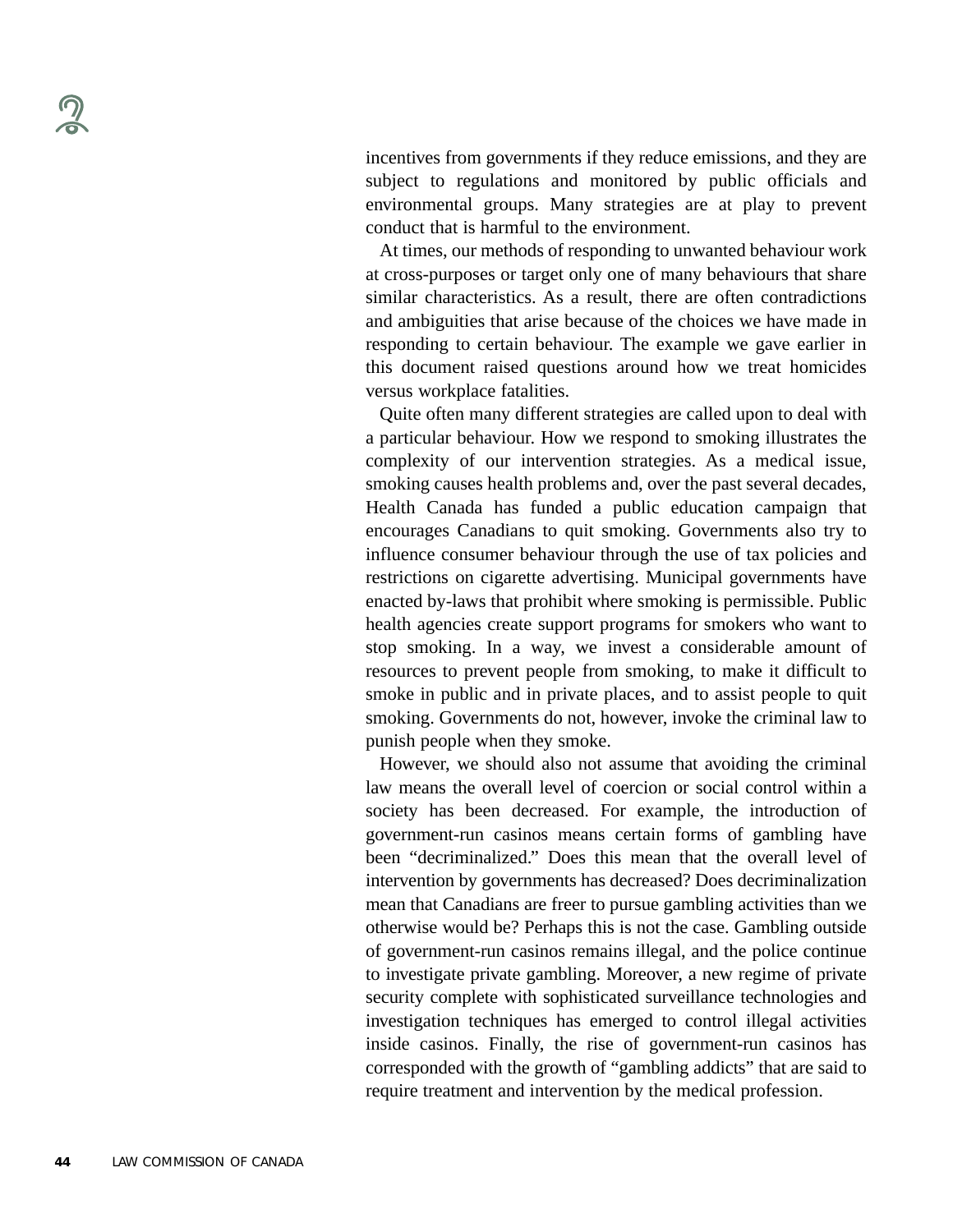The "decriminalization" of some forms of gambling may have been associated with an overall increase in social control in society. Given the lessons that we have learned from decriminalizing gambling, what might be the outcome if we decriminalize marijuana? Should we expect an overall reduction in social control? If we should strive for fairness and equality in our response to unwanted behaviour, how can we ensure that all actors involved will promote these values?

Governments have a major role to play in providing guidance and supporting best practices, as well as ensuring coordination between diverse actors. For example, many observers argue that criminal law should be regarded as the tool of last resort to solve social problems. However, the move away from the criminal law may imply a resurgence of a therapeutic model and hence the demand for greater resources to be devoted to these types of programs. It may also require some measure of liaison and networking between public and private agencies.

Governments also have a pivotal role in ensuring that information circulates so that society continues to learn about the possibilities and limitations of our interventions. For example, there is a significant role for governments in providing information about dangerous products, harmful conduct and the best practices to respond to unwanted behaviour. Many actors are involved in research and the dissemination of information: universities, private corporations, non-profit groups, research institutes and the media, to name a few. Some of these agencies may not act objectively as they have a vested interest in obtaining support. The case of tobacco products is a good example. It is now well known that the tobacco industry did not disclose completely its understanding of the harm caused by smoking. Furthermore, it is unclear whether there is sufficient sharing of information between actors to ensure that knowledge circulates and informs the strategies that public and private actors develop.

#### **DISCUSSION POINTS**

- *• How do our responses to unwanted conduct relate to one another?*
- *• Can the use of multiple response mechanisms prevent excessive use of the criminal law and other regulatory mechanisms?*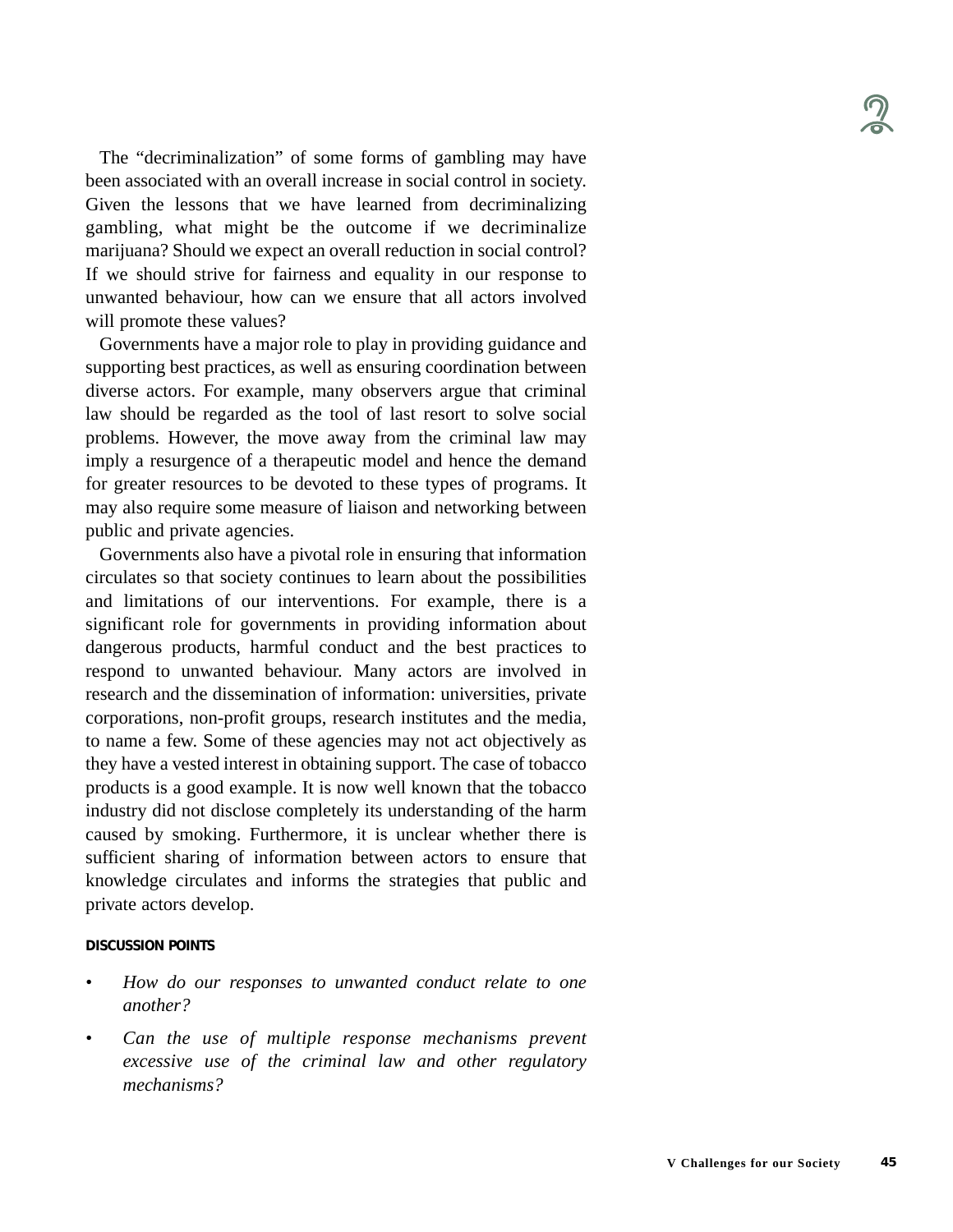- *• What are some of the negative consequences of relying upon multiple response mechanisms to deal with unwanted behaviour?*
- *• How can we reinforce the coordinating role that governments should play?*

# **Promoting Democratic Values**

We also strive for our society to be governed in a way that promotes and enhances the capacity of all members to participate in their system of governance. As meaningful participation in society is one of the most important values of our democratic society, our governance relationships must be shaped by a concern that people not be prevented from contributing to our system of governance. The strategies that we develop to decide which behaviour is unwanted, and how to intervene to prevent its occurrence, raise questions about how we want to be governed.

We develop and deploy various intervention strategies throughout society. Employers use strategies to deter employees from stealing office supplies, from engaging in harassing conduct or from using the Internet for non-work-related purposes. Schools attempt to prevent bullying in the schoolyard or to encourage healthy snacking. How do they decide which strategies to use? How should they decide which strategies to use?

This Discussion Paper illustrates how choosing a range of intervention strategies has an impact on various relationships in our society. It also illustrates that our democratic principles are at stake in the choice of strategies. All institutions, from schools to employers, from prisons to large corporations, from government actors to volunteer associations, must be supported in developing strategies that enhance our democratic capacity and do not undermine the healthy relationships that Canadians have developed to participate in society.

In that context, we want to reflect on some issues regarding how we define and respond to unwanted behaviour: Do we overuse inefficient criminal or punishment strategies? Do we have community programs that are operated unfairly? Do we have therapeutic support that undermines the ability of patients to truly participate in their care? Do we have strategies that affect one social group more than another?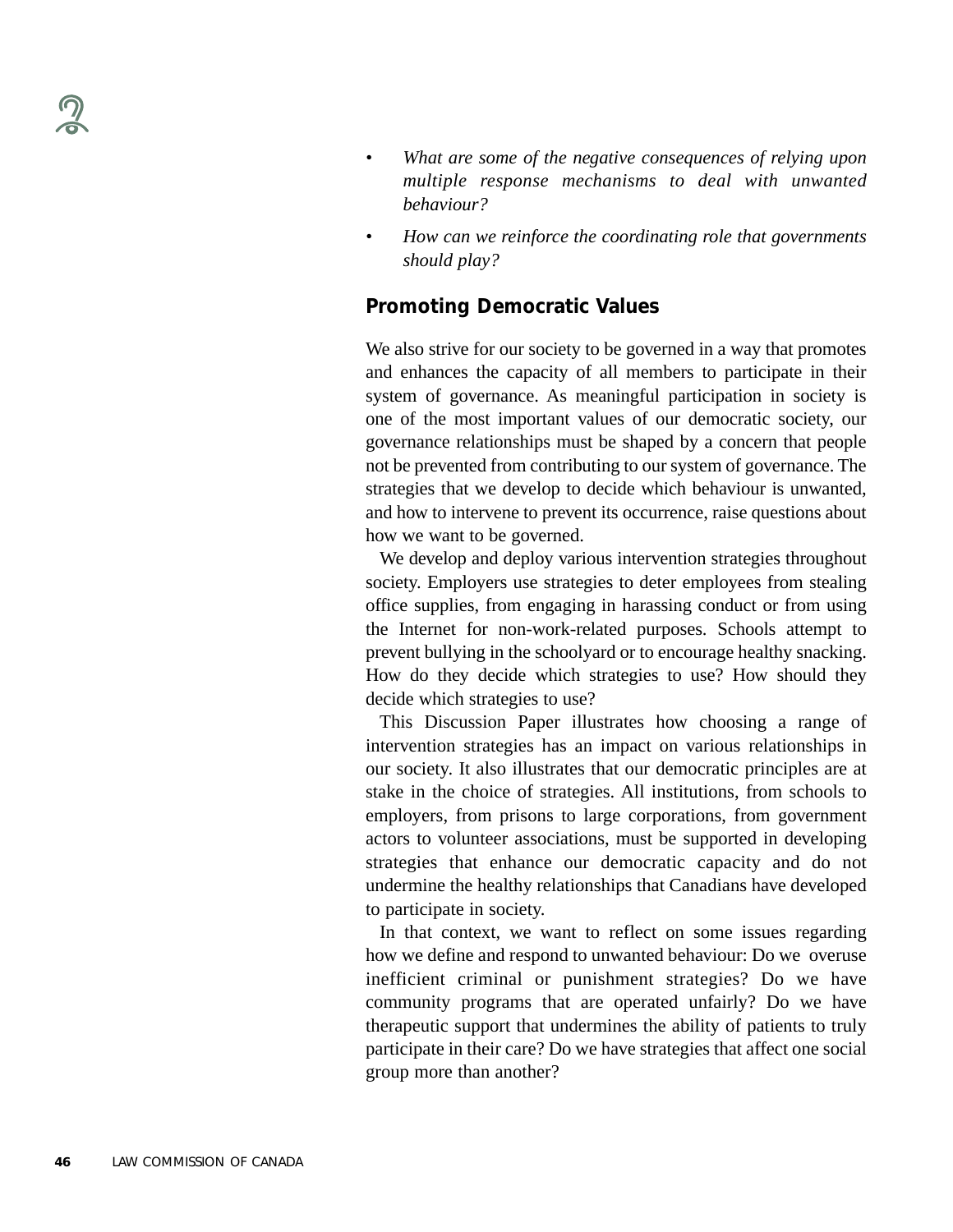Accountability is the ability of all citizens to ask questions and to participate in the definition of and response to unwanted behaviour. How can we ensure that the strategies we employ to respond to unwanted behaviour are open and transparent? How can we ensure that opportunities for abuses of power are minimized and that those which do occur are dealt with appropriately? How can we ensure that the right actors are held accountable?

The reflex to criminal law and punishment is a dangerous strategy. We should strive for a society that is not governed by fear and criminal law but by the values of participation and trust. We hope for society and its governments to develop response strategies that are rooted in an understanding of the limits of a criminal law approach and recognize the benefits of alternative response techniques.

Promoting the democratic principles such as the ones identified in this Discussion Paper can be done only through the practice of such values in all of our social settings — in schools, the media and public institutions. Governments have a role in supporting the capacity of different institutions to democratically develop intervention and prevention strategies. They could help different actors reflect on the use of coercive methods for dealing with problems. Governments may be able to prevent the use of unduly coercive strategies within places of work to deal with employees' misbehaviour. Governments can and do help schools develop intervention strategies to deal with students' misconduct by educating students about the values of privacy and tolerance. In short, governments can and do exercise leadership in helping the many actors develop intervention strategies that reflect our democratic values. The question is could they do more and could they do it differently?

Governments in cooperation with citizens should search for democratic intervention strategies. This is a new role that involves supporting community endeavours, steering decision-making processes along important democratic values and principles (such as the values identified in this Discussion Paper), creating occasions to reflect upon our intervention strategies, and proposing models and best practices. Governments and society in general must also review their use of intervention strategies along democratic principles: Is the use of criminal law in certain sectors effective and just? Are regulatory tools such as taxation and business incentives sufficiently accountable or transparent?

...there are numerous tools that government can deploy to achieve a regulatory agenda. All normative functions, from the State to the family, have a range of options in selecting among these governing instruments. In the traditional optic, regulatory objectives may be achieved through one of two main forms: sanctions (sticks) or rewards (carrots). Of course, there is a third...where the idea is to create a climate of compliance rather than a simple fear of sanction or pursuit of an inducement as the motive for action."

R.A. Macdonald, "The Governance of Human Agency" (2002) Background Document submitted to the Special Committee of the Senate on Illegal Drugs, para 62.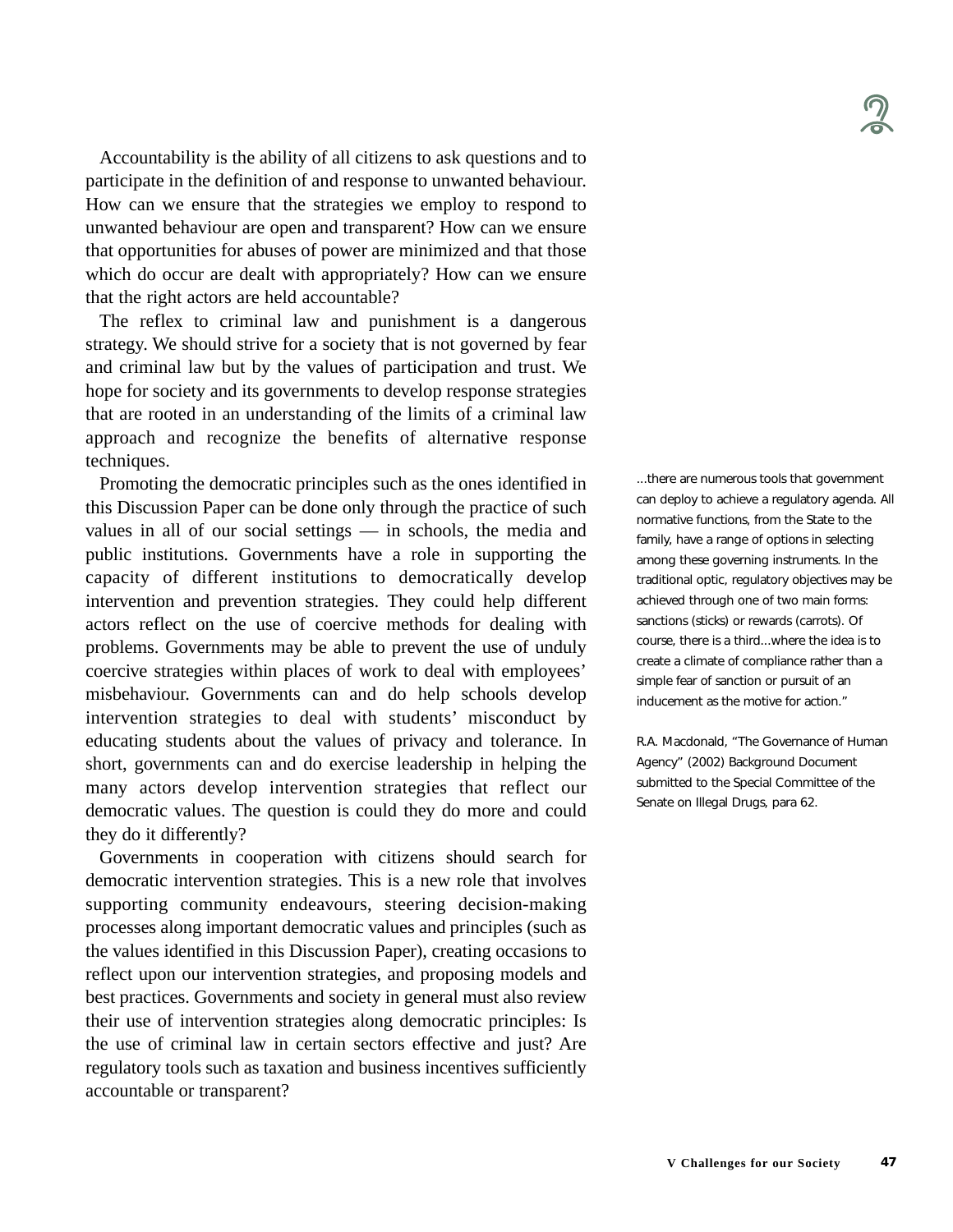Governments do act as models. Their use of criminal law to respond to different social issues is one instance that reflects certain values. Government could also readjust its criminal law policy to recognize the limits and the danger of using criminal law to respond to social problems. For example, criminal law could be used primarily to deal with crimes involving the abuse of power, while at the same time recognizing the limited ability of the criminal law to enhance societal relationships.

All of us should also ensure that our democratic values inform decisions to criminalize certain behaviour or to respond using alternative intervention strategies. Part of this might include making the decision-making process more open and accountable. Who decides what the government's chosen response will be to a perceived problem? How are those decisions made? What factors or circumstances contribute to the government's decision to criminalize or decriminalize certain behaviour? What principles or democratic values are used to guide the decision-making process? How might the government develop a process or institute strategies that help in avoiding the reflex to criminal law to deal with complex social issues?

Finally, government could also move toward criminal law reform that recognizes the role and limitations of the different actors in preventing unwanted behaviour. It could reflect on the necessity of developing a criminal law policy that is clearer and more understandable to the general public in order to enhance the ability of citizens to participate meaningfully in discussions about criminal law and its alternatives.

#### **DISCUSSION POINTS**

- *• How can our society and governments help different institutions in reflecting on the use of intervention strategies to deter unwanted behaviour?*
- *• Should government re-align criminal law policies to ensure that they do not unduly focus on the misbehaviours of marginalized groups?*
- *• Should governments move to have a criminal law policy that is less complicated and more readily accessible to citizens?*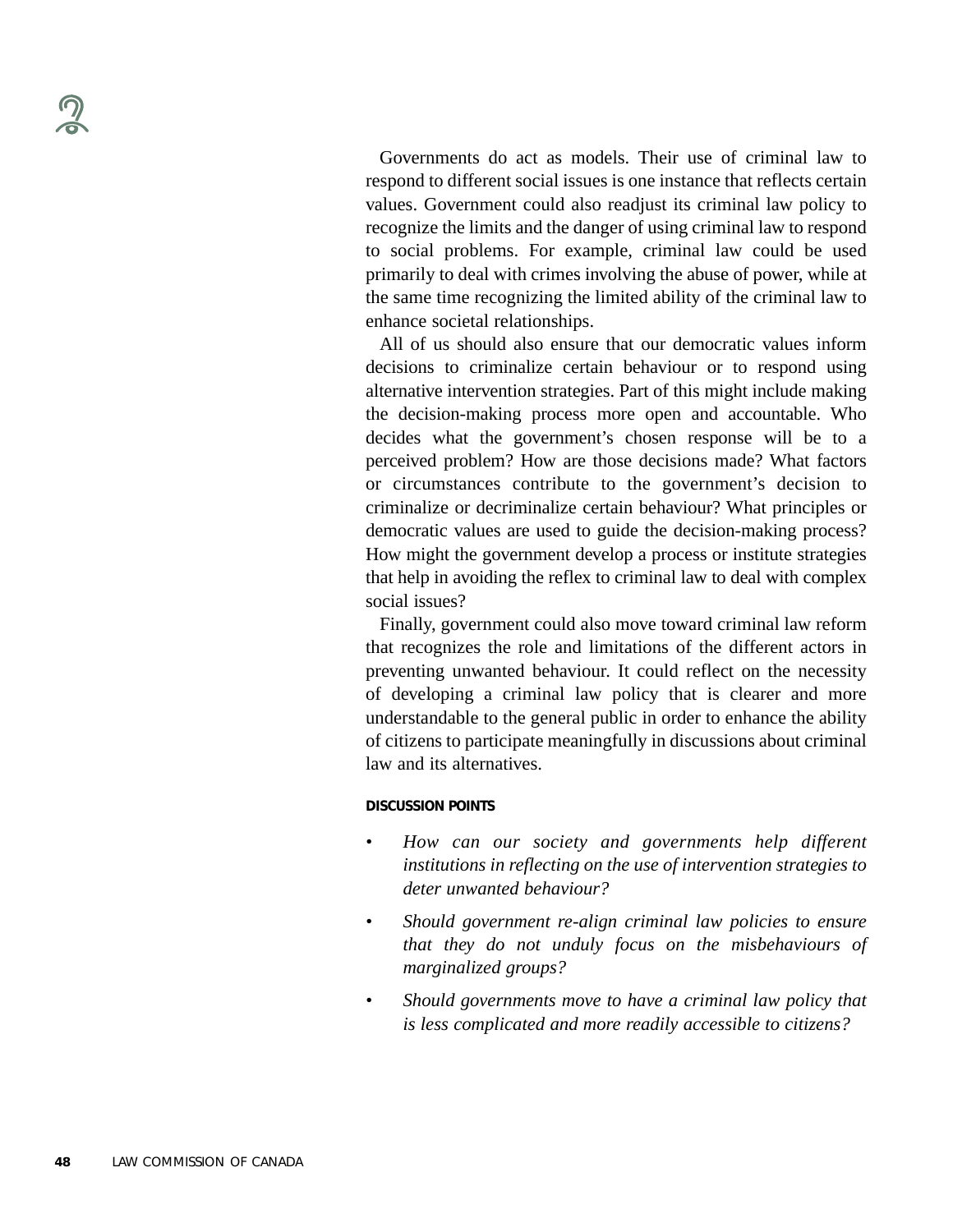# **VI Conclusion**

A liberal democracy is as concerned with the means of intervening in unwanted behaviour as it is with the ends. In considering how we can promote a good and safe society, we must reflect on the strategies we use to confront unwanted behaviour. Any society must have the tools to realize the vision that it has of itself: a just, safe, prosperous and egalitarian society. How we reach these goals is the question raised in this Discussion Paper.

We started from the proposition that society shapes and is shaped by the intervention strategies it develops. Our comparative use of criminal law, regulation, surveillance, community control, therapy, public education and reward programs says a lot about our society, about its structure of governance and about its values. This Discussion Paper reflects on the use of several of these strategies that seek to elicit good behaviour among citizens.

Many questions remain to be answered about the appropriate mix of policies and instruments and the way in which the myriad intervention strategies operate to complement or detract from each other in various contexts. In order to complete its studies on the question of what is a crime, the Law Commission is interested in exploring various contexts in which the interaction of different strategies presents particular challenges for society. Such studies ought to be done with a view to understanding how Canadians are affected by the range of instruments and tools that are used by the different institutions that govern them.

Certainly, we are all concerned about the proper use of criminal law strategies, and it is also clear that we all have a role in the way that our society develops its approaches to unwanted behaviour. We invite Canadians to reflect on their role in a democracy that is searching for intervention strategies that are efficient, equal and just.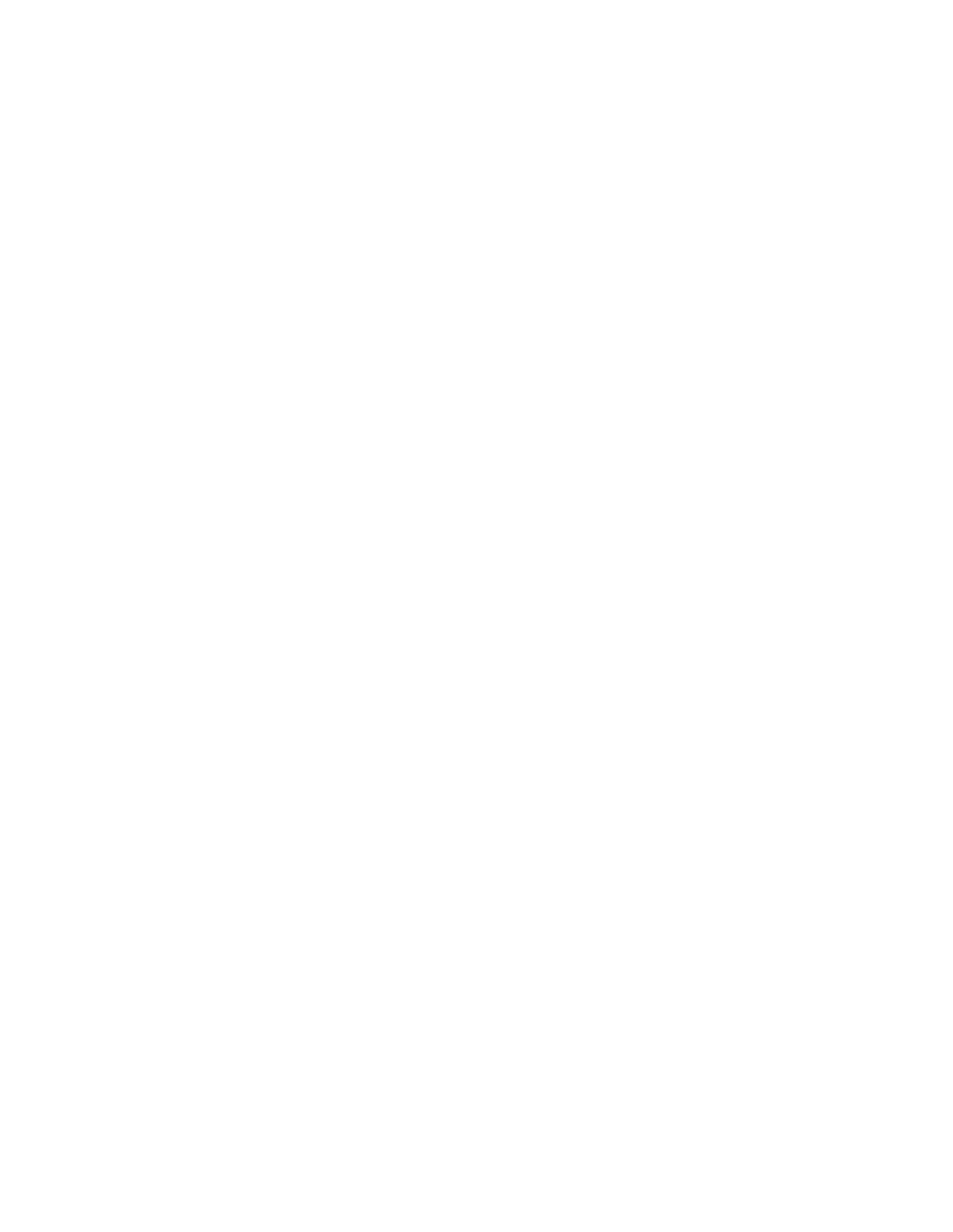# **Selected References**

- H. Becker, *Outsiders: Studies in the Sociology of Deviance* (New York: Free Press, 1963).
- M.A. Bertrand, "Introduction Law as a Means of Exclusion" Canadian Journal of Law and Society (fall 1996), vol. 11, no. 2.
- M.A. Bertrand, *Prisons Pour Femmes,* Montréal, Éditions du Méridien, 1998.
- J. Braithwaite, *Crime, Shame and Reintegration* (Cambridge: Cambridge University Press, 1989).
- J.P. Brodeur, *What is a Crime? A Layperson's Answer* 2002 Legal Dimensions Initiative (Law Commission of Canada, 2002) publication forthcoming.
- A. Cellard, *Punir, enfermer et réformer au Canada, de la Nouvelle-France à nos jours* (Société historique du Canada, 2000).
- W. Chan, *Undocumented Migrants and Bill C-11: The Criminalization of Race* 2002 Legal Dimensions Initiative (Law Commission of Canada, 2002) publication forthcoming.
- N. Christie, *Crime Control as Industry* (London: Routledge, 1993).
- S. Cohen, "Crime and Politics: Spot the Difference" (1996) 47(1) British Journal of Sociology 1-21.
- P. Conrad, "Medicalization and Social Control" (1992) 18 Annual Review of Sociology 209.
- F. Digneffe and C. Parent, « La médiation face aux situations de violence contre les conjointes : quelques éléments à verser au débat » in Y. Cartuyvels, F. Digneffe and P. Robert, eds., *Crime et justice au bord du futur. Mélanges en l'honneur de Lode Van Outrive* (Paris : l'Harmattan, Collection « Déviance et Société », 1998) pp.153-169.
- H. Dumont, "Disarming Canadians, and Arming Them with Tolerance: Banning Firearms and Minimum Sentences to Control Violent Crime. An Essay on an Apparent Contradiction" (2001) 39 Osgoode Hall Law Journal.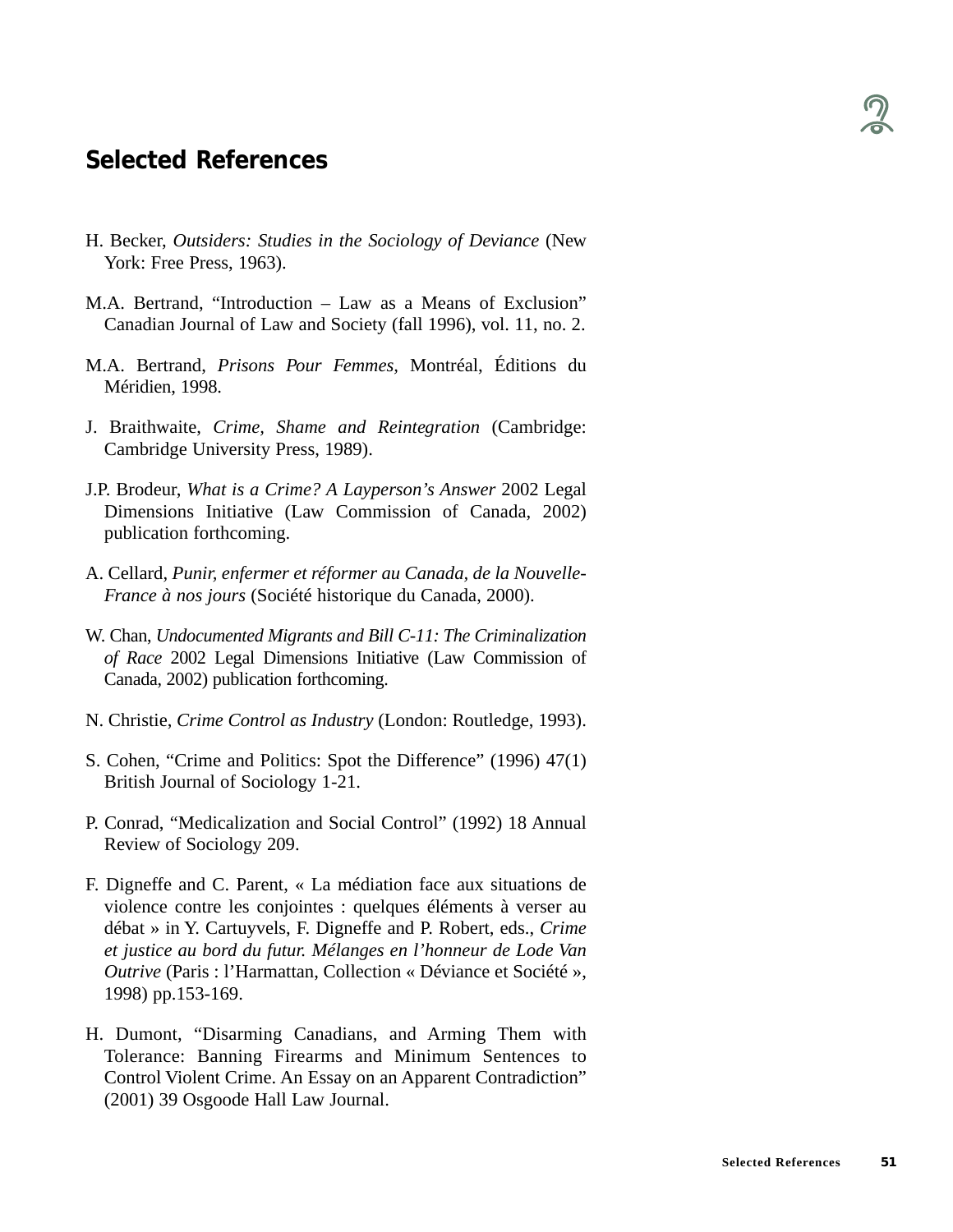- R.V. Ericson and A. Doyle, *What is Fraud?* 2002 Legal Dimensions Initiative (Law Commission of Canada, 2002) publication forthcoming.
- S. Henry and M. Lanier, eds., *What Is Crime? Controversies over the Nature of Crime and What to Do about It* (Lanham, ML: Rowman and Littlefield Publishers Inc., 2001).
- L. Hulsman, "Critical Criminology and the Concept of Crime" (1986) 10 Contemporary Crisis 63-80.
- G. Kellens, *Précis de pénologie et de droit des sanctions pénales : la mesure de la peine* (Ed. Collection scientifique de la Faculté de droit de Liège, 1991).
- N. Lacey, "Contingency and Criminalisation" in I. Loveland, ed., *Frontiers of Criminality* (London: Sweet and Maxwell, 1995).
- M. Langan, "Hidden and Respectable: Crime and the Market" in J. Muncie and E. McLaughlin, eds., *The Problem of Crime* (Milton Keynes: The Open University, 1996).
- J. Lea and J. Young, *What is to be done about law and order?* (Harmondsworth: Penguin, 1984).
- D. Lyon, *The Electronic Eye: The Rise of Surveillance Society* (Minneapolis: University of Minnesota Press, 1994).
- G.T. Marx, "Commentary: Some trends and Issues in Citizen Involvement in the Law Enforcement Process" (1989) 35(3) Crime and Delinquency 500-519.
- R. Matthews and J. Pitts, eds., *Crime, Disorder, and Community Safety: A new agenda?* (London: Routledge, 2001).
- S. Penfold, "Drugged, Exploited, Labelled and Blamed: How Psychiatry Oppresses Women" in S. Boyd, D. Chunn and R. Menzies, eds., *[Ab]Using Power: The Canadian Experience* (Halifax: Fernwood Press, 2001).
- S. Penney, *Crime, Copyright and the Digital Age* 2002 Legal Dimensions Initiative (Law Commission of Canada, 2002) publication forthcoming.